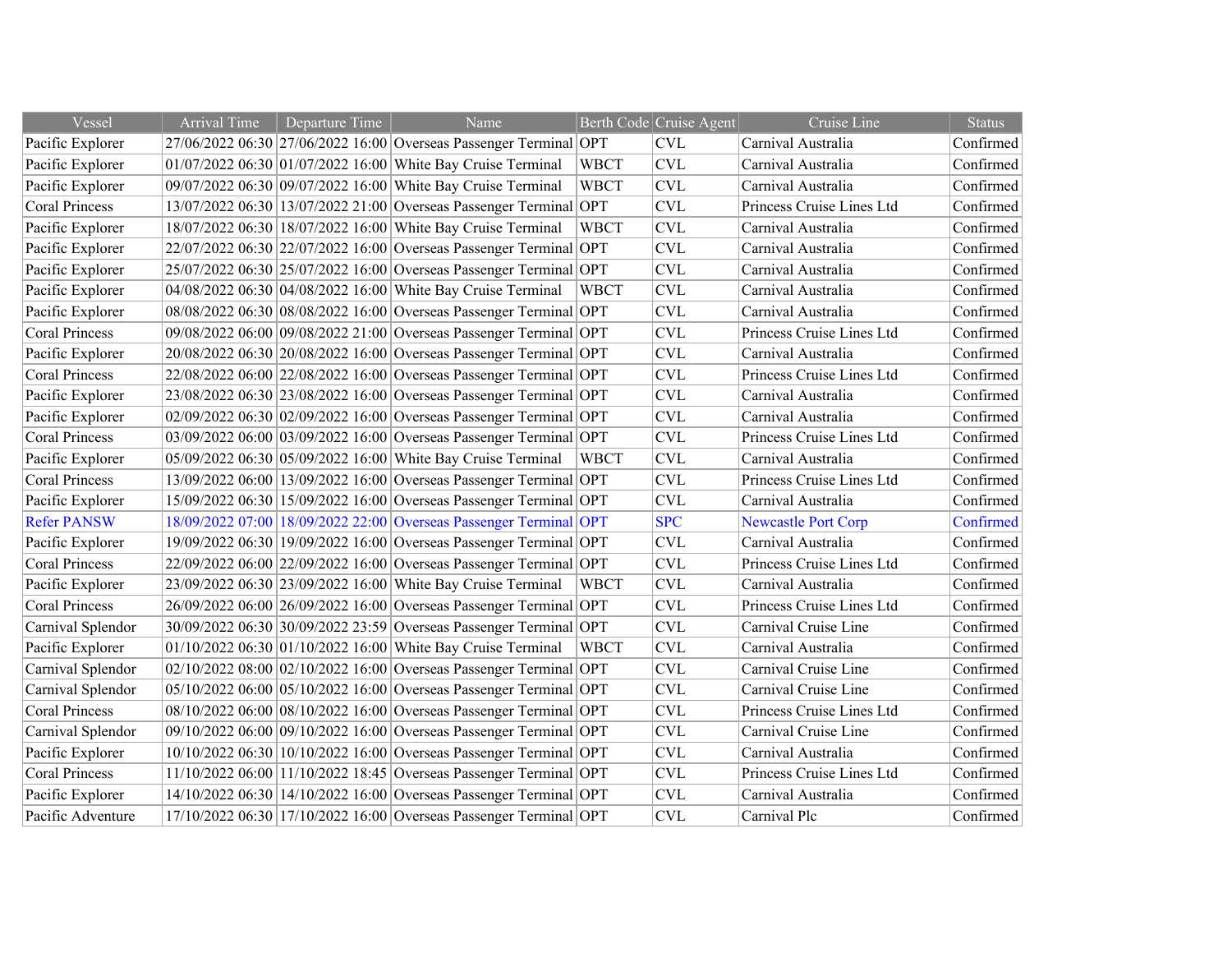| Vessel                   | <b>Arrival Time</b> | Departure Time | Name                                                              |             | Berth Code Cruise Agent   | Cruise Line                  | <b>Status</b> |
|--------------------------|---------------------|----------------|-------------------------------------------------------------------|-------------|---------------------------|------------------------------|---------------|
| Carnival Splendor        |                     |                | 19/10/2022 06:00 19/10/2022 16:00 Overseas Passenger Terminal OPT |             | <b>CVL</b>                | Carnival Cruise Line         | Confirmed     |
| Majestic Princess        |                     |                | 20/10/2022 06:00 20/10/2022 18:45 Overseas Passenger Terminal OPT |             | <b>CVL</b>                | Princess Cruise Lines Ltd    | Confirmed     |
| Pacific Adventure        |                     |                | 21/10/2022 06:30 21/10/2022 16:00 White Bay Cruise Terminal       | <b>WBCT</b> | <b>CVL</b>                | Carnival Plc                 | Confirmed     |
| Celebrity Eclipse        |                     |                | 22/10/2022 06:30 22/10/2022 17:00 Overseas Passenger Terminal OPT |             | <b>WSS</b>                | Celebrity Cruises Inc        | Confirmed     |
| Pacific Adventure        |                     |                | 22/10/2022 06:30 22/10/2022 16:00 White Bay Cruise Terminal       | <b>WBCT</b> | <b>CVL</b>                | Carnival Plc                 | Confirmed     |
| Pacific Adventure        |                     |                | 25/10/2022 06:00 25/10/2022 16:00 Overseas Passenger Terminal OPT |             | <b>CVL</b>                | Carnival Plc                 | Confirmed     |
| Carnival Splendor        |                     |                | 27/10/2022 06:00 27/10/2022 16:00 Overseas Passenger Terminal OPT |             | <b>CVL</b>                | Carnival Cruise Line         | Confirmed     |
| Pacific Explorer         |                     |                | 28/10/2022 06:30 28/10/2022 16:00 White Bay Cruise Terminal       | <b>WBCT</b> | <b>CVL</b>                | Carnival Australia           | Confirmed     |
| Ovation of the Seas      |                     |                | 29/10/2022 06:30 29/10/2022 17:00 Overseas Passenger Terminal OPT |             | <b>WSS</b>                | Royal Caribbean Cruises Ltd  | Confirmed     |
| Pacific Adventure        |                     |                | 29/10/2022 06:30 29/10/2022 16:00 White Bay Cruise Terminal       | <b>WBCT</b> | <b>CVL</b>                | Carnival Plc                 | Confirmed     |
| Carnival Splendor        |                     |                | 30/10/2022 06:00 30/10/2022 16:00 Overseas Passenger Terminal OPT |             | <b>CVL</b>                | Carnival Cruise Line         | Confirmed     |
| Majestic Princess        |                     |                | 31/10/2022 06:00 31/10/2022 16:00 Overseas Passenger Terminal OPT |             | <b>CVL</b>                | Princess Cruise Lines Ltd    | Confirmed     |
| <b>Grand Princess</b>    |                     |                | 02/11/2022 06:00 02/11/2022 18:45 Overseas Passenger Terminal OPT |             | <b>CVL</b>                | Princess Cruise Lines Ltd    | Confirmed     |
| Celebrity Eclipse        |                     |                | 03/11/2022 06:30 03/11/2022 18:45 Overseas Passenger Terminal OPT |             | <b>WSS</b>                | Celebrity Cruises Inc        | Confirmed     |
| Pacific Adventure        |                     |                | 04/11/2022 06:30 04/11/2022 16:00 White Bay Cruise Terminal       | <b>WBCT</b> | <b>CVL</b>                | Carnival Plc                 | Confirmed     |
| Carnival Splendor        |                     |                | 05/11/2022 06:00 05/11/2022 16:00 Overseas Passenger Terminal OPT |             | <b>CVL</b>                | Carnival Cruise Line         | Confirmed     |
| Pacific Adventure        |                     |                | 07/11/2022 06:30 07/11/2022 16:00 White Bay Cruise Terminal       | <b>WBCT</b> | <b>CVL</b>                | Carnival Plc                 | Confirmed     |
| <b>Coral Princess</b>    |                     |                | 08/11/2022 06:00 08/11/2022 18:45 Overseas Passenger Terminal OPT |             | <b>CVL</b>                | Princess Cruise Lines Ltd    | Confirmed     |
| Westerdam                |                     |                | 08/11/2022 07:00 08/11/2022 18:30 White Bay Cruise Terminal       | <b>WBCT</b> | <b>CVL</b>                | Holland America Line NV      | Confirmed     |
| Ovation of the Seas      |                     |                | 09/11/2022 06:30 09/11/2022 18:45 Overseas Passenger Terminal OPT |             | <b>WSS</b>                | Royal Caribbean Cruises Ltd  | Confirmed     |
| Carnival Splendor        |                     |                | 10/11/2022 06:00 10/11/2022 16:00 Overseas Passenger Terminal OPT |             | <b>CVL</b>                | Carnival Cruise Line         | Confirmed     |
| Pacific Adventure        |                     |                | 11/11/2022 06:30 11/11/2022 16:00 White Bay Cruise Terminal       | <b>WBCT</b> | <b>CVL</b>                | Carnival Plc                 | Confirmed     |
| Quantum of the Seas      |                     |                | 11/11/2022 08:00 11/11/2022 18:00 Athol Bay Anchorage             | ATH4A       | <b>WSS</b>                | Royal Caribbean Cruises Ltd  | Confirmed     |
| Majestic Princess        |                     |                | 12/11/2022 06:00 12/11/2022 16:00 Overseas Passenger Terminal OPT |             | <b>CVL</b>                | Princess Cruise Lines Ltd    | Confirmed     |
| Noordam                  |                     |                | 12/11/2022 07:00 12/11/2022 17:00 White Bay Cruise Terminal       | <b>WBCT</b> | <b>CVL</b>                | Holland America Line NV      | Confirmed     |
| <b>Celebrity Eclipse</b> |                     |                | 13/11/2022 06:30 14/11/2022 18:45 Overseas Passenger Terminal     | OPT         | <b>WSS</b>                | <b>Celebrity Cruises Inc</b> | Confirmed     |
| Pacific Adventure        |                     |                | 14/11/2022 06:30 14/11/2022 16:00 White Bay Cruise Terminal       | <b>WBCT</b> | <b>CVL</b>                | Carnival Plc                 | Confirmed     |
| Queen Elizabeth          |                     |                | 15/11/2022 06:00 15/11/2022 18:45 Overseas Passenger Terminal OPT |             | <b>CVL</b>                | Cunard Line Ltd              | Confirmed     |
| Ovation of the Seas      |                     |                | 16/11/2022 06:30 16/11/2022 18:45 Overseas Passenger Terminal OPT |             | <b>WSS</b>                | Royal Caribbean Cruises Ltd  | Confirmed     |
| Carnival Splendor        |                     |                | 18/11/2022 06:00 18/11/2022 16:00 Overseas Passenger Terminal OPT |             | $\ensuremath{\text{CVL}}$ | Carnival Cruise Line         | Confirmed     |
| <b>Grand Princess</b>    |                     |                | 19/11/2022 07:00 19/11/2022 19:00 Athol Bay Anchorage             | ATH4A       | $\ensuremath{\text{CVL}}$ | Princess Cruise Lines Ltd    | Confirmed     |
| Majestic Princess        |                     |                | 20/11/2022 06:00 20/11/2022 16:00 Overseas Passenger Terminal OPT |             | <b>CVL</b>                | Princess Cruise Lines Ltd    | Confirmed     |
| Carnival Splendor        |                     |                | 21/11/2022 06:00 21/11/2022 16:00 Overseas Passenger Terminal OPT |             | <b>CVL</b>                | Carnival Cruise Line         | Confirmed     |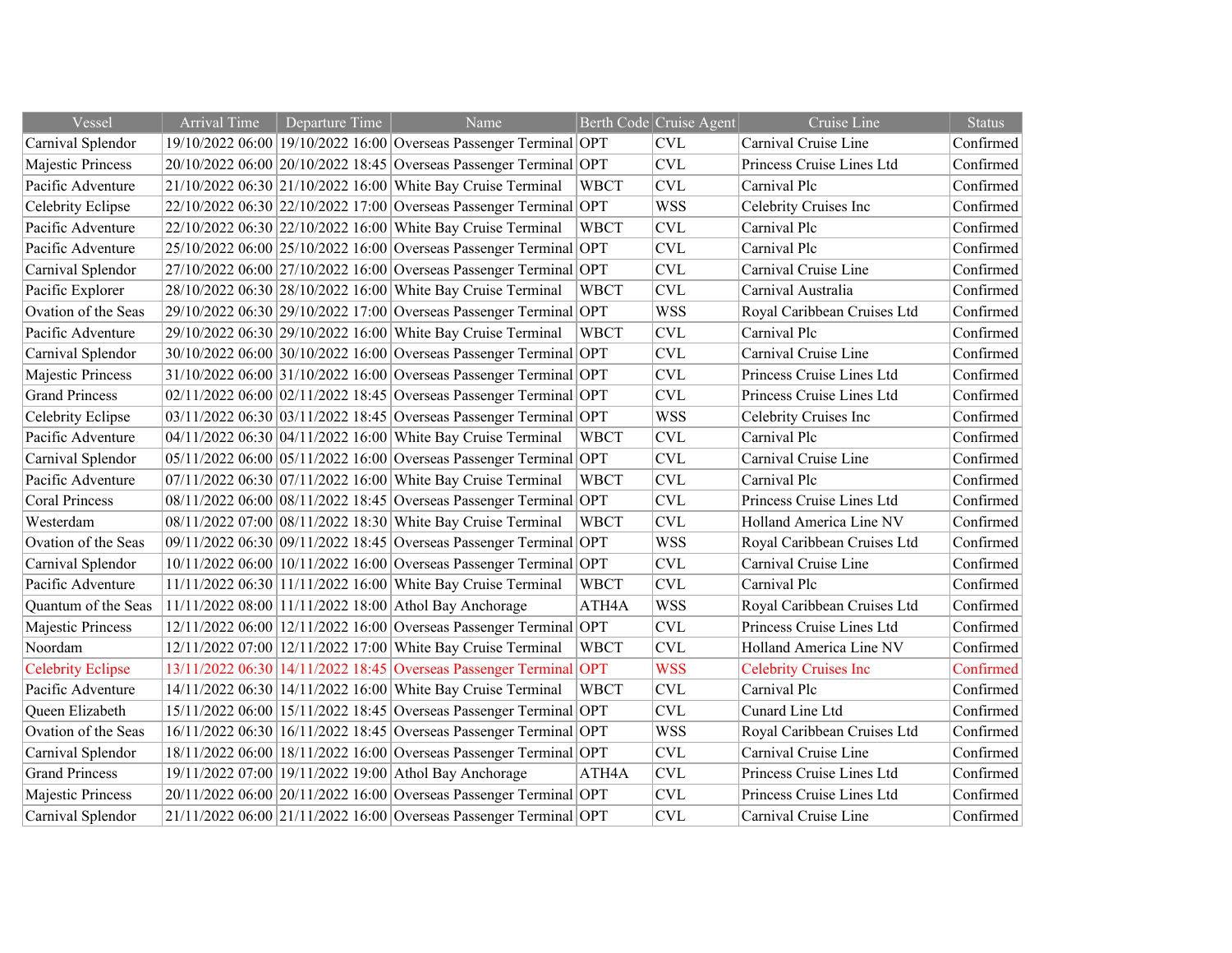| Vessel              | <b>Arrival Time</b>                           | Departure Time | Name                                                                |             | Berth Code Cruise Agent   | Cruise Line                     | <b>Status</b> |
|---------------------|-----------------------------------------------|----------------|---------------------------------------------------------------------|-------------|---------------------------|---------------------------------|---------------|
| <b>Star Breeze</b>  |                                               |                | 22/11/2022 08:00 22/11/2022 16:00 White Bay Cruise Terminal         | <b>WBCT</b> | <b>ISS</b>                | Windstar Cruises MAI LLC        | Confirmed     |
| Westerdam           |                                               |                | 23/11/2022 08:00 23/11/2022 18:30 White Bay Cruise Terminal         | <b>WBCT</b> | $\ensuremath{\text{CVL}}$ | Holland America Line NV         | Confirmed     |
| Pacific Adventure   |                                               |                | 24/11/2022 06:30 24/11/2022 16:00 Overseas Passenger Terminal OPT   |             | <b>CVL</b>                | Carnival Plc                    | Confirmed     |
| Majestic Princess   |                                               |                | 25/11/2022 06:00 25/11/2022 16:00 Overseas Passenger Terminal OPT   |             | <b>CVL</b>                | Princess Cruise Lines Ltd       | Confirmed     |
| Ovation of the Seas |                                               |                | 26/11/2022 06:30 26/11/2022 17:00 Overseas Passenger Terminal OPT   |             | <b>WSS</b>                | Royal Caribbean Cruises Ltd     | Confirmed     |
| Celebrity Eclipse   |                                               |                | 27/11/2022 06:30 27/11/2022 17:00 Overseas Passenger Terminal OPT   |             | <b>WSS</b>                | Celebrity Cruises Inc           | Confirmed     |
| Pacific Adventure   |                                               |                | 28/11/2022 06:30 28/11/2022 16:00 Overseas Passenger Terminal OPT   |             | $\ensuremath{\text{CVL}}$ | Carnival Plc                    | Confirmed     |
| Carnival Splendor   |                                               |                | $ 01/12/202206:00 01/12/202216:00 Overseas Passenger Terminal  OPT$ |             | <b>CVL</b>                | Carnival Cruise Line            | Confirmed     |
| Coral Adventurer    |                                               |                | 04/12/2022 06:30 04/12/2022 19:00 Overseas Passenger Terminal OPT   |             | <b>ISS</b>                | <b>Coral Princess Cruises</b>   | Confirmed     |
| Seabourn Odyssey    |                                               |                | 04/12/2022 12:00 04/12/2022 23:59 White Bay Cruise Terminal         | <b>WBCT</b> | <b>CVL</b>                | Seabourn Cruise Line Ltd        | Confirmed     |
| Seabourn Odyssey    | 05/12/2022 00:01 05/12/2022 19:00 White Bay 4 |                |                                                                     | WHT4        | <b>CVL</b>                | Seabourn Cruise Line Ltd        | Confirmed     |
| Carnival Splendor   |                                               |                | 05/12/2022 06:00 05/12/2022 16:00 Overseas Passenger Terminal OPT   |             | <b>CVL</b>                | Carnival Cruise Line            | Confirmed     |
| Pacific Adventure   |                                               |                | 05/12/2022 06:30 05/12/2022 16:00 White Bay Cruise Terminal         | <b>WBCT</b> | <b>CVL</b>                | Carnival Plc                    | Confirmed     |
| Westerdam           |                                               |                | 06/12/2022 07:00 06/12/2022 17:00 White Bay Cruise Terminal         | <b>WBCT</b> | <b>CVL</b>                | Holland America Line NV         | Confirmed     |
| Ovation of the Seas |                                               |                | 07/12/2022 06:30 07/12/2022 18:45 Overseas Passenger Terminal OPT   |             | <b>WSS</b>                | Royal Caribbean Cruises Ltd     | Confirmed     |
| Majestic Princess   |                                               |                | 08/12/2022 06:00 08/12/2022 16:00 Overseas Passenger Terminal OPT   |             | <b>CVL</b>                | Princess Cruise Lines Ltd       | Confirmed     |
| Viking Orion        |                                               |                | 08/12/2022 06:30 08/12/2022 21:00 White Bay Cruise Terminal         | <b>WBCT</b> | <b>WSS</b>                | Viking Ocean Cruises Ltd        | Confirmed     |
| <b>Viking Orion</b> | 08/12/2022 21:30 09/12/2022 18:00 White Bay 4 |                |                                                                     | WHT4        | <b>WSS</b>                | <b>Viking Ocean Cruises Ltd</b> | Confirmed     |
| Celebrity Eclipse   |                                               |                | 09/12/2022 06:30 09/12/2022 18:45 Overseas Passenger Terminal OPT   |             | <b>WSS</b>                | Celebrity Cruises Inc           | Confirmed     |
| Pacific Adventure   |                                               |                | 09/12/2022 06:30 09/12/2022 16:00 White Bay Cruise Terminal         | <b>WBCT</b> | <b>CVL</b>                | Carnival Plc                    | Confirmed     |
| Quantum of the Seas |                                               |                | 09/12/2022 08:00 09/12/2022 19:00 Athol Bay Anchorage               | ATH4A       | <b>WSS</b>                | Royal Caribbean Cruises Ltd     | Confirmed     |
| Quantum of the Seas |                                               |                | 09/12/2022 20:00 10/12/2022 17:00 Overseas Passenger Terminal OPT   |             | <b>WSS</b>                | Royal Caribbean Cruises Ltd     | Confirmed     |
| Regatta             |                                               |                | 12/12/2022 06:30 12/12/2022 18:45 Overseas Passenger Terminal OPT   |             | <b>WSS</b>                | Oceania Cruises Inc             | Confirmed     |
| Pacific Adventure   |                                               |                | 12/12/2022 06:30 12/12/2022 16:00 White Bay Cruise Terminal         | <b>WBCT</b> | <b>CVL</b>                | Carnival Plc                    | Confirmed     |
| Queen Elizabeth     |                                               |                | 13/12/2022 06:00 13/12/2022 18:45 Overseas Passenger Terminal OPT   |             | <b>CVL</b>                | Cunard Line Ltd                 | Confirmed     |
| Ovation of the Seas |                                               |                | 14/12/2022 06:30 14/12/2022 18:45 Overseas Passenger Terminal OPT   |             | <b>WSS</b>                | Royal Caribbean Cruises Ltd     | Confirmed     |
| Carnival Splendor   |                                               |                | 15/12/2022 06:00 15/12/2022 16:00 Overseas Passenger Terminal OPT   |             | <b>CVL</b>                | Carnival Cruise Line            | Confirmed     |
| Le Laperouse        |                                               |                | 16/12/2022 07:00 16/12/2022 18:00 White Bay Cruise Terminal         | <b>WBCT</b> | <b>WSS</b>                | <b>PONANT</b>                   | Confirmed     |
| Noordam             |                                               |                | 17/12/2022 06:30 17/12/2022 16:00 Overseas Passenger Terminal OPT   |             | <b>CVL</b>                | Holland America Line NV         | Confirmed     |
| Pacific Adventure   |                                               |                | 17/12/2022 06:30 17/12/2022 16:00 White Bay Cruise Terminal         | <b>WBCT</b> | $\ensuremath{\text{CVL}}$ | Carnival Plc                    | Confirmed     |
| Carnival Splendor   |                                               |                | 19/12/2022 06:00 19/12/2022 16:00 Overseas Passenger Terminal OPT   |             | $\ensuremath{\text{CVL}}$ | Carnival Cruise Line            | Confirmed     |
| Celebrity Eclipse   |                                               |                | 20/12/2022 06:30 20/12/2022 18:45 Overseas Passenger Terminal OPT   |             | <b>WSS</b>                | Celebrity Cruises Inc           | Confirmed     |
| Silver Muse         |                                               |                | 20/12/2022 07:30 20/12/2022 19:00 White Bay Cruise Terminal         | <b>WBCT</b> | <b>WSS</b>                | Silversea Cruises Ltd           | Confirmed     |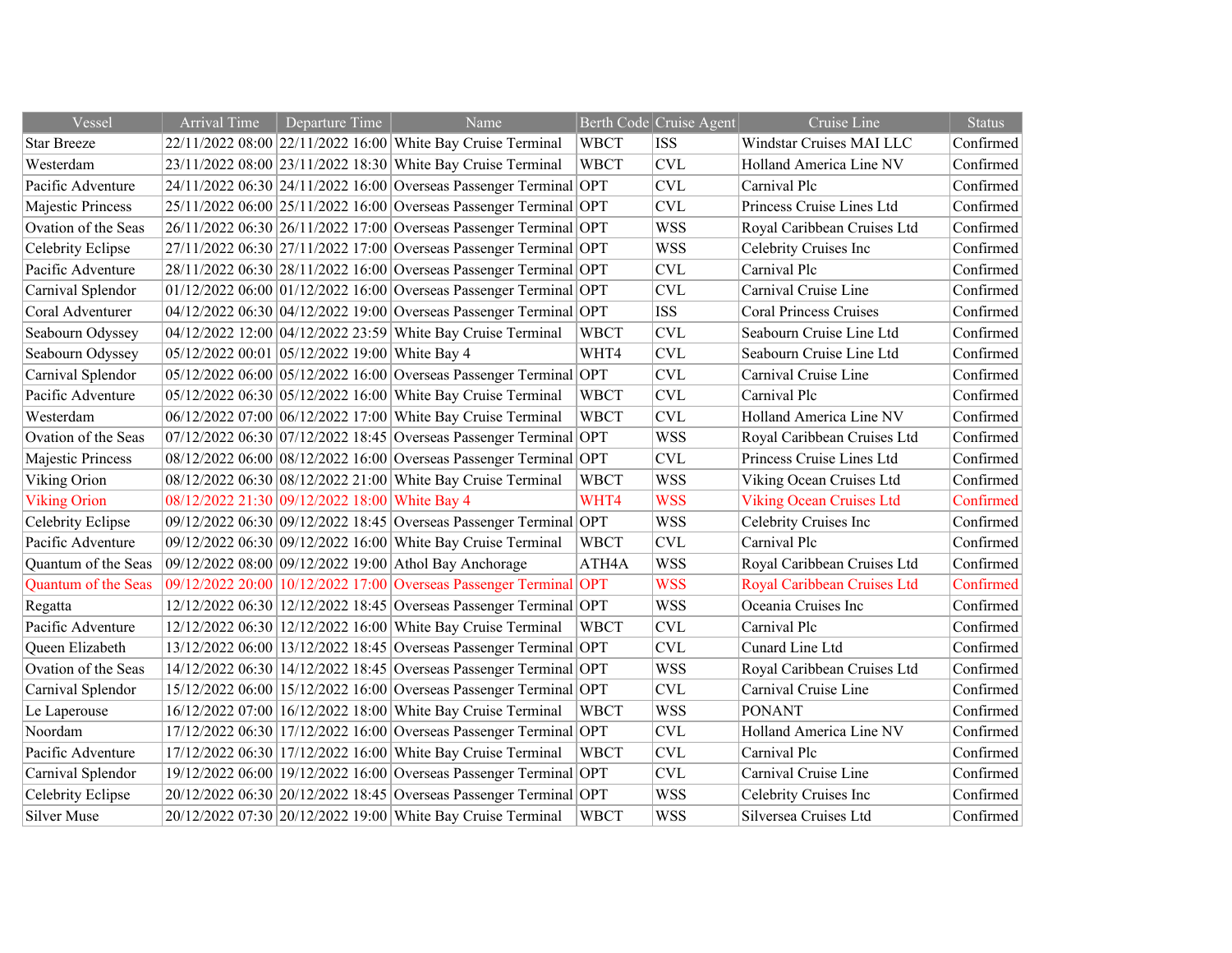| Vessel                | <b>Arrival Time</b>                           | Departure Time | Name                                                              |             | Berth Code Cruise Agent | Cruise Line                     | <b>Status</b> |
|-----------------------|-----------------------------------------------|----------------|-------------------------------------------------------------------|-------------|-------------------------|---------------------------------|---------------|
| Majestic Princess     |                                               |                | 21/12/2022 06:00 21/12/2022 16:00 Overseas Passenger Terminal OPT |             | <b>CVL</b>              | Princess Cruise Lines Ltd       | Confirmed     |
| Norwegian Spirit      |                                               |                | 22/12/2022 06:00 22/12/2022 17:00 White Bay Cruise Terminal       | <b>WBCT</b> | <b>WSS</b>              | NCL Bahamas Ltd                 | Confirmed     |
| Ovation of the Seas   |                                               |                | 23/12/2022 06:30 23/12/2022 18:45 Overseas Passenger Terminal OPT |             | <b>WSS</b>              | Royal Caribbean Cruises Ltd     | Confirmed     |
| Carnival Splendor     |                                               |                | 27/12/2022 06:00 27/12/2022 16:00 Overseas Passenger Terminal OPT |             | <b>CVL</b>              | Carnival Cruise Line            | Confirmed     |
| <b>Unnamed Vessel</b> | 27/12/2022 06:30 27/12/2022 18:30 White Bay 4 |                |                                                                   | WHT4        | <b>WSS</b>              | Viking Ocean Cruises Ltd        | Confirmed     |
| Pacific Adventure     |                                               |                | 27/12/2022 06:30 27/12/2022 16:00 White Bay Cruise Terminal       | <b>WBCT</b> | CVL                     | Carnival Plc                    | Confirmed     |
| <b>Unnamed Vessel</b> |                                               |                | 27/12/2022 19:00 28/12/2022 18:00 White Bay Cruise Terminal       | <b>WBCT</b> | <b>WSS</b>              | <b>Viking Ocean Cruises Ltd</b> | Confirmed     |
| Seven Seas Explorer   |                                               |                | 29/12/2022 07:00 29/12/2022 18:00 White Bay Cruise Terminal       | <b>WBCT</b> | <b>WSS</b>              | Regent Seven Seas Cruises Inc   | Confirmed     |
| Carnival Splendor     |                                               |                | 30/12/2022 06:00 30/12/2022 16:00 Overseas Passenger Terminal OPT |             | <b>CVL</b>              | Carnival Cruise Line            | Confirmed     |
| Pacific Adventure     |                                               |                | 30/12/2022 06:30 30/12/2022 16:00 White Bay Cruise Terminal       | <b>WBCT</b> | <b>CVL</b>              | Carnival Plc                    | Confirmed     |
| <b>Azamara Quest</b>  | 31/12/2022 08:00 02/01/2023 17:00 White Bay 4 |                |                                                                   | WHT4        | <b>WSS</b>              | V Ships Leisure SAM             | Confirmed     |
| <b>AIDAsol</b>        |                                               |                | 31/12/2022 08:00 01/01/2023 18:00 White Bay Cruise Terminal       | <b>WBCT</b> | <b>CVL</b>              | <b>Aida Cruises</b>             | Confirmed     |
| <b>Refer PANSW</b>    |                                               |                | 31/12/2022 16:30 01/01/2023 10:00 Overseas Passenger Terminal OPT |             | <b>SPC</b>              | <b>Newcastle Port Corp</b>      | Confirmed     |
| <b>Refer PANSW</b>    |                                               |                | 31/12/2022 18:00 01/01/2023 04:00 Athol Bay Anchorage             | ATH4A       | <b>SPC</b>              | <b>Newcastle Port Corp</b>      | Confirmed     |
| <b>Refer PANSW</b>    |                                               |                | 31/12/2022 18:00 01/01/2023 04:00 Point Piper Anchorage           | PTP1A       | <b>SPC</b>              | <b>Newcastle Port Corp</b>      | Confirmed     |
| Noordam               |                                               |                | 02/01/2023 06:00 02/01/2023 16:00 White Bay Cruise Terminal       | <b>WBCT</b> | <b>CVL</b>              | Holland America Line NV         | Confirmed     |
| Celebrity Eclipse     |                                               |                | 02/01/2023 06:30 02/01/2023 18:45 Overseas Passenger Terminal OPT |             | <b>WSS</b>              | Celebrity Cruises Inc           | Confirmed     |
| Majestic Princess     |                                               |                | 03/01/2023 06:00 03/01/2023 16:00 Overseas Passenger Terminal OPT |             | <b>CVL</b>              | Princess Cruise Lines Ltd       | Confirmed     |
| Westerdam             |                                               |                | 03/01/2023 07:00 03/01/2023 18:30 White Bay Cruise Terminal       | <b>WBCT</b> | CVL                     | Holland America Line NV         | Confirmed     |
| Ovation of the Seas   |                                               |                | 04/01/2023 06:30 04/01/2023 18:45 Overseas Passenger Terminal OPT |             | <b>WSS</b>              | Royal Caribbean Cruises Ltd     | Confirmed     |
| <b>Viking Orion</b>   |                                               |                | 04/01/2023 13:00 06/01/2023 04:00 White Bay Cruise Terminal       | <b>WBCT</b> | <b>WSS</b>              | <b>Viking Ocean Cruises Ltd</b> | Confirmed     |
| Viking Orion          |                                               |                | 06/01/2023 05:00 06/01/2023 18:00 Athol Bay Anchorage             | ATH4A       | <b>WSS</b>              | Viking Ocean Cruises Ltd        | Confirmed     |
| Seabourn Odyssey      |                                               |                | 06/01/2023 07:00 06/01/2023 19:00 White Bay Cruise Terminal       | <b>WBCT</b> | <b>CVL</b>              | Seabourn Cruise Line Ltd        | Confirmed     |
| <b>Azamara Quest</b>  | 06/01/2023 08:00 07/01/2023 18:00 White Bay 4 |                |                                                                   | WHT4        | <b>WSS</b>              | V Ships Leisure SAM             | Confirmed     |
| Queen Elizabeth       |                                               |                | 07/01/2023 06:00 07/01/2023 18:45 Overseas Passenger Terminal OPT |             | <b>CVL</b>              | Cunard Line Ltd                 | Confirmed     |
| Carnival Splendor     |                                               |                | 08/01/2023 06:00 08/01/2023 16:00 Overseas Passenger Terminal OPT |             | <b>CVL</b>              | Carnival Cruise Line            | Confirmed     |
| Silver Shadow         |                                               |                | 08/01/2023 07:00 08/01/2023 19:00 White Bay Cruise Terminal       | <b>WBCT</b> | <b>WSS</b>              | Silversea Cruises Ltd           | Confirmed     |
| <b>Silver Shadow</b>  |                                               |                | 08/01/2023 20:00 10/01/2023 18:00 Overseas Passenger Terminal OPT |             | <b>WSS</b>              | Silversea Cruises Ltd           | Confirmed     |
| Pacific Adventure     |                                               |                | 09/01/2023 06:30 09/01/2023 16:00 White Bay Cruise Terminal       | <b>WBCT</b> | <b>CVL</b>              | Carnival Plc                    | Confirmed     |
| Carnival Splendor     |                                               |                | 12/01/2023 06:00 12/01/2023 16:00 Overseas Passenger Terminal OPT |             | CVL                     | Carnival Cruise Line            | Confirmed     |
| Ovation of the Seas   |                                               |                | 13/01/2023 06:30 13/01/2023 18:45 Overseas Passenger Terminal OPT |             | <b>WSS</b>              | Royal Caribbean Cruises Ltd     | Confirmed     |
| Noordam               |                                               |                | 14/01/2023 06:00 14/01/2023 18:45 White Bay Cruise Terminal       | <b>WBCT</b> | CVL                     | Holland America Line NV         | Confirmed     |
| Norwegian Spirit      |                                               |                | 15/01/2023 06:00 15/01/2023 17:00 White Bay Cruise Terminal       | <b>WBCT</b> | <b>WSS</b>              | NCL Bahamas Ltd                 | Confirmed     |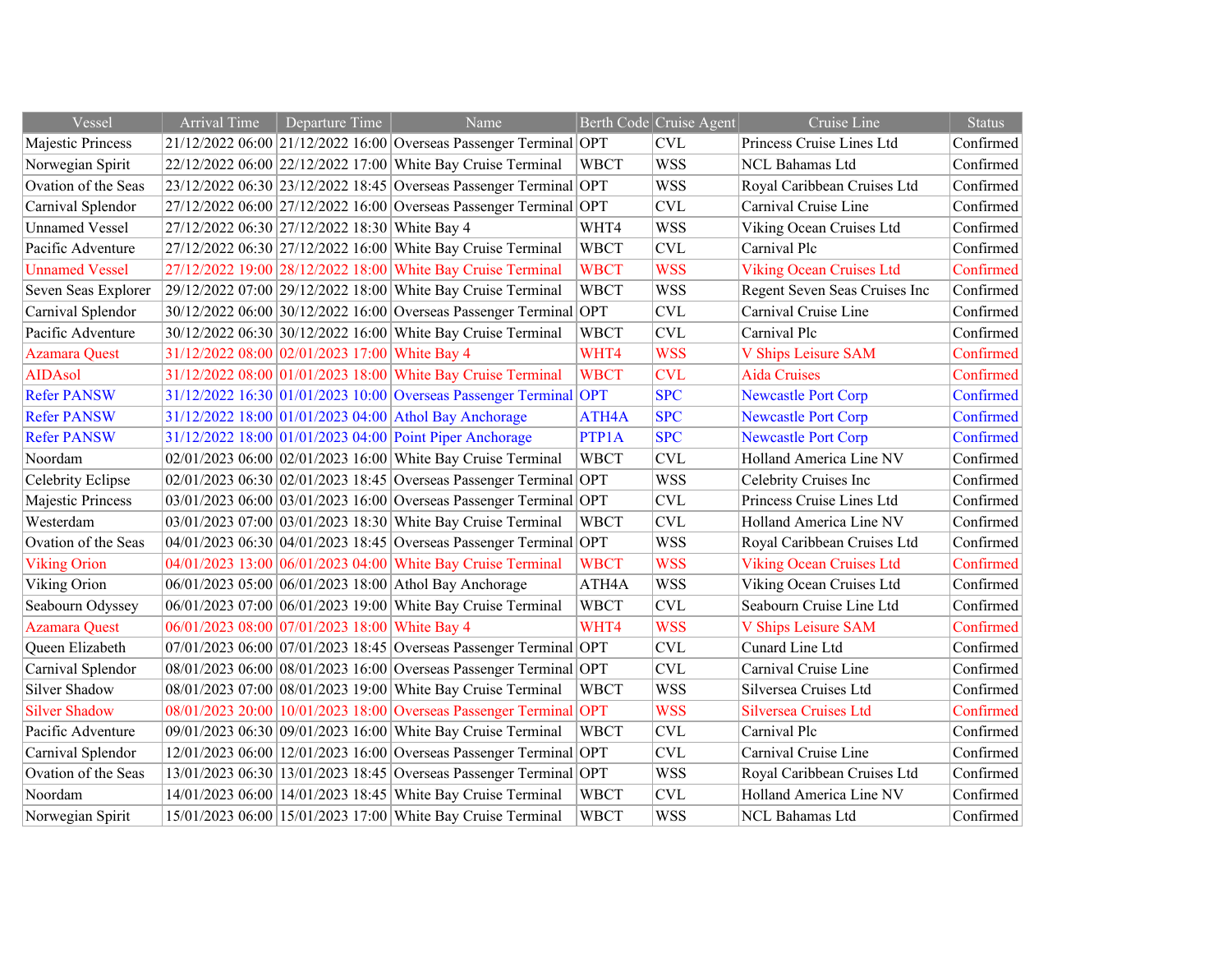| Vessel                | <b>Arrival Time</b>                           | Departure Time | Name                                                                  |                    | Berth Code Cruise Agent | Cruise Line                     | <b>Status</b> |
|-----------------------|-----------------------------------------------|----------------|-----------------------------------------------------------------------|--------------------|-------------------------|---------------------------------|---------------|
| Ovation of the Seas   |                                               |                | 15/01/2023 06:30 15/01/2023 17:00 Overseas Passenger Terminal OPT     |                    | <b>WSS</b>              | Royal Caribbean Cruises Ltd     | Confirmed     |
| Majestic Princess     |                                               |                | 16/01/2023 06:00 16/01/2023 16:00 Overseas Passenger Terminal OPT     |                    | CVL                     | Princess Cruise Lines Ltd       | Confirmed     |
| Regatta               |                                               |                | 16/01/2023 06:30 16/01/2023 17:00 White Bay Cruise Terminal           | <b>WBCT</b>        | <b>WSS</b>              | Oceania Cruises Inc             | Confirmed     |
| Carnival Splendor     |                                               |                | 17/01/2023 06:00 17/01/2023 16:00 Overseas Passenger Terminal OPT     |                    | <b>CVL</b>              | Carnival Cruise Line            | Confirmed     |
| <b>Coral Princess</b> |                                               |                | 18/01/2023 06:00 18/01/2023 23:00 Overseas Passenger Terminal OPT     |                    | <b>CVL</b>              | Princess Cruise Lines Ltd       | Confirmed     |
| Pacific Adventure     |                                               |                | 19/01/2023 06:30 19/01/2023 16:00 White Bay Cruise Terminal           | <b>WBCT</b>        | <b>CVL</b>              | Carnival Plc                    | Confirmed     |
| Queen Elizabeth       |                                               |                | 20/01/2023 06:00 20/01/2023 18:45 Overseas Passenger Terminal OPT     |                    | <b>CVL</b>              | Cunard Line Ltd                 | Confirmed     |
| <b>Unnamed Vessel</b> | 23/01/2023 06:30 24/01/2023 18:30 White Bay 4 |                |                                                                       | WHT4               | <b>WSS</b>              | <b>Viking Ocean Cruises Ltd</b> | Confirmed     |
| Silver Whisper        |                                               |                | 23/01/2023 07:30 23/01/2023 19:00 White Bay Cruise Terminal           | <b>WBCT</b>        | <b>WSS</b>              | Silversea Cruises Ltd           | Confirmed     |
| Ovation of the Seas   |                                               |                | 24/01/2023 06:30 24/01/2023 18:45 Overseas Passenger Terminal OPT     |                    | <b>WSS</b>              | Royal Caribbean Cruises Ltd     | Confirmed     |
| Pacific Adventure     |                                               |                | 24/01/2023 08:00 24/01/2023 16:00 White Bay Cruise Terminal           | <b>WBCT</b>        | CVL                     | Carnival Plc                    | Confirmed     |
| <b>Unnamed Vessel</b> |                                               |                | 24/01/2023 19:00 25/01/2023 18:00 White Bay Cruise Terminal           | <b>WBCT</b>        | <b>WSS</b>              | <b>Viking Ocean Cruises Ltd</b> | Confirmed     |
| Carnival Splendor     |                                               |                | 25/01/2023 06:00 25/01/2023 16:00 Overseas Passenger Terminal OPT     |                    | <b>CVL</b>              | Carnival Cruise Line            | Confirmed     |
| <b>Refer PANSW</b>    |                                               |                | 26/01/2023 00:00 26/01/2023 23:59 Overseas Passenger Terminal OPT     |                    | <b>SPC</b>              | <b>Newcastle Port Corp</b>      | Confirmed     |
| Pacific Adventure     |                                               |                | 26/01/2023 06:00 26/01/2023 22:00 Athol Bay Anchorage                 | ATH <sub>4</sub> A | <b>CVL</b>              | Carnival Plc                    | Confirmed     |
| Pacific Explorer      |                                               |                | 26/01/2023 06:00 26/01/2023 22:00 White Bay Cruise Terminal           | <b>WBCT</b>        | <b>CVL</b>              | Carnival Australia              | Confirmed     |
| Seven Seas Explorer   | 26/01/2023 07:00 26/01/2023 23:00 White Bay 4 |                |                                                                       | WHT4               | <b>WSS</b>              | Regent Seven Seas Cruises Inc   | Confirmed     |
| Pacific Adventure     |                                               |                | 27/01/2023 06:30 27/01/2023 16:00 Overseas Passenger Terminal OPT     |                    | <b>CVL</b>              | Carnival Plc                    | Confirmed     |
| <b>Star Breeze</b>    |                                               |                | 27/01/2023 13:00 28/01/2023 17:00 White Bay Cruise Terminal           | <b>WBCT</b>        | <b>ISS</b>              | <b>Windstar Cruises MAI LLC</b> | Confirmed     |
| Queen Elizabeth       |                                               |                | 28/01/2023 06:00 28/01/2023 18:45 Overseas Passenger Terminal OPT     |                    | <b>CVL</b>              | Cunard Line Ltd                 | Confirmed     |
| Carnival Splendor     |                                               |                | 29/01/2023 06:00 29/01/2023 16:00 Overseas Passenger Terminal OPT     |                    | <b>CVL</b>              | Carnival Cruise Line            | Confirmed     |
| Pacific Adventure     |                                               |                | 30/01/2023 06:30 30/01/2023 16:00 White Bay Cruise Terminal           | <b>WBCT</b>        | <b>CVL</b>              | Carnival Plc                    | Confirmed     |
| Quantum of the Seas   |                                               |                | $01/02/2023$ 06:30 $01/02/2023$ 18:45 Overseas Passenger Terminal OPT |                    | <b>WSS</b>              | Royal Caribbean Cruises Ltd     | Confirmed     |
| <b>Viking Orion</b>   |                                               |                | 01/02/2023 12:00 03/02/2023 18:00 White Bay Cruise Terminal           | <b>WBCT</b>        | <b>WSS</b>              | <b>Viking Ocean Cruises Ltd</b> | Confirmed     |
| Queen Elizabeth       |                                               |                | 02/02/2023 06:00 02/02/2023 18:45 Overseas Passenger Terminal OPT     |                    | <b>CVL</b>              | Cunard Line Ltd                 | Confirmed     |
| <b>Silver Muse</b>    | 02/02/2023 14:00 03/02/2023 23:00 White Bay 4 |                |                                                                       | WHT4               | <b>WSS</b>              | Silversea Cruises Ltd           | Confirmed     |
| Pacific Adventure     |                                               |                | 03/02/2023 06:30 03/02/2023 16:00 Overseas Passenger Terminal OPT     |                    | <b>CVL</b>              | Carnival Plc                    | Confirmed     |
| Ovation of the Seas   |                                               |                | 04/02/2023 06:30 04/02/2023 17:00 Overseas Passenger Terminal OPT     |                    | <b>WSS</b>              | Royal Caribbean Cruises Ltd     | Confirmed     |
| Azamara Quest         |                                               |                | 06/02/2023 07:00 06/02/2023 17:00 White Bay Cruise Terminal           | <b>WBCT</b>        | <b>WSS</b>              | V Ships Leisure SAM             | Confirmed     |
| Europa 2              | 06/02/2023 08:00 08/02/2023 16:00 White Bay 4 |                |                                                                       | WHT4               | <b>GAC</b>              | <b>TUI Cruises GmbH</b>         | Confirmed     |
| Celebrity Eclipse     |                                               |                | 07/02/2023 06:30 07/02/2023 18:45 Overseas Passenger Terminal OPT     |                    | <b>WSS</b>              | Celebrity Cruises Inc           | Confirmed     |
| Seabourn Odyssey      |                                               |                | 07/02/2023 07:00 07/02/2023 19:00 White Bay Cruise Terminal           | <b>WBCT</b>        | <b>CVL</b>              | Seabourn Cruise Line Ltd        | Confirmed     |
| Norwegian Spirit      |                                               |                | 08/02/2023 06:00 08/02/2023 17:00 White Bay Cruise Terminal           | <b>WBCT</b>        | <b>WSS</b>              | NCL Bahamas Ltd                 | Confirmed     |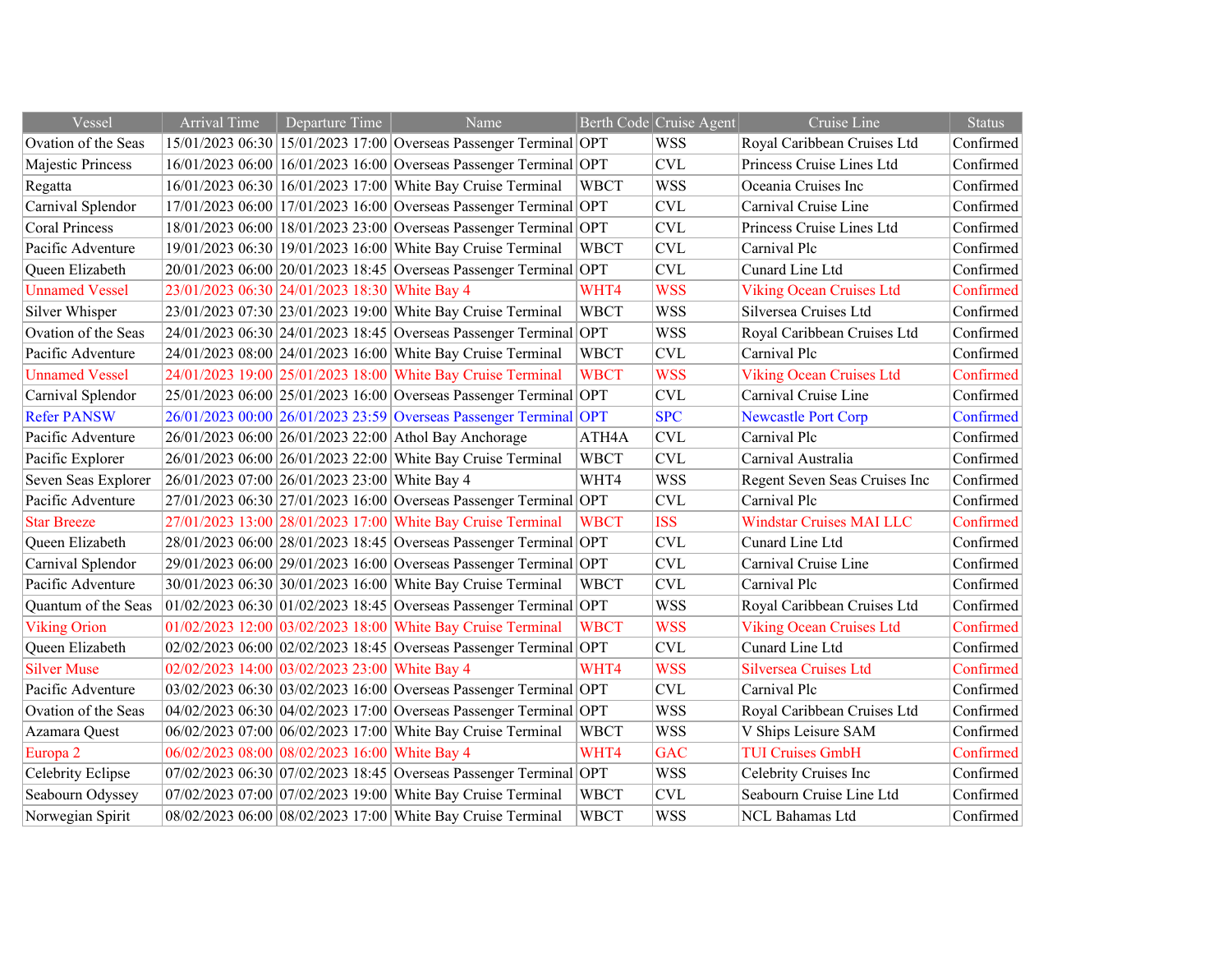| Vessel                 | <b>Arrival Time</b> | Departure Time                                | Name                                                              |                    | Berth Code Cruise Agent | Cruise Line                     | <b>Status</b> |
|------------------------|---------------------|-----------------------------------------------|-------------------------------------------------------------------|--------------------|-------------------------|---------------------------------|---------------|
| Amera                  |                     |                                               | 08/02/2023 08:00 08/02/2023 17:00 Athol Bay Anchorage             | ATH4A              | <b>ISS</b>              | Phoenix Reisen GmbH             | Confirmed     |
| Amera                  |                     | 08/02/2023 18:00 10/02/2023 17:00 White Bay 4 |                                                                   | WHT4               | <b>ISS</b>              | <b>Phoenix Reisen GmbH</b>      | Confirmed     |
| Carnival Splendor      |                     |                                               | 09/02/2023 06:00 09/02/2023 16:00 Overseas Passenger Terminal OPT |                    | <b>CVL</b>              | Carnival Cruise Line            | Confirmed     |
| Zuiderdam              |                     |                                               | 09/02/2023 08:00 10/02/2023 18:00 White Bay Cruise Terminal       | <b>WBCT</b>        | <b>CVL</b>              | <b>Holland America Line NV</b>  | Confirmed     |
| Majestic Princess      |                     |                                               | 11/02/2023 06:00 11/02/2023 16:00 Overseas Passenger Terminal OPT |                    | <b>CVL</b>              | Princess Cruise Lines Ltd       | Confirmed     |
| Noordam                |                     |                                               | 11/02/2023 07:00 11/02/2023 18:30 White Bay Cruise Terminal       | <b>WBCT</b>        | <b>CVL</b>              | Holland America Line NV         | Confirmed     |
| Ovation of the Seas    |                     |                                               | 12/02/2023 06:30 12/02/2023 17:00 Overseas Passenger Terminal OPT |                    | <b>WSS</b>              | Royal Caribbean Cruises Ltd     | Confirmed     |
| Carnival Splendor      |                     |                                               | 13/02/2023 06:00 13/02/2023 16:00 Overseas Passenger Terminal OPT |                    | <b>CVL</b>              | Carnival Cruise Line            | Confirmed     |
| Regatta                |                     |                                               | 13/02/2023 07:00 13/02/2023 17:00 White Bay Cruise Terminal       | <b>WBCT</b>        | <b>WSS</b>              | Oceania Cruises Inc             | Confirmed     |
| Celebrity Eclipse      |                     |                                               | 16/02/2023 06:30 16/02/2023 18:45 Overseas Passenger Terminal OPT |                    | <b>WSS</b>              | Celebrity Cruises Inc           | Confirmed     |
| <b>Viking Neptune</b>  |                     | 16/02/2023 06:30 17/02/2023 18:45 White Bay 4 |                                                                   | WHT4               | <b>WSS</b>              | <b>Viking Ocean Cruises Ltd</b> | Confirmed     |
| Pacific Adventure      |                     |                                               | 16/02/2023 08:00 16/02/2023 17:00 White Bay Cruise Terminal       | <b>WBCT</b>        | <b>CVL</b>              | Carnival Plc                    | Confirmed     |
| <b>Island Princess</b> |                     |                                               | 18/02/2023 06:00 18/02/2023 21:00 Overseas Passenger Terminal OPT |                    | <b>CVL</b>              | Princess Cruise Lines Ltd       | Confirmed     |
| Arcadia                |                     |                                               | 19/02/2023 06:00 19/02/2023 23:59 Athol Bay Anchorage             | ATH <sub>4</sub> A | <b>CVL</b>              | Carnival Plc                    | Confirmed     |
| Arcadia                |                     |                                               | 20/02/2023 00:01 20/02/2023 21:00 Overseas Passenger Terminal OPT |                    | <b>CVL</b>              | Carnival Plc                    | Confirmed     |
| Pacific Adventure      |                     |                                               | 20/02/2023 06:30 20/02/2023 16:00 White Bay Cruise Terminal       | <b>WBCT</b>        | <b>CVL</b>              | Carnival Plc                    | Confirmed     |
| <b>Unnamed Vessel</b>  |                     | 20/02/2023 13:00 20/02/2023 18:00 White Bay 4 |                                                                   | WHT4               | <b>WSS</b>              | Viking Ocean Cruises Ltd        | Confirmed     |
| <b>Unnamed Vessel</b>  |                     |                                               | 20/02/2023 18:30 22/02/2023 18:00 White Bay Cruise Terminal       | <b>WBCT</b>        | <b>WSS</b>              | <b>Viking Ocean Cruises Ltd</b> | Confirmed     |
| Ovation of the Seas    |                     |                                               | 22/02/2023 06:30 22/02/2023 18:45 Overseas Passenger Terminal OPT |                    | <b>WSS</b>              | Royal Caribbean Cruises Ltd     | Confirmed     |
| Carnival Splendor      |                     |                                               | 23/02/2023 06:00 23/02/2023 16:00 Overseas Passenger Terminal OPT |                    | <b>CVL</b>              | Carnival Cruise Line            | Confirmed     |
| Majestic Princess      |                     |                                               | 24/02/2023 06:00 24/02/2023 16:00 Overseas Passenger Terminal OPT |                    | <b>CVL</b>              | Princess Cruise Lines Ltd       | Confirmed     |
| Silver Whisper         |                     |                                               | 24/02/2023 07:30 24/02/2023 19:00 White Bay Cruise Terminal       | <b>WBCT</b>        | <b>WSS</b>              | Silversea Cruises Ltd           | Confirmed     |
| Carnival Splendor      |                     |                                               | 26/02/2023 06:00 26/02/2023 16:00 Overseas Passenger Terminal OPT |                    | <b>CVL</b>              | Carnival Cruise Line            | Confirmed     |
| <b>MSC</b> Poesia      |                     |                                               | 26/02/2023 09:00 27/02/2023 19:00 Athol Bay Anchorage             | ATH4A              | <b>ISS</b>              | <b>MSC Crociere SpA</b>         | Confirmed     |
| Asuka II               |                     |                                               | 27/02/2023 07:00 27/02/2023 23:59 White Bay Cruise Terminal       | <b>WBCT</b>        | <b>WSS</b>              | NYK Cruises Co Ltd              | Confirmed     |
| Celebrity Eclipse      |                     |                                               | 28/02/2023 06:30 28/02/2023 18:45 Overseas Passenger Terminal OPT |                    | <b>WSS</b>              | Celebrity Cruises Inc           | Confirmed     |
| Regatta                |                     |                                               | 28/02/2023 07:00 28/02/2023 17:00 White Bay Cruise Terminal       | <b>WBCT</b>        | <b>WSS</b>              | Oceania Cruises Inc             | Confirmed     |
| Quantum of the Seas    |                     |                                               | 28/02/2023 08:00 01/03/2023 18:45 Athol Bay Anchorage             | ATH4A              | <b>WSS</b>              | Royal Caribbean Cruises Ltd     | Confirmed     |
| Queen Victoria         |                     |                                               | 01/03/2023 06:00 01/03/2023 23:59 Overseas Passenger Terminal OPT |                    | <b>CVL</b>              | Cunard Line Ltd                 | Confirmed     |
| <b>Viking Orion</b>    |                     |                                               | 01/03/2023 13:00 02/03/2023 23:00 White Bay Cruise Terminal       | <b>WBCT</b>        | <b>WSS</b>              | <b>Viking Ocean Cruises Ltd</b> | Confirmed     |
| Queen Victoria         |                     |                                               | 02/03/2023 00:01 02/03/2023 21:00 Athol Bay Anchorage             | ATH4A              | <b>CVL</b>              | Cunard Line Ltd                 | Confirmed     |
| Ovation of the Seas    |                     |                                               | 03/03/2023 06:30 03/03/2023 18:45 Overseas Passenger Terminal OPT |                    | <b>WSS</b>              | Royal Caribbean Cruises Ltd     | Confirmed     |
| Pacific Adventure      |                     |                                               | 03/03/2023 06:30 03/03/2023 16:00 White Bay Cruise Terminal       | <b>WBCT</b>        | <b>CVL</b>              | Carnival Plc                    | Confirmed     |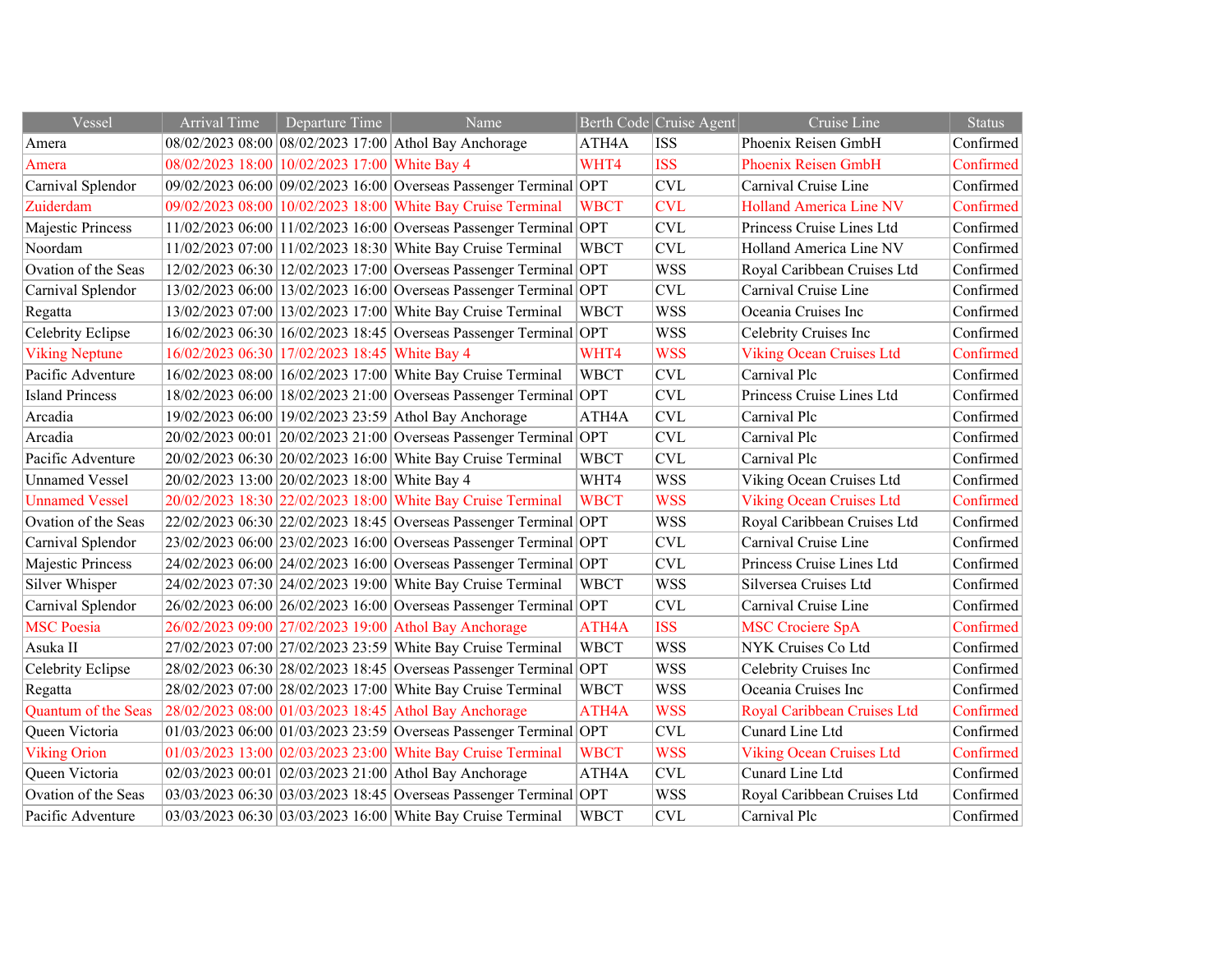| Vessel                | <b>Arrival Time</b>                           | Departure Time                                | Name                                                                  |             | Berth Code Cruise Agent   | $\overline{\text{Cruise Line}}$ | <b>Status</b> |
|-----------------------|-----------------------------------------------|-----------------------------------------------|-----------------------------------------------------------------------|-------------|---------------------------|---------------------------------|---------------|
| Norwegian Spirit      |                                               |                                               | 04/03/2023 06:00 04/03/2023 17:00 White Bay Cruise Terminal           | <b>WBCT</b> | <b>WSS</b>                | NCL Bahamas Ltd                 | Confirmed     |
| Carnival Splendor     |                                               |                                               | 06/03/2023 06:00 06/03/2023 16:00 Overseas Passenger Terminal         | OPT         | CVL                       | Carnival Cruise Line            | Confirmed     |
| Pacific Adventure     |                                               |                                               | 06/03/2023 06:30 06/03/2023 16:00 White Bay Cruise Terminal           | <b>WBCT</b> | <b>CVL</b>                | Carnival Plc                    | Confirmed     |
| Seabourn Sojourn      | 06/03/2023 07:00 06/03/2023 23:59 White Bay 4 |                                               |                                                                       | WHT4        | <b>CVL</b>                | Seabourn Cruise Line Ltd        | Confirmed     |
| Seabourn Sojourn      |                                               |                                               | 07/03/2023 00:01 07/03/2023 23:00 White Bay Cruise Terminal           | <b>WBCT</b> | <b>CVL</b>                | Seabourn Cruise Line Ltd        | Confirmed     |
| Majestic Princess     |                                               |                                               | 07/03/2023 06:00 07/03/2023 16:00 Overseas Passenger Terminal OPT     |             | <b>CVL</b>                | Princess Cruise Lines Ltd       | Confirmed     |
| Seabourn Odyssey      |                                               |                                               | 09/03/2023 07:00 09/03/2023 17:00 White Bay Cruise Terminal           | <b>WBCT</b> | $\ensuremath{\text{CVL}}$ | Seabourn Cruise Line Ltd        | Confirmed     |
| Celebrity Eclipse     |                                               |                                               | 10/03/2023 06:30 10/03/2023 18:45 Overseas Passenger Terminal OPT     |             | <b>WSS</b>                | Celebrity Cruises Inc           | Confirmed     |
| Queen Mary 2          |                                               |                                               | 11/03/2023 06:00 11/03/2023 23:59 Athol Bay Anchorage                 | ATH4A       | <b>CVL</b>                | Cunard Line Ltd                 | Confirmed     |
| Ovation of the Seas   |                                               |                                               | 11/03/2023 06:30 11/03/2023 17:00 Overseas Passenger Terminal OPT     |             | <b>WSS</b>                | Royal Caribbean Cruises Ltd     | Confirmed     |
| Noordam               |                                               |                                               | 11/03/2023 07:00 11/03/2023 18:30 White Bay Cruise Terminal           | <b>WBCT</b> | <b>CVL</b>                | Holland America Line NV         | Confirmed     |
| Queen Mary 2          |                                               |                                               | 12/03/2023 00:01 12/03/2023 21:00 Overseas Passenger Terminal OPT     |             | <b>CVL</b>                | Cunard Line Ltd                 | Confirmed     |
| Pacific Adventure     |                                               |                                               | 13/03/2023 06:30 13/03/2023 16:00 Overseas Passenger Terminal OPT     |             | <b>CVL</b>                | Carnival Plc                    | Confirmed     |
| Celebrity Eclipse     |                                               |                                               | 15/03/2023 06:30 15/03/2023 18:45 Overseas Passenger Terminal OPT     |             | <b>WSS</b>                | Celebrity Cruises Inc           | Confirmed     |
| Carnival Splendor     |                                               |                                               | 16/03/2023 06:00 16/03/2023 16:00 Overseas Passenger Terminal OPT     |             | <b>CVL</b>                | Carnival Cruise Line            | Confirmed     |
| Europa                |                                               | 16/03/2023 09:30 17/03/2023 19:00 White Bay 4 |                                                                       | WHT4        | <b>GAC</b>                | <b>TUI Cruises GmbH</b>         | Confirmed     |
| Pacific Adventure     |                                               |                                               | 17/03/2023 06:30 17/03/2023 16:00 White Bay Cruise Terminal           | <b>WBCT</b> | <b>CVL</b>                | Carnival Plc                    | Confirmed     |
| <b>MSC</b> Magnifica  |                                               |                                               | 17/03/2023 08:00 18/03/2023 18:00 Athol Bay Anchorage                 | ATH4A       | <b>ISS</b>                | <b>MSC Crociere SpA</b>         | Confirmed     |
| Carnival Splendor     |                                               |                                               | 19/03/2023 06:00 19/03/2023 16:00 Overseas Passenger Terminal OPT     |             | $\ensuremath{\text{CVL}}$ | Carnival Cruise Line            | Confirmed     |
| Pacific Adventure     |                                               |                                               | 20/03/2023 06:30 20/03/2023 16:00 White Bay Cruise Terminal           | <b>WBCT</b> | <b>CVL</b>                | Carnival Plc                    | Confirmed     |
| <b>Unnamed Vessel</b> |                                               |                                               | 20/03/2023 13:00 21/03/2023 04:00 Overseas Passenger Terminal OPT     |             | <b>WSS</b>                | <b>Viking Ocean Cruises Ltd</b> | Confirmed     |
| <b>Unnamed Vessel</b> |                                               |                                               | 21/03/2023 04:30 21/03/2023 23:00 White Bay Cruise Terminal           | <b>WBCT</b> | <b>WSS</b>                | Viking Ocean Cruises Ltd        | Confirmed     |
| Seabourn Odyssey      |                                               |                                               | $21/03/2023$ 06:00 $21/03/2023$ 19:00 Overseas Passenger Terminal OPT |             | <b>CVL</b>                | Seabourn Cruise Line Ltd        | Confirmed     |
| Ovation of the Seas   |                                               |                                               | 23/03/2023 06:30 23/03/2023 18:45 Overseas Passenger Terminal OPT     |             | <b>WSS</b>                | Royal Caribbean Cruises Ltd     | Confirmed     |
| Celebrity Eclipse     |                                               |                                               | 26/03/2023 06:30 26/03/2023 17:00 Overseas Passenger Terminal OPT     |             | <b>WSS</b>                | Celebrity Cruises Inc           | Confirmed     |
| Ovation of the Seas   |                                               |                                               | 27/03/2023 06:30 27/03/2023 18:45 Overseas Passenger Terminal OPT     |             | <b>WSS</b>                | Royal Caribbean Cruises Ltd     | Confirmed     |
| Carnival Splendor     |                                               |                                               | 28/03/2023 06:00 28/03/2023 16:00 Overseas Passenger Terminal OPT     |             | <b>CVL</b>                | Carnival Cruise Line            | Confirmed     |
| Norwegian Spirit      |                                               |                                               | 28/03/2023 06:00 28/03/2023 17:00 White Bay Cruise Terminal           | <b>WBCT</b> | <b>WSS</b>                | NCL Bahamas Ltd                 | Confirmed     |
| Pacific Adventure     |                                               |                                               | 30/03/2023 06:30 30/03/2023 16:00 White Bay Cruise Terminal           | <b>WBCT</b> | <b>CVL</b>                | Carnival Plc                    | Confirmed     |
| <b>Grand Princess</b> |                                               |                                               | 31/03/2023 06:00 31/03/2023 18:45 Overseas Passenger Terminal OPT     |             | $\ensuremath{\text{CVL}}$ | Princess Cruise Lines Ltd       | Confirmed     |
| <b>Coral Princess</b> |                                               |                                               | 02/04/2023 06:00 02/04/2023 18:45 Overseas Passenger Terminal OPT     |             | $\ensuremath{\text{CVL}}$ | Princess Cruise Lines Ltd       | Confirmed     |
| Pacific Adventure     |                                               |                                               | 03/04/2023 06:30 03/04/2023 16:00 White Bay Cruise Terminal           | <b>WBCT</b> | <b>CVL</b>                | Carnival Plc                    | Confirmed     |
| Ovation of the Seas   |                                               |                                               | 05/04/2023 06:30 05/04/2023 18:45 Overseas Passenger Terminal OPT     |             | <b>WSS</b>                | Royal Caribbean Cruises Ltd     | Confirmed     |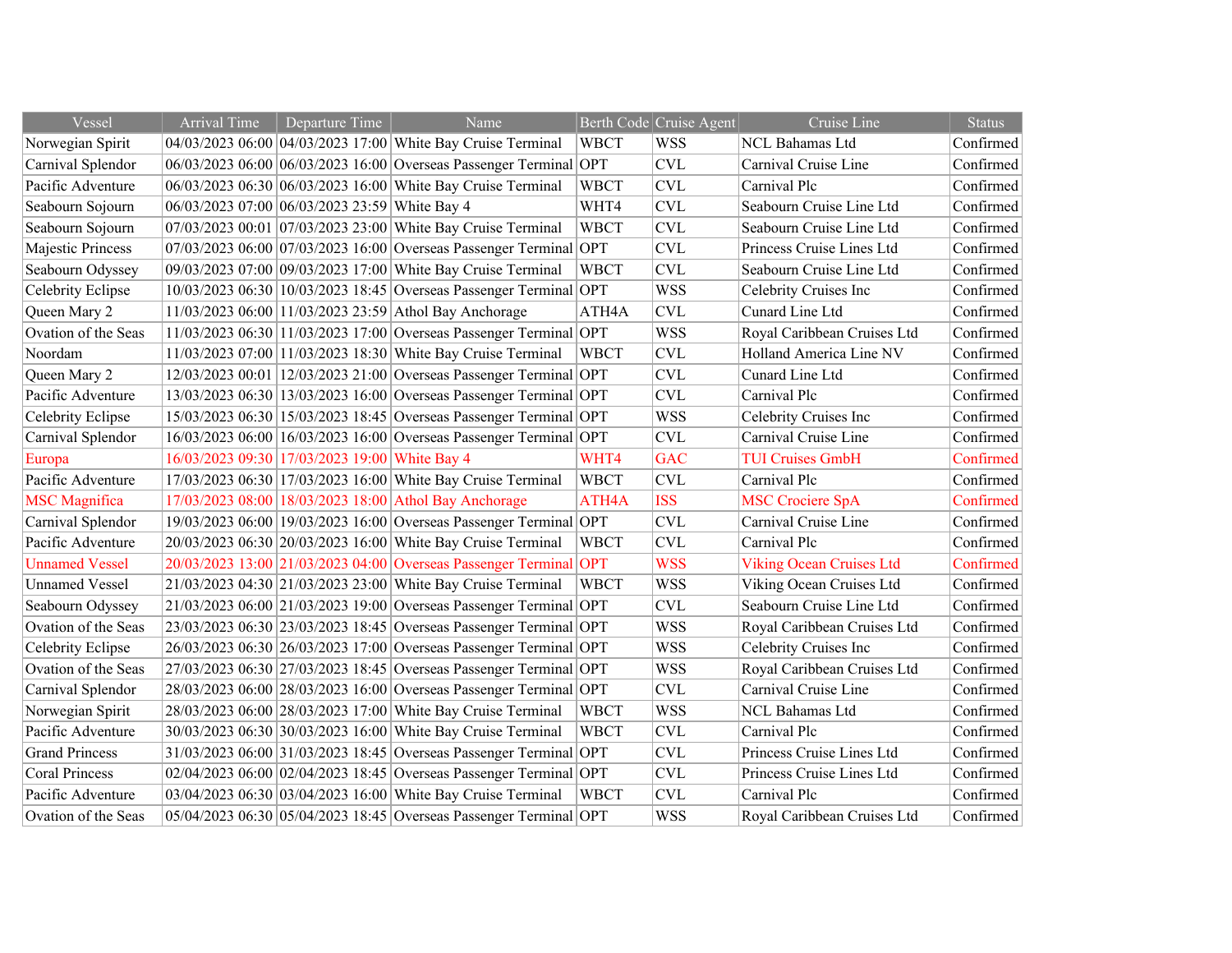| Vessel                | <b>Arrival Time</b> | Departure Time | Name                                                              |             | Berth Code Cruise Agent | Cruise Line                 | <b>Status</b> |
|-----------------------|---------------------|----------------|-------------------------------------------------------------------|-------------|-------------------------|-----------------------------|---------------|
| Celebrity Eclipse     |                     |                | 06/04/2023 06:30 06/04/2023 18:45 Overseas Passenger Terminal OPT |             | <b>WSS</b>              | Celebrity Cruises Inc       | Confirmed     |
| Carnival Splendor     |                     |                | 07/04/2023 06:00 07/04/2023 16:00 Overseas Passenger Terminal OPT |             | <b>CVL</b>              | Carnival Cruise Line        | Confirmed     |
| Noordam               |                     |                | 08/04/2023 06:30 08/04/2023 18:45 White Bay Cruise Terminal       | <b>WBCT</b> | <b>CVL</b>              | Holland America Line NV     | Confirmed     |
| Carnival Splendor     |                     |                | 11/04/2023 06:00 11/04/2023 16:00 Overseas Passenger Terminal OPT |             | <b>CVL</b>              | Carnival Cruise Line        | Confirmed     |
| Pacific Adventure     |                     |                | 12/04/2023 06:30 12/04/2023 16:00 White Bay Cruise Terminal       | <b>WBCT</b> | <b>CVL</b>              | Carnival Plc                | Confirmed     |
| Ovation of the Seas   |                     |                | 15/04/2023 06:30 15/04/2023 17:00 Overseas Passenger Terminal OPT |             | <b>WSS</b>              | Royal Caribbean Cruises Ltd | Confirmed     |
| Celebrity Eclipse     |                     |                | 19/04/2023 06:30 19/04/2023 18:45 Overseas Passenger Terminal OPT |             | <b>WSS</b>              | Celebrity Cruises Inc       | Confirmed     |
| Carnival Splendor     |                     |                | 20/04/2023 06:00 20/04/2023 16:00 Overseas Passenger Terminal OPT |             | <b>CVL</b>              | Carnival Cruise Line        | Confirmed     |
| Norwegian Spirit      |                     |                | 21/04/2023 06:00 21/04/2023 16:00 White Bay Cruise Terminal       | <b>WBCT</b> | <b>WSS</b>              | NCL Bahamas Ltd             | Confirmed     |
| Pacific Adventure     |                     |                | 21/04/2023 06:30 21/04/2023 16:00 Overseas Passenger Terminal OPT |             | <b>CVL</b>              | Carnival Plc                | Confirmed     |
| Celebrity Eclipse     |                     |                | 22/04/2023 06:30 22/04/2023 17:00 Overseas Passenger Terminal OPT |             | <b>WSS</b>              | Celebrity Cruises Inc       | Confirmed     |
| Carnival Splendor     |                     |                | 23/04/2023 06:00 23/04/2023 16:00 Overseas Passenger Terminal OPT |             | <b>CVL</b>              | Carnival Cruise Line        | Confirmed     |
| Pacific Adventure     |                     |                | 25/04/2023 06:30 25/04/2023 16:00 Overseas Passenger Terminal OPT |             | <b>CVL</b>              | Carnival Plc                | Confirmed     |
| <b>Coral Princess</b> |                     |                | 30/04/2023 06:00 30/04/2023 18:45 Overseas Passenger Terminal OPT |             | <b>CVL</b>              | Princess Cruise Lines Ltd   | Confirmed     |
| Carnival Splendor     |                     |                | 02/05/2023 06:00 02/05/2023 16:00 Overseas Passenger Terminal OPT |             | <b>CVL</b>              | Carnival Cruise Line        | Confirmed     |
| Pacific Adventure     |                     |                | 05/05/2023 06:30 05/05/2023 16:00 Overseas Passenger Terminal OPT |             | <b>CVL</b>              | Carnival Plc                | Confirmed     |
| Pacific Adventure     |                     |                | 08/05/2023 06:30 08/05/2023 16:00 Overseas Passenger Terminal OPT |             | <b>CVL</b>              | Carnival Plc                | Confirmed     |
| Carnival Splendor     |                     |                | 12/05/2023 06:00 12/05/2023 16:00 Overseas Passenger Terminal OPT |             | <b>CVL</b>              | Carnival Cruise Line        | Confirmed     |
| Pacific Adventure     |                     |                | 12/05/2023 06:30 12/05/2023 16:00 White Bay Cruise Terminal       | <b>WBCT</b> | <b>CVL</b>              | Carnival Plc                | Confirmed     |
| Carnival Splendor     |                     |                | 15/05/2023 06:00 15/05/2023 16:00 Overseas Passenger Terminal OPT |             | <b>CVL</b>              | Carnival Cruise Line        | Confirmed     |
| Pacific Adventure     |                     |                | 15/05/2023 06:30 15/05/2023 16:00 White Bay Cruise Terminal       | <b>WBCT</b> | <b>CVL</b>              | Carnival Plc                | Confirmed     |
| <b>Refer PANSW</b>    |                     |                | 19/05/2023 16:30 19/05/2023 23:00 Overseas Passenger Terminal OPT |             | <b>SPC</b>              | <b>Newcastle Port Corp</b>  | Confirmed     |
| <b>Refer PANSW</b>    |                     |                | 20/05/2023 16:30 20/05/2023 23:00 Overseas Passenger Terminal OPT |             | <b>SPC</b>              | <b>Newcastle Port Corp</b>  | Confirmed     |
| <b>Refer PANSW</b>    |                     |                | 21/05/2023 06:00 21/05/2023 16:00 Overseas Passenger Terminal OPT |             | <b>SPC</b>              | <b>Newcastle Port Corp</b>  | Confirmed     |
| <b>Refer PANSW</b>    |                     |                | 21/05/2023 16:30 21/05/2023 23:00 Overseas Passenger Terminal OPT |             | <b>SPC</b>              | <b>Newcastle Port Corp</b>  | Confirmed     |
| <b>Refer PANSW</b>    |                     |                | 22/05/2023 16:30 22/05/2023 23:00 Overseas Passenger Terminal OPT |             | <b>SPC</b>              | <b>Newcastle Port Corp</b>  | Confirmed     |
| <b>Refer PANSW</b>    |                     |                | 23/05/2023 16:30 23/05/2023 23:00 Overseas Passenger Terminal OPT |             | <b>SPC</b>              | <b>Newcastle Port Corp</b>  | Confirmed     |
| Carnival Splendor     |                     |                | 24/05/2023 06:00 24/05/2023 16:00 Overseas Passenger Terminal OPT |             | <b>CVL</b>              | Carnival Cruise Line        | Confirmed     |
| <b>Refer PANSW</b>    |                     |                | 24/05/2023 16:30 24/05/2023 23:00 Overseas Passenger Terminal OPT |             | <b>SPC</b>              | <b>Newcastle Port Corp</b>  | Confirmed     |
| <b>Refer PANSW</b>    |                     |                | 25/05/2023 16:30 25/05/2023 23:00 Overseas Passenger Terminal OPT |             | <b>SPC</b>              | <b>Newcastle Port Corp</b>  | Confirmed     |
| <b>Refer PANSW</b>    |                     |                | 26/05/2023 16:30 26/05/2023 23:00 Overseas Passenger Terminal OPT |             | <b>SPC</b>              | <b>Newcastle Port Corp</b>  | Confirmed     |
| Pacific Adventure     |                     |                | 27/05/2023 06:30 27/05/2023 16:00 Overseas Passenger Terminal OPT |             | <b>CVL</b>              | Carnival Plc                | Confirmed     |
| <b>Refer PANSW</b>    |                     |                | 27/05/2023 16:30 27/05/2023 23:00 Overseas Passenger Terminal OPT |             | <b>SPC</b>              | <b>Newcastle Port Corp</b>  | Confirmed     |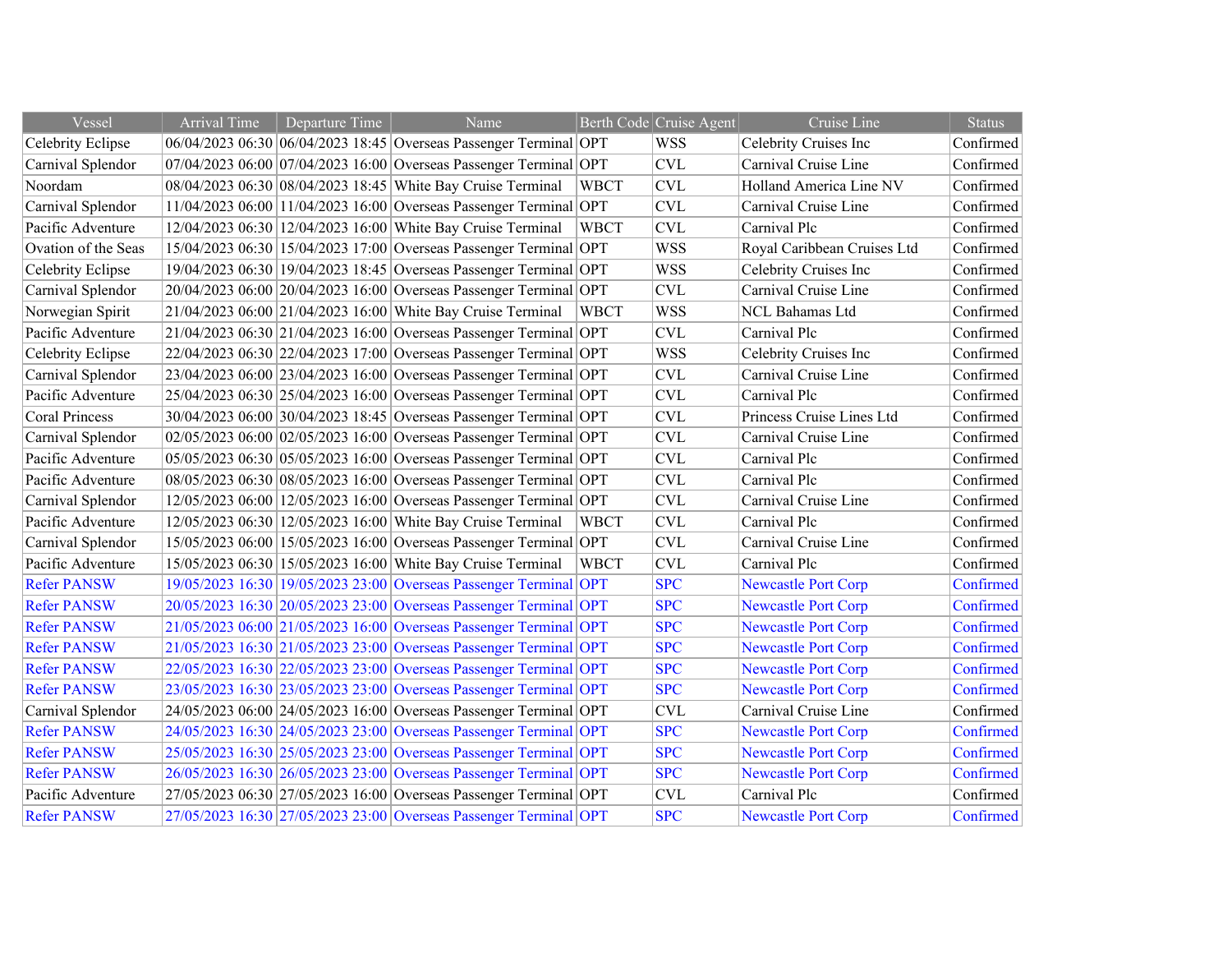| Vessel             | <b>Arrival Time</b> | Departure Time | Name                                                              |             | Berth Code Cruise Agent | Cruise Line                | <b>Status</b> |
|--------------------|---------------------|----------------|-------------------------------------------------------------------|-------------|-------------------------|----------------------------|---------------|
| Carnival Splendor  |                     |                | 28/05/2023 06:00 28/05/2023 16:00 Overseas Passenger Terminal OPT |             | <b>CVL</b>              | Carnival Cruise Line       | Confirmed     |
| <b>Refer PANSW</b> |                     |                | 28/05/2023 16:30 28/05/2023 23:00 Overseas Passenger Terminal OPT |             | <b>SPC</b>              | <b>Newcastle Port Corp</b> | Confirmed     |
| <b>Refer PANSW</b> |                     |                | 29/05/2023 16:30 29/05/2023 23:00 Overseas Passenger Terminal OPT |             | <b>SPC</b>              | <b>Newcastle Port Corp</b> | Confirmed     |
| Pacific Adventure  |                     |                | 30/05/2023 06:30 30/05/2023 16:00 Overseas Passenger Terminal OPT |             | <b>CVL</b>              | Carnival Plc               | Confirmed     |
| <b>Refer PANSW</b> |                     |                | 30/05/2023 16:30 30/05/2023 23:00 Overseas Passenger Terminal OPT |             | <b>SPC</b>              | <b>Newcastle Port Corp</b> | Confirmed     |
| <b>Refer PANSW</b> |                     |                | 31/05/2023 16:30 31/05/2023 23:00 Overseas Passenger Terminal OPT |             | <b>SPC</b>              | <b>Newcastle Port Corp</b> | Confirmed     |
| <b>Refer PANSW</b> |                     |                | 01/06/2023 16:30 01/06/2023 23:00 Overseas Passenger Terminal OPT |             | <b>SPC</b>              | <b>Newcastle Port Corp</b> | Confirmed     |
| <b>Refer PANSW</b> |                     |                | 02/06/2023 16:30 02/06/2023 23:00 Overseas Passenger Terminal OPT |             | <b>SPC</b>              | <b>Newcastle Port Corp</b> | Confirmed     |
| <b>Refer PANSW</b> |                     |                | 03/06/2023 16:30 03/06/2023 23:00 Overseas Passenger Terminal OPT |             | <b>SPC</b>              | <b>Newcastle Port Corp</b> | Confirmed     |
| Coral Princess     |                     |                | 04/06/2023 06:00 04/06/2023 16:00 Overseas Passenger Terminal OPT |             | <b>CVL</b>              | Princess Cruise Lines Ltd  | Confirmed     |
| <b>Refer PANSW</b> |                     |                | 04/06/2023 16:30 04/06/2023 23:00 Overseas Passenger Terminal OPT |             | <b>SPC</b>              | <b>Newcastle Port Corp</b> | Confirmed     |
| <b>Refer PANSW</b> |                     |                | 05/06/2023 16:30 05/06/2023 23:00 Overseas Passenger Terminal OPT |             | <b>SPC</b>              | <b>Newcastle Port Corp</b> | Confirmed     |
| <b>Refer PANSW</b> |                     |                | 06/06/2023 16:30 06/06/2023 23:00 Overseas Passenger Terminal OPT |             | <b>SPC</b>              | <b>Newcastle Port Corp</b> | Confirmed     |
| <b>Refer PANSW</b> |                     |                | 07/06/2023 16:30 07/06/2023 23:00 Overseas Passenger Terminal OPT |             | <b>SPC</b>              | <b>Newcastle Port Corp</b> | Confirmed     |
| <b>Refer PANSW</b> |                     |                | 08/06/2023 16:30 08/06/2023 23:00 Overseas Passenger Terminal OPT |             | <b>SPC</b>              | <b>Newcastle Port Corp</b> | Confirmed     |
| Carnival Splendor  |                     |                | 09/06/2023 06:00 09/06/2023 16:00 Overseas Passenger Terminal OPT |             | <b>CVL</b>              | Carnival Cruise Line       | Confirmed     |
| Pacific Adventure  |                     |                | 09/06/2023 06:30 09/06/2023 16:00 White Bay Cruise Terminal       | <b>WBCT</b> | <b>CVL</b>              | Carnival Plc               | Confirmed     |
| <b>Refer PANSW</b> |                     |                | 09/06/2023 16:30 09/06/2023 23:00 Overseas Passenger Terminal OPT |             | <b>SPC</b>              | <b>Newcastle Port Corp</b> | Confirmed     |
| <b>Refer PANSW</b> |                     |                | 10/06/2023 16:30 10/06/2023 23:00 Overseas Passenger Terminal OPT |             | <b>SPC</b>              | <b>Newcastle Port Corp</b> | Confirmed     |
| <b>Refer PANSW</b> |                     |                | 11/06/2023 16:30 11/06/2023 23:00 Overseas Passenger Terminal OPT |             | <b>SPC</b>              | <b>Newcastle Port Corp</b> | Confirmed     |
| Pacific Adventure  |                     |                | 12/06/2023 06:30 12/06/2023 16:00 Overseas Passenger Terminal OPT |             | <b>CVL</b>              | Carnival Plc               | Confirmed     |
| <b>Refer PANSW</b> |                     |                | 12/06/2023 16:30 12/06/2023 23:00 Overseas Passenger Terminal OPT |             | <b>SPC</b>              | <b>Newcastle Port Corp</b> | Confirmed     |
| Carnival Splendor  |                     |                | 13/06/2023 06:00 13/06/2023 16:00 Overseas Passenger Terminal OPT |             | <b>CVL</b>              | Carnival Cruise Line       | Confirmed     |
| <b>Refer PANSW</b> |                     |                | 13/06/2023 16:30 13/06/2023 23:00 Overseas Passenger Terminal OPT |             | <b>SPC</b>              | <b>Newcastle Port Corp</b> | Confirmed     |
| <b>Refer PANSW</b> |                     |                | 14/06/2023 16:30 14/06/2023 23:00 Overseas Passenger Terminal OPT |             | <b>SPC</b>              | <b>Newcastle Port Corp</b> | Confirmed     |
| <b>Refer PANSW</b> |                     |                | 15/06/2023 16:30 15/06/2023 23:00 Overseas Passenger Terminal OPT |             | <b>SPC</b>              | <b>Newcastle Port Corp</b> | Confirmed     |
| <b>Refer PANSW</b> |                     |                | 16/06/2023 16:30 16/06/2023 23:00 Overseas Passenger Terminal OPT |             | <b>SPC</b>              | <b>Newcastle Port Corp</b> | Confirmed     |
| <b>Refer PANSW</b> |                     |                | 17/06/2023 16:30 17/06/2023 23:00 Overseas Passenger Terminal OPT |             | <b>SPC</b>              | <b>Newcastle Port Corp</b> | Confirmed     |
| Carnival Splendor  |                     |                | 21/06/2023 06:00 21/06/2023 16:00 Overseas Passenger Terminal OPT |             | <b>CVL</b>              | Carnival Cruise Line       | Confirmed     |
| Pacific Adventure  |                     |                | 22/06/2023 06:30 22/06/2023 16:00 Overseas Passenger Terminal OPT |             | <b>CVL</b>              | Carnival Plc               | Confirmed     |
| Pacific Adventure  |                     |                | 26/06/2023 06:30 26/06/2023 16:00 Overseas Passenger Terminal OPT |             | <b>CVL</b>              | Carnival Plc               | Confirmed     |
| Carnival Splendor  |                     |                | 30/06/2023 06:00 30/06/2023 16:00 Overseas Passenger Terminal OPT |             | <b>CVL</b>              | Carnival Cruise Line       | Confirmed     |
| Pacific Adventure  |                     |                | 30/06/2023 06:30 30/06/2023 16:00 White Bay Cruise Terminal       | <b>WBCT</b> | <b>CVL</b>              | Carnival Plc               | Confirmed     |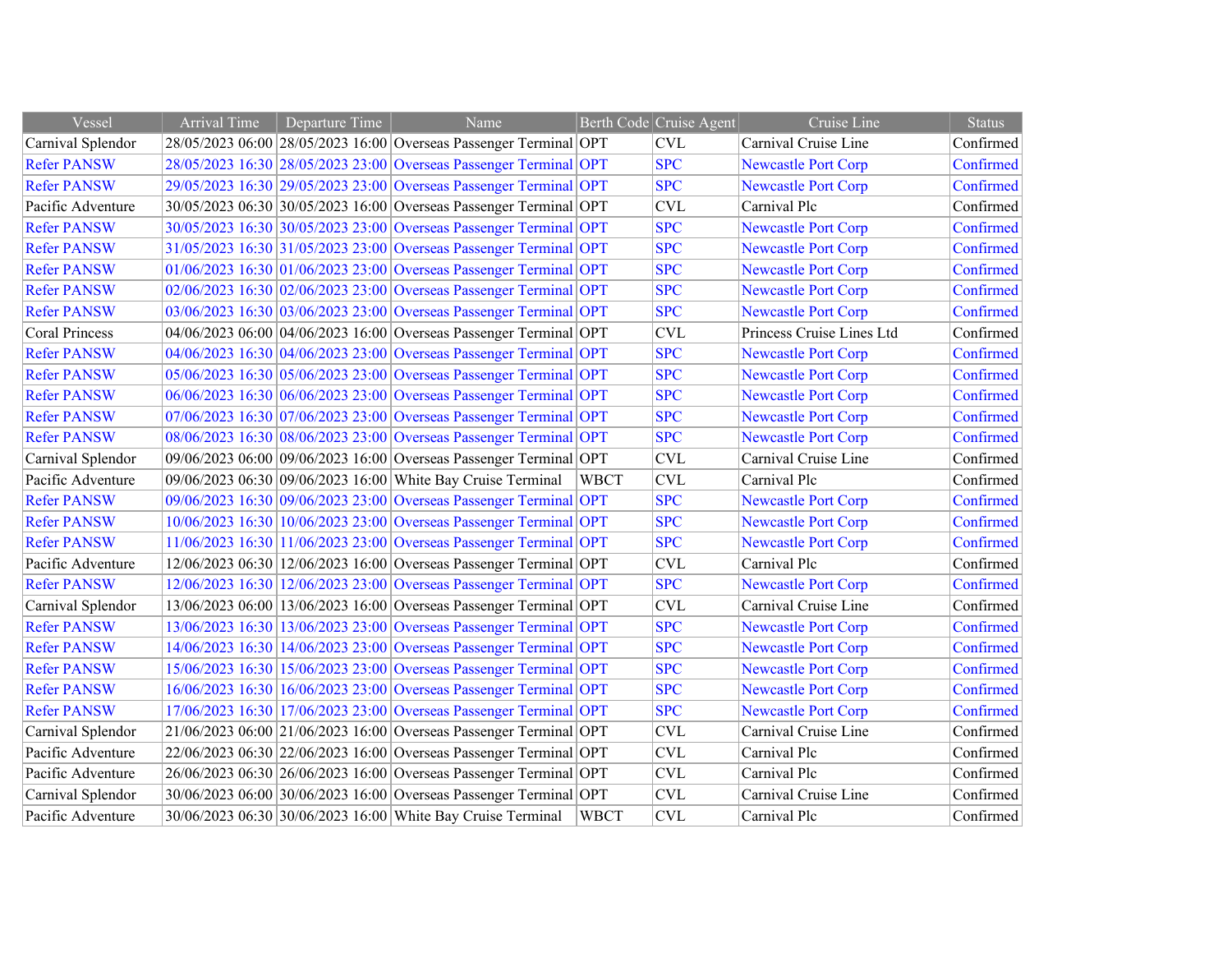| Vessel                | <b>Arrival Time</b> | Departure Time | Name                                                              |             | Berth Code Cruise Agent | Cruise Line                | <b>Status</b> |
|-----------------------|---------------------|----------------|-------------------------------------------------------------------|-------------|-------------------------|----------------------------|---------------|
| Pacific Adventure     |                     |                | 08/07/2023 06:30 08/07/2023 16:00 White Bay Cruise Terminal       | <b>WBCT</b> | <b>CVL</b>              | Carnival Plc               | Confirmed     |
| Carnival Splendor     |                     |                | 09/07/2023 06:30 09/07/2023 16:00 Overseas Passenger Terminal OPT |             | <b>CVL</b>              | Carnival Cruise Line       | Confirmed     |
| Carnival Splendor     |                     |                | 13/07/2023 06:30 13/07/2023 16:00 Overseas Passenger Terminal OPT |             | <b>CVL</b>              | Carnival Cruise Line       | Confirmed     |
| Carnival Splendor     |                     |                | 16/07/2023 06:30 16/07/2023 16:00 Overseas Passenger Terminal OPT |             | <b>CVL</b>              | Carnival Cruise Line       | Confirmed     |
| Pacific Adventure     |                     |                | 17/07/2023 06:30 17/07/2023 16:00 White Bay Cruise Terminal       | <b>WBCT</b> | <b>CVL</b>              | Carnival Plc               | Confirmed     |
| Pacific Adventure     |                     |                | 21/07/2023 06:30 21/07/2023 16:00 White Bay Cruise Terminal       | <b>WBCT</b> | <b>CVL</b>              | Carnival Plc               | Confirmed     |
| <b>Refer PANSW</b>    |                     |                | 23/07/2023 06:00 23/07/2023 23:00 Overseas Passenger Terminal OPT |             | <b>SPC</b>              | <b>Newcastle Port Corp</b> | Confirmed     |
| Pacific Adventure     |                     |                | 24/07/2023 06:30 24/07/2023 16:00 White Bay Cruise Terminal       | <b>WBCT</b> | <b>CVL</b>              | Carnival Plc               | Confirmed     |
| Carnival Splendor     |                     |                | 28/07/2023 06:00 28/07/2023 16:00 Overseas Passenger Terminal OPT |             | <b>CVL</b>              | Carnival Cruise Line       | Confirmed     |
| Carnival Splendor     |                     |                | 31/07/2023 06:30 31/07/2023 16:00 Overseas Passenger Terminal OPT |             | <b>CVL</b>              | Carnival Cruise Line       | Confirmed     |
| Pacific Adventure     |                     |                | 03/08/2023 06:30 03/08/2023 16:00 White Bay Cruise Terminal       | <b>WBCT</b> | <b>CVL</b>              | Carnival Plc               | Confirmed     |
| Pacific Adventure     |                     |                | 07/08/2023 06:30 07/08/2023 16:00 White Bay Cruise Terminal       | <b>WBCT</b> | <b>CVL</b>              | Carnival Plc               | Confirmed     |
| Carnival Splendor     |                     |                | 10/08/2023 06:30 10/08/2023 16:00 Overseas Passenger Terminal OPT |             | <b>CVL</b>              | Carnival Cruise Line       | Confirmed     |
| Carnival Splendor     |                     |                | 18/08/2023 06:30 18/08/2023 16:00 Overseas Passenger Terminal OPT |             | <b>CVL</b>              | Carnival Cruise Line       | Confirmed     |
| Pacific Adventure     |                     |                | 19/08/2023 06:30 19/08/2023 16:00 White Bay Cruise Terminal       | <b>WBCT</b> | <b>CVL</b>              | Carnival Plc               | Confirmed     |
| Carnival Splendor     |                     |                | 21/08/2023 06:30 21/08/2023 16:00 Overseas Passenger Terminal OPT |             | CVL                     | Carnival Cruise Line       | Confirmed     |
| Pacific Adventure     |                     |                | 22/08/2023 06:30 22/08/2023 16:00 White Bay Cruise Terminal       | <b>WBCT</b> | <b>CVL</b>              | Carnival Plc               | Confirmed     |
| Carnival Splendor     |                     |                | 31/08/2023 06:30 31/08/2023 16:00 Overseas Passenger Terminal OPT |             | <b>CVL</b>              | Carnival Cruise Line       | Confirmed     |
| Pacific Adventure     |                     |                | 01/09/2023 06:30 01/09/2023 16:00 White Bay Cruise Terminal       | <b>WBCT</b> | <b>CVL</b>              | Carnival Plc               | Confirmed     |
| Carnival Splendor     |                     |                | 04/09/2023 06:30 04/09/2023 16:00 Overseas Passenger Terminal OPT |             | <b>CVL</b>              | Carnival Cruise Line       | Confirmed     |
| Pacific Adventure     |                     |                | 04/09/2023 06:30 04/09/2023 16:00 White Bay Cruise Terminal       | <b>WBCT</b> | <b>CVL</b>              | Carnival Plc               | Confirmed     |
| Carnival Splendor     |                     |                | 12/09/2023 06:30 12/09/2023 16:00 Overseas Passenger Terminal OPT |             | <b>CVL</b>              | Carnival Cruise Line       | Confirmed     |
| Pacific Adventure     |                     |                | 14/09/2023 06:30 14/09/2023 16:00 White Bay Cruise Terminal       | <b>WBCT</b> | <b>CVL</b>              | Carnival Plc               | Confirmed     |
| <b>Refer PANSW</b>    |                     |                | 17/09/2023 07:00 17/09/2023 22:00 Overseas Passenger Terminal OPT |             | <b>SPC</b>              | <b>Newcastle Port Corp</b> | Confirmed     |
| Pacific Adventure     |                     |                | 18/09/2023 06:30 18/09/2023 16:00 White Bay Cruise Terminal       | <b>WBCT</b> | <b>CVL</b>              | Carnival Plc               | Confirmed     |
| <b>Coral Princess</b> |                     |                | 20/09/2023 06:00 20/09/2023 18:45 Overseas Passenger Terminal OPT |             | <b>CVL</b>              | Princess Cruise Lines Ltd  | Confirmed     |
| Carnival Splendor     |                     |                | 22/09/2023 06:00 22/09/2023 16:00 Overseas Passenger Terminal OPT |             | <b>CVL</b>              | Carnival Cruise Line       | Confirmed     |
| Pacific Adventure     |                     |                | 22/09/2023 06:30 22/09/2023 16:00 White Bay Cruise Terminal       | <b>WBCT</b> | <b>CVL</b>              | Carnival Plc               | Confirmed     |
| Royal Princess        |                     |                | 23/09/2023 06:00 23/09/2023 16:00 Overseas Passenger Terminal OPT |             | <b>CVL</b>              | Princess Cruise Lines Ltd  | Confirmed     |
| <b>Royal Princess</b> |                     |                | 27/09/2023 06:00 27/09/2023 16:00 Overseas Passenger Terminal OPT |             | <b>CVL</b>              | Princess Cruise Lines Ltd  | Confirmed     |
| Pacific Adventure     |                     |                | 30/09/2023 06:30 30/09/2023 16:00 White Bay Cruise Terminal       | <b>WBCT</b> | CVL                     | Carnival Plc               | Confirmed     |
| Carnival Splendor     |                     |                | 01/10/2023 06:30 01/10/2023 16:00 Overseas Passenger Terminal OPT |             | <b>CVL</b>              | Carnival Cruise Line       | Confirmed     |
| Carnival Splendor     |                     |                | 05/10/2023 06:30 05/10/2023 16:00 Overseas Passenger Terminal OPT |             | <b>CVL</b>              | Carnival Cruise Line       | Confirmed     |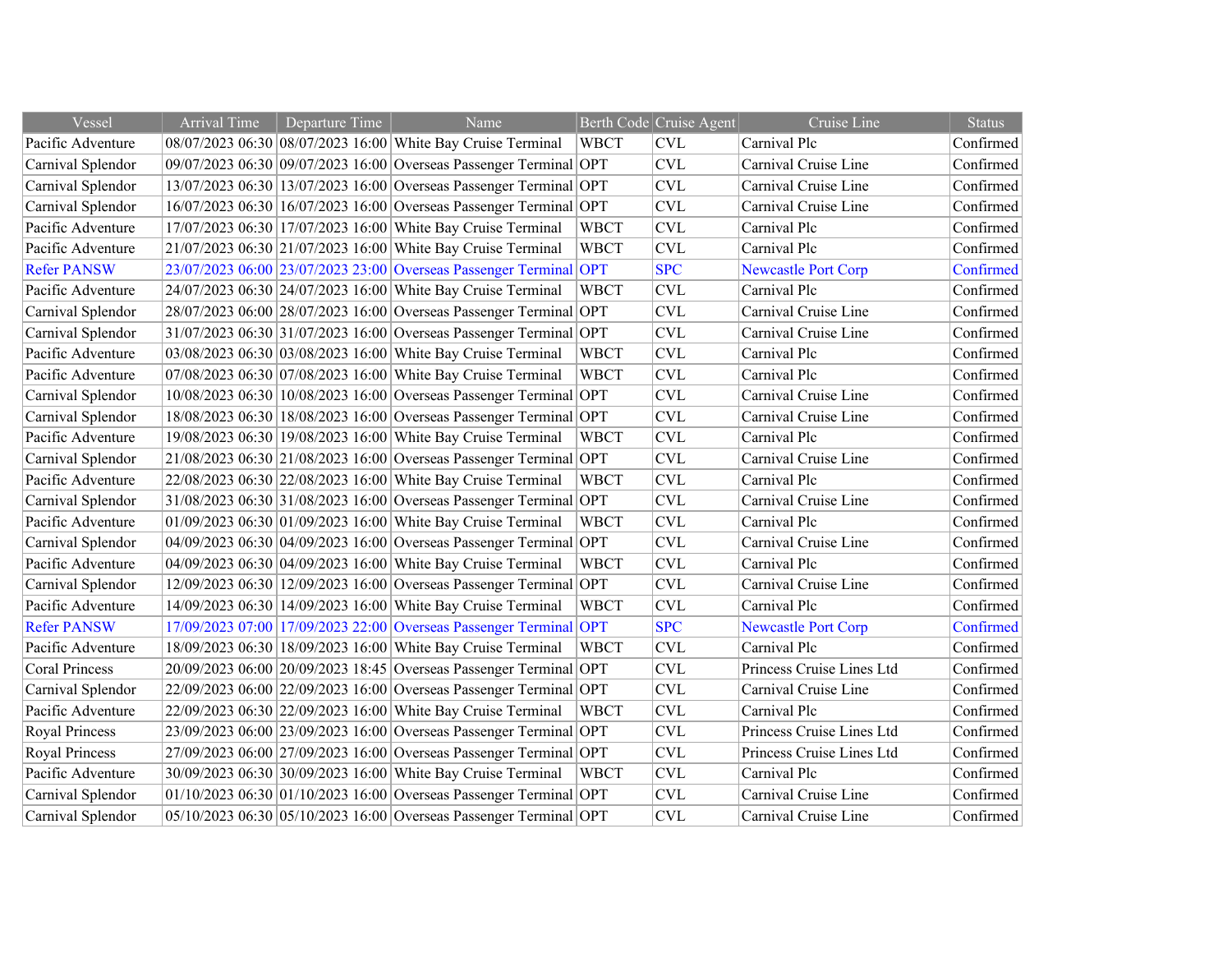| Vessel                | Arrival Time | Departure Time | Name                                                              |             | Berth Code Cruise Agent | Cruise Line                 | <b>Status</b> |
|-----------------------|--------------|----------------|-------------------------------------------------------------------|-------------|-------------------------|-----------------------------|---------------|
| Carnival Splendor     |              |                | 08/10/2023 06:30 08/10/2023 16:00 Overseas Passenger Terminal OPT |             | <b>CVL</b>              | Carnival Cruise Line        | Confirmed     |
| Pacific Adventure     |              |                | 09/10/2023 06:30 09/10/2023 16:00 White Bay Cruise Terminal       | <b>WBCT</b> | <b>CVL</b>              | Carnival Plc                | Confirmed     |
| <b>Royal Princess</b> |              |                | 10/10/2023 06:00 10/10/2023 16:00 Overseas Passenger Terminal OPT |             | <b>CVL</b>              | Princess Cruise Lines Ltd   | Confirmed     |
| Pacific Adventure     |              |                | 13/10/2023 06:30 13/10/2023 16:00 White Bay Cruise Terminal       | <b>WBCT</b> | <b>CVL</b>              | Carnival Plc                | Confirmed     |
| Pacific Adventure     |              |                | 16/10/2023 06:30 16/10/2023 16:00 White Bay Cruise Terminal       | <b>WBCT</b> | <b>CVL</b>              | Carnival Plc                | Confirmed     |
| Carnival Splendor     |              |                | 18/10/2023 06:30 18/10/2023 16:00 Overseas Passenger Terminal OPT |             | <b>CVL</b>              | Carnival Cruise Line        | Confirmed     |
| Celebrity Solstice    |              |                | 19/10/2023 06:30 19/10/2023 18:45 Overseas Passenger Terminal OPT |             | <b>WSS</b>              | Celebrity Cruises Inc       | Confirmed     |
| Pacific Adventure     |              |                | 20/10/2023 06:30 20/10/2023 16:00 White Bay Cruise Terminal       | <b>WBCT</b> | <b>CVL</b>              | Carnival Plc                | Confirmed     |
| <b>Grand Princess</b> |              |                | 21/10/2023 06:30 21/10/2023 16:00 Overseas Passenger Terminal OPT |             | CVL                     | Princess Cruise Lines Ltd   | Confirmed     |
| <b>Unnamed Vessel</b> |              |                | 22/10/2023 06:00 22/10/2023 17:00 Overseas Passenger Terminal OPT |             | <b>WSS</b>              | Royal Caribbean Cruises Ltd | Confirmed     |
| Norwegian Spirit      |              |                | 22/10/2023 06:00 22/10/2023 16:00 White Bay Cruise Terminal       | <b>WBCT</b> | <b>WSS</b>              | NCL Bahamas Ltd             | Confirmed     |
| <b>Royal Princess</b> |              |                | 23/10/2023 06:00 23/10/2023 16:00 Overseas Passenger Terminal OPT |             | <b>CVL</b>              | Princess Cruise Lines Ltd   | Confirmed     |
| <b>Coral Princess</b> |              |                | 25/10/2023 06:00 25/10/2023 18:45 Overseas Passenger Terminal OPT |             | <b>CVL</b>              | Princess Cruise Lines Ltd   | Confirmed     |
| <b>Unnamed Vessel</b> |              |                | 27/10/2023 04:30 27/10/2023 18:30 White Bay Cruise Terminal       | <b>WBCT</b> | <b>WSS</b>              | <b>Unnamed Line</b>         | Confirmed     |
| Carnival Splendor     |              |                | 27/10/2023 06:30 27/10/2023 16:00 Overseas Passenger Terminal OPT |             | <b>CVL</b>              | Carnival Cruise Line        | Confirmed     |
| <b>Unnamed Vessel</b> |              |                | 27/10/2023 19:00 28/10/2023 16:00 Overseas Passenger Terminal OPT |             | <b>WSS</b>              | <b>Unnamed Line</b>         | Confirmed     |
| <b>Unnamed Vessel</b> |              |                | 29/10/2023 06:00 29/10/2023 17:00 Overseas Passenger Terminal OPT |             | <b>WSS</b>              | Royal Caribbean Cruises Ltd | Confirmed     |
| <b>Grand Princess</b> |              |                | 30/10/2023 06:30 30/10/2023 19:00 Overseas Passenger Terminal OPT |             | <b>CVL</b>              | Princess Cruise Lines Ltd   | Confirmed     |
| Carnival Splendor     |              |                | 31/10/2023 06:30 31/10/2023 16:00 Overseas Passenger Terminal OPT |             | <b>CVL</b>              | Carnival Cruise Line        | Confirmed     |
| <b>Unnamed Vessel</b> |              |                | 01/11/2023 06:00 01/11/2023 16:00 Overseas Passenger Terminal OPT |             | <b>WSS</b>              | <b>Unnamed Line</b>         | Confirmed     |
| <b>Royal Princess</b> |              |                | 02/11/2023 06:00 02/11/2023 16:00 Overseas Passenger Terminal OPT |             | <b>CVL</b>              | Princess Cruise Lines Ltd   | Confirmed     |
| Ovation of the Seas   |              |                | 03/11/2023 06:00 03/11/2023 18:45 Overseas Passenger Terminal OPT |             | <b>WSS</b>              | Royal Caribbean Cruises Ltd | Confirmed     |
| Majestic Princess     |              |                | 04/11/2023 06:00 04/11/2023 16:00 Overseas Passenger Terminal OPT |             | <b>CVL</b>              | Princess Cruise Lines Ltd   | Confirmed     |
| Pacific Adventure     |              |                | 04/11/2023 06:30 04/11/2023 16:00 White Bay Cruise Terminal       | <b>WBCT</b> | <b>CVL</b>              | Carnival Plc                | Confirmed     |
| Carnival Splendor     |              |                | 05/11/2023 06:30 05/11/2023 16:00 Overseas Passenger Terminal OPT |             | <b>CVL</b>              | Carnival Cruise Line        | Confirmed     |
| Majestic Princess     |              |                | 07/11/2023 06:00 07/11/2023 16:00 Overseas Passenger Terminal OPT |             | <b>CVL</b>              | Princess Cruise Lines Ltd   | Confirmed     |
| <b>Unnamed Vessel</b> |              |                | 08/11/2023 06:00 08/11/2023 18:45 Overseas Passenger Terminal OPT |             | <b>WSS</b>              | Royal Caribbean Cruises Ltd | Confirmed     |
| Ovation of the Seas   |              |                | 10/11/2023 06:00 10/11/2023 18:45 Overseas Passenger Terminal OPT |             | <b>WSS</b>              | Royal Caribbean Cruises Ltd | Confirmed     |
| Pacific Adventure     |              |                | 10/11/2023 06:30 10/11/2023 16:00 White Bay Cruise Terminal       | <b>WBCT</b> | <b>CVL</b>              | Carnival Plc                | Confirmed     |
| Carnival Splendor     |              |                | 11/11/2023 06:30 11/11/2023 16:00 Overseas Passenger Terminal OPT |             | <b>CVL</b>              | Carnival Cruise Line        | Confirmed     |
| Noordam               |              |                | 12/11/2023 06:00 12/11/2023 18:45 Overseas Passenger Terminal OPT |             | CVL                     | Holland America Line NV     | Confirmed     |
| Ovation of the Seas   |              |                | 13/11/2023 06:00 13/11/2023 18:45 Overseas Passenger Terminal OPT |             | <b>WSS</b>              | Royal Caribbean Cruises Ltd | Confirmed     |
| Pacific Adventure     |              |                | 13/11/2023 06:30 13/11/2023 16:00 White Bay Cruise Terminal       | <b>WBCT</b> | <b>CVL</b>              | Carnival Plc                | Confirmed     |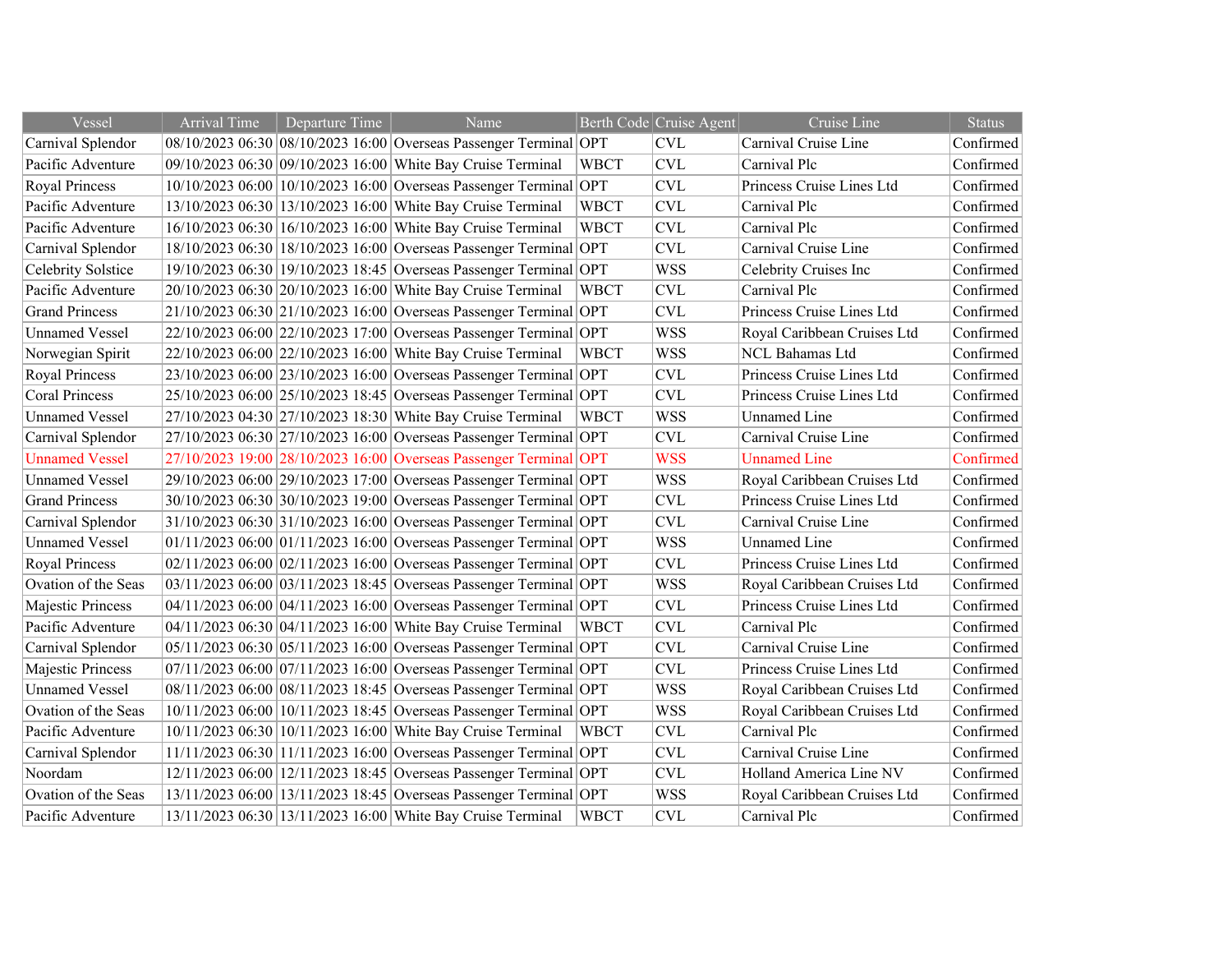| Vessel                | <b>Arrival Time</b> | Departure Time | Name                                                              |             | Berth Code Cruise Agent   | Cruise Line                     | <b>Status</b> |
|-----------------------|---------------------|----------------|-------------------------------------------------------------------|-------------|---------------------------|---------------------------------|---------------|
| Royal Princess        |                     |                | 15/11/2023 06:00 15/11/2023 16:00 Overseas Passenger Terminal OPT |             | CVL                       | Princess Cruise Lines Ltd       | Confirmed     |
| <b>Unnamed Vessel</b> |                     |                | 16/11/2023 06:00 16/11/2023 18:45 Overseas Passenger Terminal OPT |             | <b>WSS</b>                | Royal Caribbean Cruises Ltd     | Confirmed     |
| Pacific Adventure     |                     |                | 17/11/2023 06:30 17/11/2023 16:00 White Bay Cruise Terminal       | <b>WBCT</b> | <b>CVL</b>                | Carnival Plc                    | Confirmed     |
| <b>Royal Princess</b> |                     |                | 19/11/2023 06:00 19/11/2023 16:00 Overseas Passenger Terminal OPT |             | <b>CVL</b>                | Princess Cruise Lines Ltd       | Confirmed     |
| Majestic Princess     |                     |                | 20/11/2023 06:00 20/11/2023 16:00 Overseas Passenger Terminal OPT |             | <b>CVL</b>                | Princess Cruise Lines Ltd       | Confirmed     |
| Pacific Adventure     |                     |                | 20/11/2023 06:30 20/11/2023 16:00 White Bay Cruise Terminal       | <b>WBCT</b> | <b>CVL</b>                | Carnival Plc                    | Confirmed     |
| Carnival Splendor     |                     |                | 21/11/2023 06:30 21/11/2023 16:00 Overseas Passenger Terminal OPT |             | <b>CVL</b>                | Carnival Cruise Line            | Confirmed     |
| <b>Coral Princess</b> |                     |                | 22/11/2023 06:00 22/11/2023 18:45 Overseas Passenger Terminal OPT |             | <b>CVL</b>                | Princess Cruise Lines Ltd       | Confirmed     |
| Ovation of the Seas   |                     |                | 23/11/2023 06:00 23/11/2023 18:45 Overseas Passenger Terminal OPT |             | <b>WSS</b>                | Royal Caribbean Cruises Ltd     | Confirmed     |
| Majestic Princess     |                     |                | 27/11/2023 06:00 27/11/2023 16:00 Overseas Passenger Terminal OPT |             | <b>CVL</b>                | Princess Cruise Lines Ltd       | Confirmed     |
| <b>Unnamed Vessel</b> |                     |                | 28/11/2023 06:00 28/11/2023 18:45 Overseas Passenger Terminal OPT |             | <b>WSS</b>                | Royal Caribbean Cruises Ltd     | Confirmed     |
| Carnival Splendor     |                     |                | 30/11/2023 06:30 30/11/2023 16:00 Overseas Passenger Terminal OPT |             | <b>CVL</b>                | Carnival Cruise Line            | Confirmed     |
| <b>Unnamed Vessel</b> |                     |                | 01/12/2023 06:00 01/12/2023 18:45 Overseas Passenger Terminal OPT |             | <b>WSS</b>                | Royal Caribbean Cruises Ltd     | Confirmed     |
| <b>Royal Princess</b> |                     |                | 02/12/2023 06:00 02/12/2023 16:00 Overseas Passenger Terminal OPT |             | $\ensuremath{\text{CVL}}$ | Princess Cruise Lines Ltd       | Confirmed     |
| Ovation of the Seas   |                     |                | 03/12/2023 06:00 03/12/2023 17:00 Overseas Passenger Terminal OPT |             | <b>WSS</b>                | Royal Caribbean Cruises Ltd     | Confirmed     |
| Pacific Adventure     |                     |                | 03/12/2023 06:30 03/12/2023 16:00 White Bay Cruise Terminal       | <b>WBCT</b> | CVL                       | Carnival Plc                    | Confirmed     |
| Carnival Splendor     |                     |                | 04/12/2023 06:30 04/12/2023 16:00 Overseas Passenger Terminal OPT |             | <b>CVL</b>                | Carnival Cruise Line            | Confirmed     |
| <b>Resilient Lady</b> |                     |                | 04/12/2023 19:00 07/12/2023 18:45 Overseas Passenger Terminal OPT |             | <b>ISS</b>                | <b>Virgin Voyages</b>           | Confirmed     |
| <b>Viking Orion</b>   |                     |                | 05/12/2023 06:30 06/12/2023 18:00 White Bay Cruise Terminal       | <b>WBCT</b> | <b>WSS</b>                | <b>Viking Ocean Cruises Ltd</b> | Confirmed     |
| <b>Unnamed Vessel</b> |                     |                | 08/12/2023 06:00 08/12/2023 18:45 Overseas Passenger Terminal OPT |             | <b>WSS</b>                | Royal Caribbean Cruises Ltd     | Confirmed     |
| Seabourn Odyssey      |                     |                | 08/12/2023 07:00 08/12/2023 19:00 White Bay Cruise Terminal       | <b>WBCT</b> | <b>CVL</b>                | Seabourn Cruise Line Ltd        | Confirmed     |
| Celebrity Edge        |                     |                | 09/12/2023 06:00 09/12/2023 17:00 Overseas Passenger Terminal OPT |             | <b>WSS</b>                | Celebrity Cruises Inc           | Confirmed     |
| Majestic Princess     |                     |                | 10/12/2023 06:00 10/12/2023 16:00 Overseas Passenger Terminal OPT |             | <b>CVL</b>                | Princess Cruise Lines Ltd       | Confirmed     |
| Noordam               |                     |                | 10/12/2023 07:00 10/12/2023 16:00 White Bay Cruise Terminal       | <b>WBCT</b> | <b>CVL</b>                | Holland America Line NV         | Confirmed     |
| Pacific Adventure     |                     |                | 11/12/2023 06:30 11/12/2023 16:00 White Bay Cruise Terminal       | <b>WBCT</b> | <b>CVL</b>                | Carnival Plc                    | Confirmed     |
| Ovation of the Seas   |                     |                | 12/12/2023 06:00 12/12/2023 18:45 Overseas Passenger Terminal OPT |             | <b>WSS</b>                | Royal Caribbean Cruises Ltd     | Confirmed     |
| Silver Whisper        |                     |                | 12/12/2023 07:00 12/12/2023 19:00 White Bay Cruise Terminal       | <b>WBCT</b> | <b>WSS</b>                | Silversea Cruises Ltd           | Confirmed     |
| <b>Unnamed Vessel</b> |                     |                | 13/12/2023 06:00 13/12/2023 16:00 Overseas Passenger Terminal OPT |             | <b>WSS</b>                | <b>Unnamed Line</b>             | Confirmed     |
| Carnival Splendor     |                     |                | 14/12/2023 06:30 14/12/2023 16:00 Overseas Passenger Terminal OPT |             | <b>CVL</b>                | Carnival Cruise Line            | Confirmed     |
| <b>Royal Princess</b> |                     |                | 15/12/2023 06:00 15/12/2023 16:00 Overseas Passenger Terminal OPT |             | $\ensuremath{\text{CVL}}$ | Princess Cruise Lines Ltd       | Confirmed     |
| Pacific Adventure     |                     |                | 15/12/2023 06:30 15/12/2023 16:00 White Bay Cruise Terminal       | <b>WBCT</b> | CVL                       | Carnival Plc                    | Confirmed     |
| <b>Unnamed Vessel</b> |                     |                | 17/12/2023 06:00 17/12/2023 16:00 Overseas Passenger Terminal OPT |             | <b>WSS</b>                | <b>Unnamed Line</b>             | Confirmed     |
| <b>Star Breeze</b>    |                     |                | 17/12/2023 10:00 17/12/2023 23:59 White Bay Cruise Terminal       | <b>WBCT</b> | <b>ISS</b>                | Windstar Cruises MAI LLC        | Confirmed     |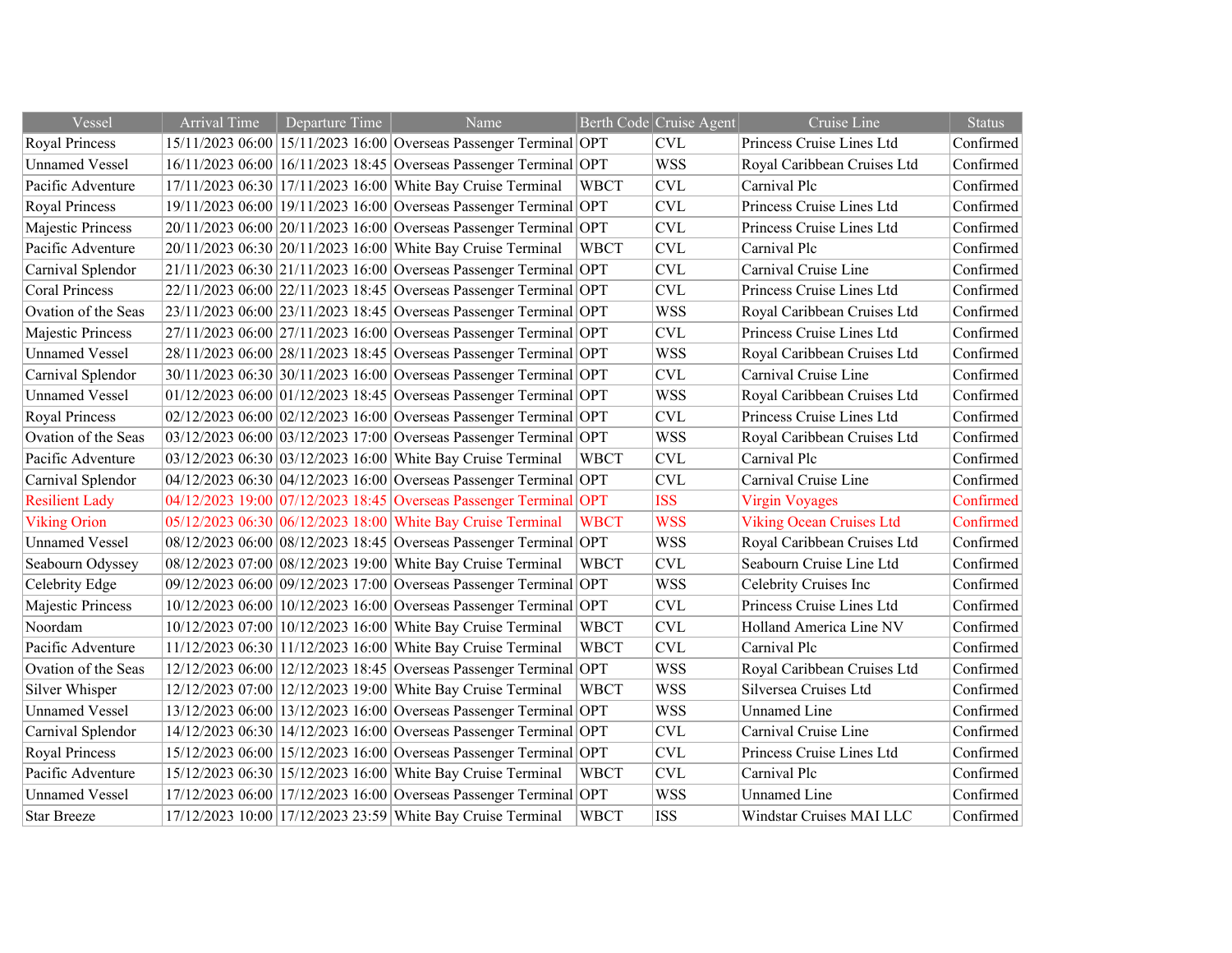| Vessel                 | <b>Arrival Time</b> | Departure Time                                | Name                                                              |             | Berth Code Cruise Agent | Cruise Line                     | <b>Status</b> |
|------------------------|---------------------|-----------------------------------------------|-------------------------------------------------------------------|-------------|-------------------------|---------------------------------|---------------|
| <b>Star Breeze</b>     |                     | 18/12/2023 01:00 18/12/2023 16:00 White Bay 4 |                                                                   | WHT4        | <b>ISS</b>              | Windstar Cruises MAI LLC        | Confirmed     |
| Carnival Splendor      |                     |                                               | 18/12/2023 06:30 18/12/2023 16:00 Overseas Passenger Terminal OPT |             | <b>CVL</b>              | Carnival Cruise Line            | Confirmed     |
| Pacific Adventure      |                     |                                               | 18/12/2023 06:30 18/12/2023 16:00 White Bay Cruise Terminal       | <b>WBCT</b> | <b>CVL</b>              | Carnival Plc                    | Confirmed     |
| <b>Unnamed Vessel</b>  |                     |                                               | 19/12/2023 06:00 19/12/2023 18:45 Overseas Passenger Terminal OPT |             | <b>WSS</b>              | Royal Caribbean Cruises Ltd     | Confirmed     |
| Noordam                |                     |                                               | 20/12/2023 06:30 20/12/2023 16:00 Overseas Passenger Terminal OPT |             | <b>CVL</b>              | Holland America Line NV         | Confirmed     |
| <b>Silver Muse</b>     |                     | 20/12/2023 12:00 21/12/2023 19:00 White Bay 4 |                                                                   | WHT4        | <b>WSS</b>              | Silversea Cruises Ltd           | Confirmed     |
| Celebrity Edge         |                     |                                               | 21/12/2023 06:00 21/12/2023 18:45 Overseas Passenger Terminal OPT |             | <b>WSS</b>              | Celebrity Cruises Inc           | Confirmed     |
| Regatta                |                     |                                               | 21/12/2023 07:00 21/12/2023 18:00 White Bay Cruise Terminal       | <b>WBCT</b> | <b>WSS</b>              | Oceania Cruises Inc             | Confirmed     |
| Majestic Princess      |                     |                                               | 22/12/2023 06:00 22/12/2023 16:00 Overseas Passenger Terminal OPT |             | <b>CVL</b>              | Princess Cruise Lines Ltd       | Confirmed     |
| Seven Seas Explorer    |                     |                                               | 22/12/2023 07:00 22/12/2023 18:00 White Bay Cruise Terminal       | <b>WBCT</b> | <b>WSS</b>              | Regent Seven Seas Cruises Inc   | Confirmed     |
| Ovation of the Seas    |                     |                                               | 23/12/2023 06:00 23/12/2023 17:00 Overseas Passenger Terminal OPT |             | <b>WSS</b>              | Royal Caribbean Cruises Ltd     | Confirmed     |
| Norwegian Spirit       |                     |                                               | 23/12/2023 06:00 23/12/2023 18:00 White Bay Cruise Terminal       | <b>WBCT</b> | <b>WSS</b>              | NCL Bahamas Ltd                 | Confirmed     |
| <b>Unnamed Vessel</b>  |                     |                                               | 24/12/2023 06:00 24/12/2023 16:00 Overseas Passenger Terminal OPT |             | <b>WSS</b>              | Unnamed Line                    | Confirmed     |
| Carnival Splendor      |                     |                                               | 26/12/2023 06:30 26/12/2023 16:00 Overseas Passenger Terminal OPT |             | <b>CVL</b>              | Carnival Cruise Line            | Confirmed     |
| Pacific Adventure      |                     |                                               | 27/12/2023 06:30 27/12/2023 16:00 White Bay Cruise Terminal       | <b>WBCT</b> | <b>CVL</b>              | Carnival Plc                    | Confirmed     |
| Royal Princess         |                     |                                               | 28/12/2023 06:00 28/12/2023 16:00 Overseas Passenger Terminal OPT |             | <b>CVL</b>              | Princess Cruise Lines Ltd       | Confirmed     |
| <b>Unnamed Vessel</b>  |                     |                                               | 28/12/2023 06:00 28/12/2023 16:00 White Bay Cruise Terminal       | <b>WBCT</b> | <b>WSS</b>              | <b>Unnamed Line</b>             | Confirmed     |
| Carnival Splendor      |                     |                                               | 29/12/2023 06:30 29/12/2023 16:00 Overseas Passenger Terminal OPT |             | <b>CVL</b>              | Carnival Cruise Line            | Confirmed     |
| <b>Unnamed Vessel</b>  |                     |                                               | 30/12/2023 06:00 30/12/2023 18:45 Overseas Passenger Terminal OPT |             | <b>WSS</b>              | Royal Caribbean Cruises Ltd     | Confirmed     |
| Pacific Adventure      |                     |                                               | 30/12/2023 06:30 30/12/2023 16:00 White Bay Cruise Terminal       | <b>WBCT</b> | <b>CVL</b>              | Carnival Plc                    | Confirmed     |
| <b>Azamara Journey</b> |                     | 31/12/2023 08:00 02/01/2024 01:30 White Bay 4 |                                                                   | WHT4        | <b>WSS</b>              | V Ships Leisure SAM             | Confirmed     |
| <b>AIDAsol</b>         |                     |                                               | 31/12/2023 10:00 01/01/2024 18:00 White Bay Cruise Terminal       | <b>WBCT</b> | <b>CVL</b>              | <b>Aida Cruises</b>             | Confirmed     |
| <b>Refer PANSW</b>     |                     |                                               | 31/12/2023 16:30 01/01/2024 10:00 Overseas Passenger Terminal OPT |             | <b>SPC</b>              | <b>Newcastle Port Corp</b>      | Confirmed     |
| <b>Refer PANSW</b>     |                     |                                               | 31/12/2023 18:00 01/01/2024 04:00 Athol Bay Anchorage             | ATH4A       | <b>SPC</b>              | <b>Newcastle Port Corp</b>      | Confirmed     |
| <b>Refer PANSW</b>     |                     |                                               | 31/12/2023 18:00 01/01/2024 04:00 Point Piper Anchorage           | PTP1A       | <b>SPC</b>              | <b>Newcastle Port Corp</b>      | Confirmed     |
| <b>Viking Orion</b>    |                     |                                               | 01/01/2024 13:00 02/01/2024 04:00 Overseas Passenger Terminal OPT |             | <b>WSS</b>              | <b>Viking Ocean Cruises Ltd</b> | Confirmed     |
| Azamara Journey        |                     |                                               | 02/01/2024 02:30 02/01/2024 16:00 Athol Bay Anchorage             | ATH4A       | <b>WSS</b>              | V Ships Leisure SAM             | Confirmed     |
| <b>Viking Orion</b>    |                     | 02/01/2024 04:45 03/01/2024 18:00 White Bay 4 |                                                                   | WHT4        | <b>WSS</b>              | <b>Viking Ocean Cruises Ltd</b> | Confirmed     |
| Ovation of the Seas    |                     |                                               | 02/01/2024 06:00 02/01/2024 18:45 Overseas Passenger Terminal OPT |             | <b>WSS</b>              | Royal Caribbean Cruises Ltd     | Confirmed     |
| Noordam                |                     |                                               | 02/01/2024 07:00 02/01/2024 18:30 White Bay Cruise Terminal       | <b>WBCT</b> | <b>CVL</b>              | Holland America Line NV         | Confirmed     |
| Celebrity Edge         |                     |                                               | 03/01/2024 06:00 03/01/2024 18:45 Overseas Passenger Terminal OPT |             | <b>WSS</b>              | Celebrity Cruises Inc           | Confirmed     |
| <b>Unnamed Vessel</b>  |                     |                                               | 03/01/2024 06:00 03/01/2024 16:00 White Bay Cruise Terminal       | <b>WBCT</b> | <b>WSS</b>              | <b>Unnamed Line</b>             | Confirmed     |
| <b>Resilient Lady</b>  |                     |                                               | 04/01/2024 09:00 05/01/2024 04:00 Overseas Passenger Terminal OPT |             | <b>ISS</b>              | <b>Virgin Vovages</b>           | Confirmed     |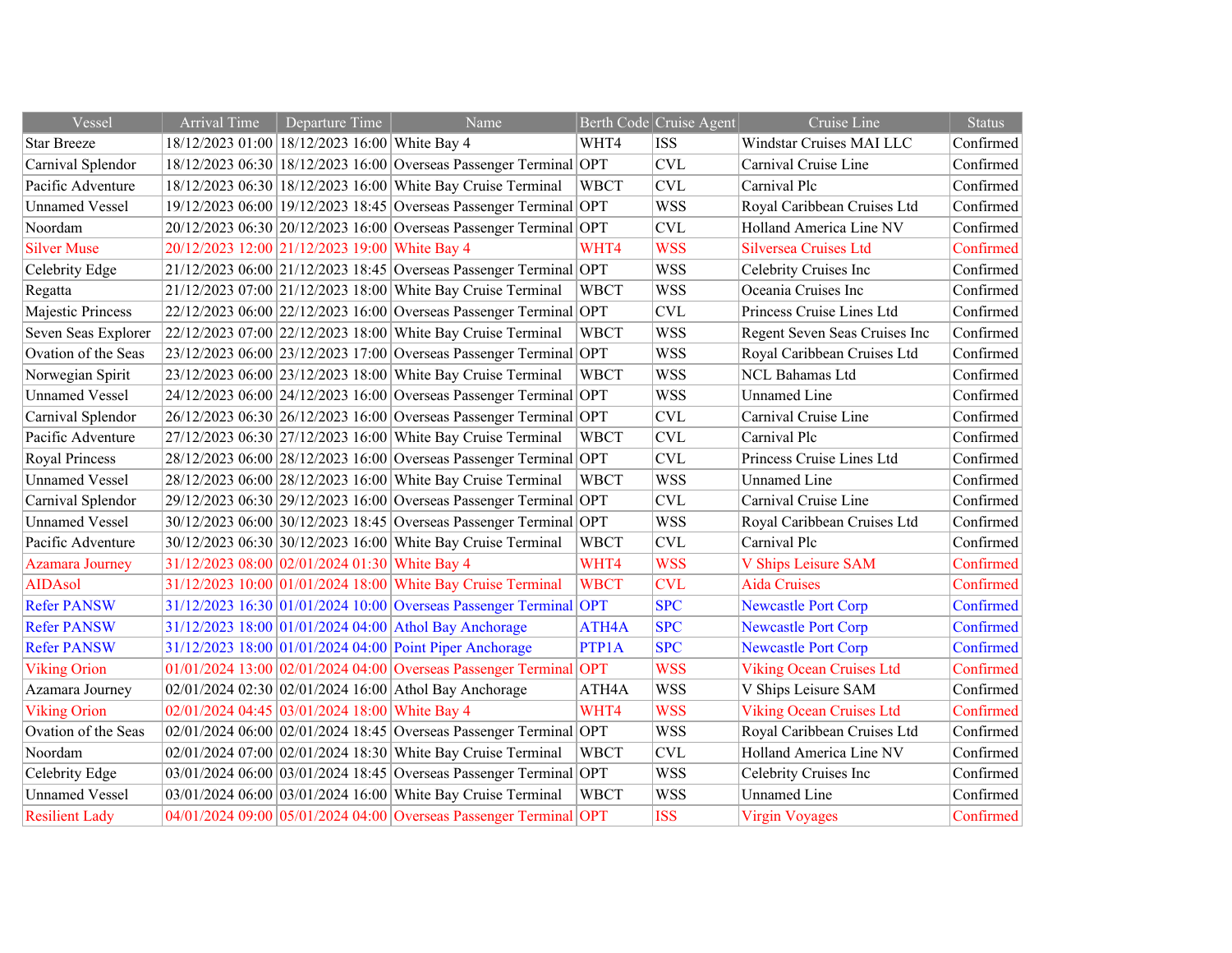| Vessel                 | <b>Arrival Time</b>                           | Departure Time | Name                                                                               |             | Berth Code Cruise Agent | Cruise Line                   | <b>Status</b> |
|------------------------|-----------------------------------------------|----------------|------------------------------------------------------------------------------------|-------------|-------------------------|-------------------------------|---------------|
| <b>Resilient Lady</b>  |                                               |                | 05/01/2024 05:00 05/01/2024 14:00 Athol Bay Anchorage                              | ATH4A       | <b>ISS</b>              | Virgin Voyages                | Confirmed     |
| Majestic Princess      |                                               |                | 05/01/2024 06:00 05/01/2024 16:00 Overseas Passenger Terminal OPT                  |             | CVL                     | Princess Cruise Lines Ltd     | Confirmed     |
| <b>Unnamed Vessel</b>  |                                               |                | 05/01/2024 06:00 05/01/2024 16:00 White Bay Cruise Terminal                        | <b>WBCT</b> | <b>WSS</b>              | <b>Unnamed Line</b>           | Confirmed     |
| <b>Azamara Journey</b> |                                               |                | 06/01/2024 08:00 07/01/2024 18:00 White Bay Cruise Terminal                        | <b>WBCT</b> | <b>WSS</b>              | V Ships Leisure SAM           | Confirmed     |
| Carnival Splendor      |                                               |                | 07/01/2024 06:30 07/01/2024 16:00 Overseas Passenger Terminal OPT                  |             | <b>CVL</b>              | Carnival Cruise Line          | Confirmed     |
| Seabourn Odyssey       | 07/01/2024 07:00 07/01/2024 19:00 White Bay 4 |                |                                                                                    | WHT4        | <b>CVL</b>              | Seabourn Cruise Line Ltd      | Confirmed     |
| <b>Unnamed Vessel</b>  |                                               |                | 08/01/2024 06:00 08/01/2024 16:00 Overseas Passenger Terminal OPT                  |             | <b>WSS</b>              | <b>Unnamed Line</b>           | Confirmed     |
| <b>Unnamed Vessel</b>  |                                               |                | 09/01/2024 06:00 09/01/2024 18:45 Overseas Passenger Terminal OPT                  |             | <b>WSS</b>              | Royal Caribbean Cruises Ltd   | Confirmed     |
| Pacific Adventure      |                                               |                | 09/01/2024 06:30 09/01/2024 16:00 White Bay Cruise Terminal                        | <b>WBCT</b> | <b>CVL</b>              | Carnival Plc                  | Confirmed     |
| <b>Royal Princess</b>  |                                               |                | 10/01/2024 06:00 10/01/2024 16:00 Overseas Passenger Terminal OPT                  |             | CVL                     | Princess Cruise Lines Ltd     | Confirmed     |
|                        |                                               |                | Seven Seas Navigator $ 10/01/202407:00 10/01/202418:00 $ White Bay Cruise Terminal | <b>WBCT</b> | <b>WSS</b>              | Regent Seven Seas Cruises Inc | Confirmed     |
| Europa                 | 10/01/2024 10:00 11/01/2024 06:00 White Bay 4 |                |                                                                                    | WHT4        | <b>GAC</b>              | <b>TUI Cruises GmbH</b>       | Confirmed     |
| Carnival Splendor      |                                               |                | 11/01/2024 06:30 11/01/2024 16:00 Overseas Passenger Terminal OPT                  |             | CVL                     | Carnival Cruise Line          | Confirmed     |
| Europa                 |                                               |                | 11/01/2024 06:30 11/01/2024 18:00 White Bay Cruise Terminal                        | <b>WBCT</b> | GAC                     | <b>TUI Cruises GmbH</b>       | Confirmed     |
| Ovation of the Seas    |                                               |                | 12/01/2024 06:00 12/01/2024 18:45 Overseas Passenger Terminal OPT                  |             | <b>WSS</b>              | Royal Caribbean Cruises Ltd   | Confirmed     |
| <b>Unnamed Vessel</b>  |                                               |                | 12/01/2024 06:00 12/01/2024 16:00 White Bay Cruise Terminal                        | <b>WBCT</b> | <b>WSS</b>              | <b>Unnamed Line</b>           | Confirmed     |
| Celebrity Edge         |                                               |                | 13/01/2024 06:00 13/01/2024 17:00 Overseas Passenger Terminal OPT                  |             | <b>WSS</b>              | Celebrity Cruises Inc         | Confirmed     |
| Silver Whisper         | 13/01/2024 07:00 13/01/2024 19:00 White Bay 4 |                |                                                                                    | WHT4        | <b>WSS</b>              | Silversea Cruises Ltd         | Confirmed     |
| Noordam                |                                               |                | 13/01/2024 07:00 13/01/2024 18:30 White Bay Cruise Terminal                        | <b>WBCT</b> | <b>CVL</b>              | Holland America Line NV       | Confirmed     |
| <b>Silver Whisper</b>  |                                               |                | 13/01/2024 20:00 14/01/2024 14:00 White Bay Cruise Terminal                        | <b>WBCT</b> | <b>WSS</b>              | Silversea Cruises Ltd         | Confirmed     |
| <b>Unnamed Vessel</b>  |                                               |                | 15/01/2024 06:00 15/01/2024 16:00 White Bay Cruise Terminal                        | <b>WBCT</b> | <b>WSS</b>              | <b>Unnamed Line</b>           | Confirmed     |
| Queen Elizabeth        |                                               |                | 15/01/2024 06:30 15/01/2024 18:45 Overseas Passenger Terminal OPT                  |             | <b>CVL</b>              | Cunard Line Ltd               | Confirmed     |
| Norwegian Spirit       |                                               |                | 16/01/2024 06:00 16/01/2024 17:00 White Bay Cruise Terminal                        | <b>WBCT</b> | <b>WSS</b>              | NCL Bahamas Ltd               | Confirmed     |
| Carnival Splendor      |                                               |                | 16/01/2024 06:30 16/01/2024 16:00 Overseas Passenger Terminal OPT                  |             | CVL                     | Carnival Cruise Line          | Confirmed     |
| Majestic Princess      |                                               |                | 18/01/2024 06:00 18/01/2024 16:00 Overseas Passenger Terminal OPT                  |             | <b>CVL</b>              | Princess Cruise Lines Ltd     | Confirmed     |
| <b>Silver Muse</b>     |                                               |                | 18/01/2024 07:00 18/01/2024 23:00 White Bay Cruise Terminal                        | <b>WBCT</b> | <b>WSS</b>              | Silversea Cruises Ltd         | Confirmed     |
| <b>Unnamed Vessel</b>  |                                               |                | 19/01/2024 06:00 19/01/2024 18:45 Overseas Passenger Terminal OPT                  |             | <b>WSS</b>              | Royal Caribbean Cruises Ltd   | Confirmed     |
| Seven Seas Explorer    | 19/01/2024 06:00 19/01/2024 18:45 White Bay 4 |                |                                                                                    | WHT4        | <b>WSS</b>              | Regent Seven Seas Cruises Inc | Confirmed     |
| Pacific Adventure      |                                               |                | 19/01/2024 06:30 19/01/2024 16:00 White Bay Cruise Terminal                        | <b>WBCT</b> | <b>CVL</b>              | Carnival Plc                  | Confirmed     |
| <b>Resilient Lady</b>  |                                               |                | 20/01/2024 12:00 21/01/2024 04:00 Overseas Passenger Terminal OPT                  |             | <b>ISS</b>              | <b>Virgin Voyages</b>         | Confirmed     |
| <b>Resilient Lady</b>  |                                               |                | 21/01/2024 05:00 21/01/2024 19:00 Athol Bay Anchorage                              | ATH4A       | <b>ISS</b>              | Virgin Voyages                | Confirmed     |
| Ovation of the Seas    |                                               |                | 21/01/2024 06:00 21/01/2024 17:00 Overseas Passenger Terminal OPT                  |             | <b>WSS</b>              | Royal Caribbean Cruises Ltd   | Confirmed     |
| <b>Unnamed Vessel</b>  |                                               |                | 21/01/2024 06:00 21/01/2024 16:00 White Bay Cruise Terminal                        | <b>WBCT</b> | <b>WSS</b>              | <b>Unnamed Line</b>           | Confirmed     |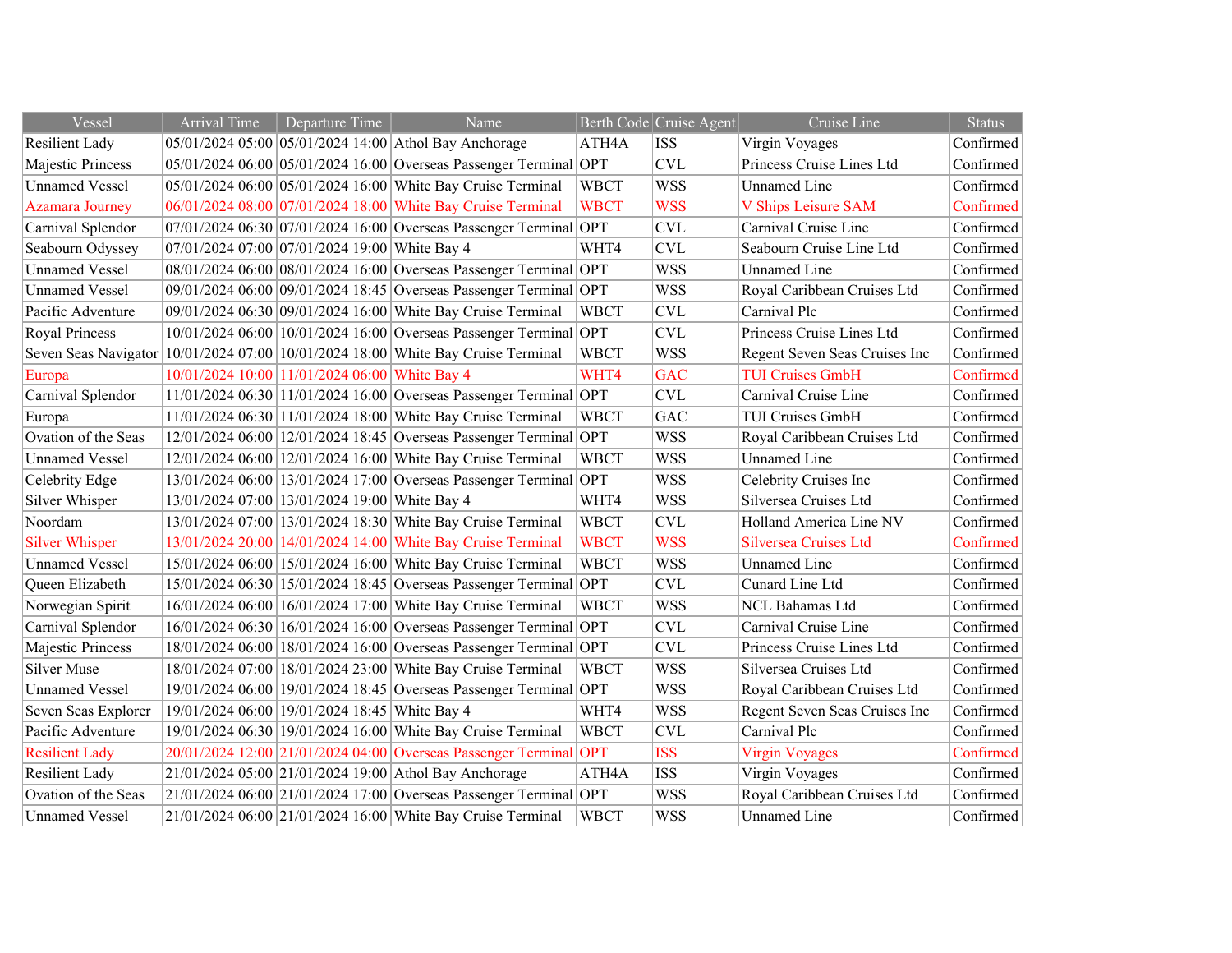| Vessel                | <b>Arrival Time</b> | Departure Time | Name                                                              |             | Berth Code Cruise Agent | Cruise Line                     | <b>Status</b> |
|-----------------------|---------------------|----------------|-------------------------------------------------------------------|-------------|-------------------------|---------------------------------|---------------|
| Queen Elizabeth       |                     |                | 22/01/2024 06:30 22/01/2024 18:45 Overseas Passenger Terminal OPT |             | <b>CVL</b>              | Cunard Line Ltd                 | Confirmed     |
| <b>Royal Princess</b> |                     |                | 23/01/2024 06:00 23/01/2024 16:00 Overseas Passenger Terminal OPT |             | CVL                     | Princess Cruise Lines Ltd       | Confirmed     |
| <b>Unnamed Vessel</b> |                     |                | 23/01/2024 06:00 23/01/2024 16:00 White Bay Cruise Terminal       | <b>WBCT</b> | <b>WSS</b>              | <b>Unnamed Line</b>             | Confirmed     |
| Carnival Splendor     |                     |                | 24/01/2024 06:30 24/01/2024 16:00 Overseas Passenger Terminal OPT |             | <b>CVL</b>              | Carnival Cruise Line            | Confirmed     |
| Pacific Adventure     |                     |                | 24/01/2024 08:00 24/01/2024 17:00 White Bay Cruise Terminal       | <b>WBCT</b> | <b>CVL</b>              | Carnival Plc                    | Confirmed     |
| Celebrity Edge        |                     |                | 25/01/2024 06:00 25/01/2024 18:45 Overseas Passenger Terminal OPT |             | <b>WSS</b>              | Celebrity Cruises Inc           | Confirmed     |
| Regatta               |                     |                | 25/01/2024 06:00 25/01/2024 18:00 White Bay Cruise Terminal       | <b>WBCT</b> | <b>WSS</b>              | Oceania Cruises Inc             | Confirmed     |
| <b>Refer PANSW</b>    |                     |                | 26/01/2024 00:00 26/01/2024 23:59 Overseas Passenger Terminal OPT |             | <b>SPC</b>              | <b>Newcastle Port Corp</b>      | Confirmed     |
| Pacific Adventure     |                     |                | 26/01/2024 06:00 26/01/2024 22:00 Athol Bay Anchorage             | ATH4A       | <b>CVL</b>              | Carnival Plc                    | Confirmed     |
| Pacific Explorer      |                     |                | 26/01/2024 06:30 26/01/2024 22:00 White Bay Cruise Terminal       | <b>WBCT</b> | <b>CVL</b>              | Carnival Australia              | Confirmed     |
| <b>Coral Princess</b> |                     |                | 27/01/2024 06:00 27/01/2024 18:00 Athol Bay Anchorage             | ATH4A       | CVL                     | Princess Cruise Lines Ltd       | Confirmed     |
| <b>Unnamed Vessel</b> |                     |                | 27/01/2024 06:00 27/01/2024 17:00 Overseas Passenger Terminal OPT |             | <b>WSS</b>              | Royal Caribbean Cruises Ltd     | Confirmed     |
| Pacific Adventure     |                     |                | 27/01/2024 06:30 27/01/2024 16:00 White Bay Cruise Terminal       | <b>WBCT</b> | <b>CVL</b>              | Carnival Plc                    | Confirmed     |
| Carnival Splendor     |                     |                | 28/01/2024 06:30 28/01/2024 16:00 Overseas Passenger Terminal OPT |             | <b>CVL</b>              | Carnival Cruise Line            | Confirmed     |
| Vasco da Gama         |                     |                | 28/01/2024 08:00 28/01/2024 20:00 White Bay Cruise Terminal       | <b>WBCT</b> | <b>ISS</b>              | V Ships Leisure SAM             | Confirmed     |
| Ovation of the Seas   |                     |                | 29/01/2024 06:00 29/01/2024 18:45 Overseas Passenger Terminal OPT |             | <b>WSS</b>              | Royal Caribbean Cruises Ltd     | Confirmed     |
| <b>Viking Orion</b>   |                     |                | 29/01/2024 13:00 31/01/2024 18:00 White Bay Cruise Terminal       | <b>WBCT</b> | <b>WSS</b>              | <b>Viking Ocean Cruises Ltd</b> | Confirmed     |
| Pacific Adventure     |                     |                | 30/01/2024 06:30 30/01/2024 16:00 Overseas Passenger Terminal OPT |             | <b>CVL</b>              | Carnival Plc                    | Confirmed     |
| Majestic Princess     |                     |                | 31/01/2024 06:00 31/01/2024 16:00 Overseas Passenger Terminal OPT |             | CVL                     | Princess Cruise Lines Ltd       | Confirmed     |
| Queen Elizabeth       |                     |                | 01/02/2024 06:30 01/02/2024 21:00 Overseas Passenger Terminal OPT |             | <b>CVL</b>              | Cunard Line Ltd                 | Confirmed     |
| <b>Unnamed Vessel</b> |                     |                | 02/02/2024 06:00 02/02/2024 18:45 Overseas Passenger Terminal OPT |             | <b>WSS</b>              | Royal Caribbean Cruises Ltd     | Confirmed     |
| Celebrity Edge        |                     |                | 04/02/2024 06:00 04/02/2024 17:00 Overseas Passenger Terminal OPT |             | <b>WSS</b>              | Celebrity Cruises Inc           | Confirmed     |
| Royal Princess        |                     |                | 05/02/2024 06:00 05/02/2024 16:00 Overseas Passenger Terminal OPT |             | <b>CVL</b>              | Princess Cruise Lines Ltd       | Confirmed     |
| Seabourn Odyssey      |                     |                | 06/02/2024 06:30 06/02/2024 19:00 Overseas Passenger Terminal OPT |             | <b>CVL</b>              | Seabourn Cruise Line Ltd        | Confirmed     |
| Azamara Journey       |                     |                | 06/02/2024 07:00 06/02/2024 17:00 White Bay Cruise Terminal       | <b>WBCT</b> | <b>WSS</b>              | V Ships Leisure SAM             | Confirmed     |
| Regatta               |                     |                | 08/02/2024 06:00 08/02/2024 18:00 White Bay Cruise Terminal       | <b>WBCT</b> | <b>WSS</b>              | Oceania Cruises Inc             | Confirmed     |
| Carnival Splendor     |                     |                | 08/02/2024 06:30 08/02/2024 16:00 Overseas Passenger Terminal OPT |             | <b>CVL</b>              | Carnival Cruise Line            | Confirmed     |
| Ovation of the Seas   |                     |                | 09/02/2024 06:00 09/02/2024 18:45 Overseas Passenger Terminal OPT |             | <b>WSS</b>              | Royal Caribbean Cruises Ltd     | Confirmed     |
| Norwegian Spirit      |                     |                | 09/02/2024 06:00 09/02/2024 17:00 White Bay Cruise Terminal       | <b>WBCT</b> | <b>WSS</b>              | <b>NCL Bahamas Ltd</b>          | Confirmed     |
| Majestic Princess     |                     |                | 10/02/2024 06:00 10/02/2024 16:00 Overseas Passenger Terminal OPT |             | CVL                     | Princess Cruise Lines Ltd       | Confirmed     |
| Noordam               |                     |                | 10/02/2024 07:00 10/02/2024 18:30 White Bay Cruise Terminal       | <b>WBCT</b> | <b>CVL</b>              | Holland America Line NV         | Confirmed     |
| <b>Unnamed Vessel</b> |                     |                | 11/02/2024 07:00 13/02/2024 18:00 White Bay Cruise Terminal       | <b>WBCT</b> | <b>WSS</b>              | <b>Viking Ocean Cruises Ltd</b> | Confirmed     |
| <b>Unnamed Vessel</b> |                     |                | 12/02/2024 06:00 12/02/2024 16:00 Overseas Passenger Terminal OPT |             | <b>WSS</b>              | <b>Unnamed Line</b>             | Confirmed     |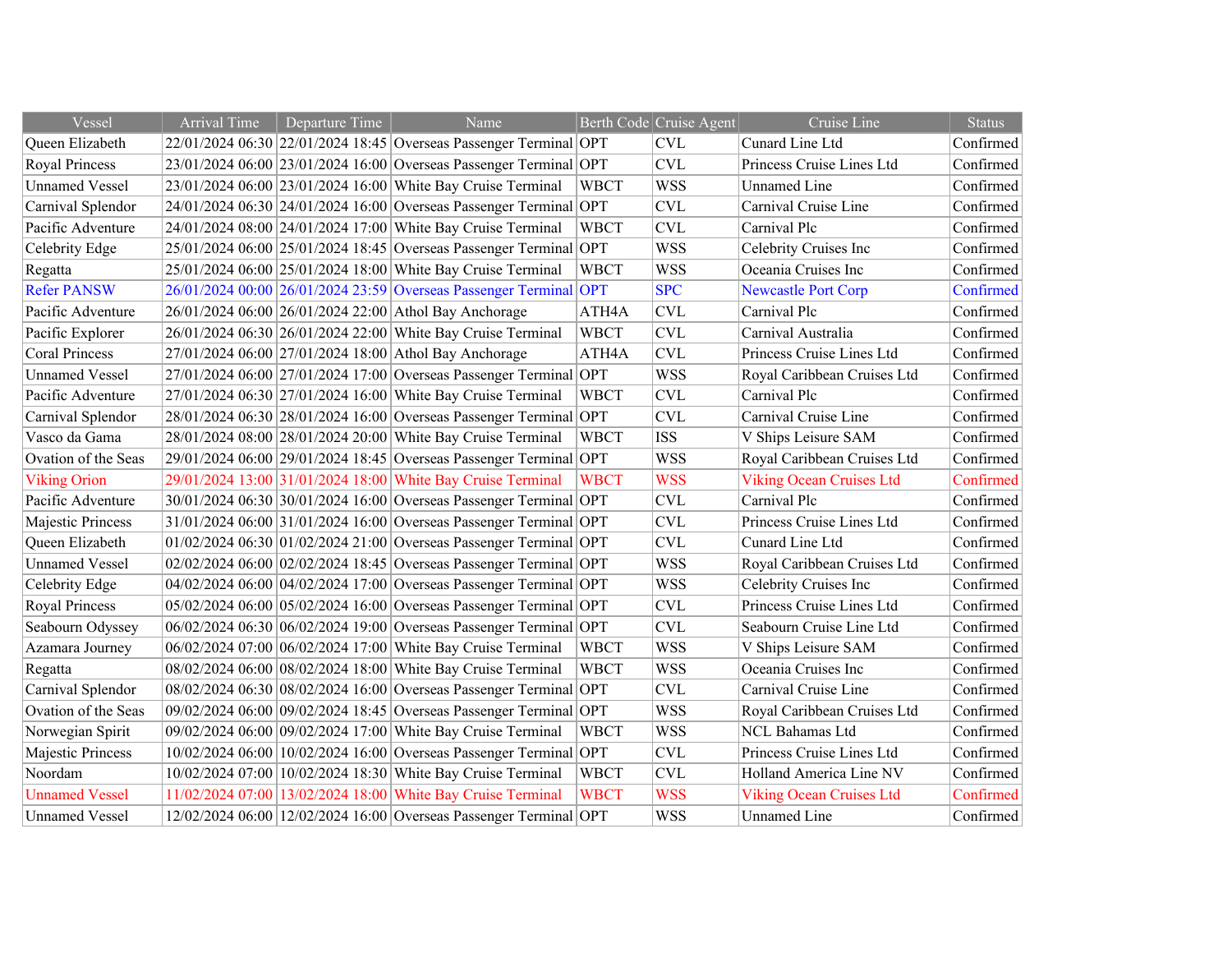| Vessel                    | <b>Arrival Time</b>                           | Departure Time                                | Name                                                                    |                    | Berth Code Cruise Agent | Cruise Line                          | <b>Status</b> |
|---------------------------|-----------------------------------------------|-----------------------------------------------|-------------------------------------------------------------------------|--------------------|-------------------------|--------------------------------------|---------------|
| Queen Elizabeth           |                                               |                                               | 13/02/2024 06:30 13/02/2024 18:45 Overseas Passenger Terminal OPT       |                    | <b>CVL</b>              | Cunard Line Ltd                      | Confirmed     |
| <b>Unnamed Vessel</b>     |                                               |                                               | 14/02/2024 06:00 14/02/2024 18:45 Overseas Passenger Terminal OPT       |                    | <b>WSS</b>              | Royal Caribbean Cruises Ltd          | Confirmed     |
| <b>Refer PANSW</b>        |                                               | 14/02/2024 06:30 14/02/2024 18:45 White Bay 4 |                                                                         | WHT4               | <b>SPC</b>              | <b>Newcastle Port Corp</b>           | Confirmed     |
| <b>Island Princess</b>    |                                               |                                               | 14/02/2024 07:00 14/02/2024 21:00 Athol Bay Anchorage                   | ATH <sub>4</sub> A | <b>CVL</b>              | Princess Cruise Lines Ltd            | Confirmed     |
| Silver Whisper            |                                               |                                               | 14/02/2024 07:00 14/02/2024 19:00 White Bay Cruise Terminal             | <b>WBCT</b>        | <b>WSS</b>              | Silversea Cruises Ltd                | Confirmed     |
| Celebrity Edge            |                                               |                                               | 15/02/2024 06:00 15/02/2024 18:45 Overseas Passenger Terminal OPT       |                    | <b>WSS</b>              | Celebrity Cruises Inc                | Confirmed     |
| <b>Unnamed Vessel</b>     |                                               |                                               | 16/02/2024 06:00 16/02/2024 16:00 White Bay Cruise Terminal             | <b>WBCT</b>        | <b>WSS</b>              | <b>Unnamed Line</b>                  | Confirmed     |
| Carnival Splendor         |                                               |                                               | 16/02/2024 06:30 16/02/2024 16:00 Overseas Passenger Terminal OPT       |                    | <b>CVL</b>              | Carnival Cruise Line                 | Confirmed     |
| <b>Resilient Lady</b>     |                                               |                                               | 16/02/2024 09:30 16/02/2024 18:00 Athol Bay Anchorage                   | ATH4A              | <b>ISS</b>              | Virgin Voyages                       | Confirmed     |
| <b>Resilient Lady</b>     |                                               |                                               | 16/02/2024 19:00 17/02/2024 14:00 Overseas Passenger Terminal OPT       |                    | <b>ISS</b>              | <b>Virgin Voyages</b>                | Confirmed     |
| <b>Viking Neptune</b>     |                                               |                                               | 17/02/2024 07:00 18/02/2024 18:00 White Bay Cruise Terminal             | <b>WBCT</b>        | <b>WSS</b>              | <b>Viking Ocean Cruises Ltd</b>      | Confirmed     |
| Royal Princess            |                                               |                                               | 18/02/2024 06:00 18/02/2024 16:00 Overseas Passenger Terminal OPT       |                    | <b>CVL</b>              | Princess Cruise Lines Ltd            | Confirmed     |
| Seabourn Sojourn          |                                               |                                               | 19/02/2024 07:00 20/02/2024 18:00 White Bay Cruise Terminal             | <b>WBCT</b>        | <b>CVL</b>              | Seabourn Cruise Line Ltd             | Confirmed     |
| Queen Elizabeth           |                                               |                                               | 20/02/2024 06:30 20/02/2024 18:45 Overseas Passenger Terminal OPT       |                    | <b>CVL</b>              | Cunard Line Ltd                      | Confirmed     |
| Ovation of the Seas       |                                               |                                               | 21/02/2024 06:00 21/02/2024 18:45 Overseas Passenger Terminal OPT       |                    | <b>WSS</b>              | Royal Caribbean Cruises Ltd          | Confirmed     |
| Seabourn Odyssey          | 21/02/2024 07:00 21/02/2024 20:00 White Bay 4 |                                               |                                                                         | WHT4               | <b>CVL</b>              | Seabourn Cruise Line Ltd             | Confirmed     |
| Seabourn Venture          |                                               |                                               | 21/02/2024 08:00 21/02/2024 20:00 White Bay Cruise Terminal             | <b>WBCT</b>        | <b>CVL</b>              | Seabourn Cruise Line Ltd             | Confirmed     |
| Insignia                  |                                               |                                               | 22/02/2024 06:00 23/02/2024 18:00 White Bay Cruise Terminal             | <b>WBCT</b>        | <b>WSS</b>              | Oceania Cruises Inc                  | Confirmed     |
| Arcadia                   |                                               |                                               | 22/02/2024 06:30 22/02/2024 23:59 Overseas Passenger Terminal OPT       |                    | <b>CVL</b>              | Carnival Plc                         | Confirmed     |
| Arcadia                   |                                               |                                               | 23/02/2024 00:01 23/02/2024 21:00 Athol Bay Anchorage                   | ATH4A              | CVL                     | Carnival Plc                         | Confirmed     |
| Majestic Princess         |                                               |                                               | 23/02/2024 06:00 23/02/2024 16:00 Overseas Passenger Terminal OPT       |                    | CVL                     | Princess Cruise Lines Ltd            | Confirmed     |
| Silver Shadow             | 23/02/2024 12:00 23/02/2024 18:30 White Bay 4 |                                               |                                                                         | WHT4               | <b>WSS</b>              | Silversea Cruises Ltd                | Confirmed     |
| <b>Silver Shadow</b>      |                                               |                                               | 23/02/2024 19:00 24/02/2024 19:00 White Bay Cruise Terminal             | <b>WBCT</b>        | <b>WSS</b>              | Silversea Cruises Ltd                | Confirmed     |
| Celebrity Edge            |                                               |                                               | 25/02/2024 06:00 25/02/2024 18:45 Overseas Passenger Terminal OPT       |                    | <b>WSS</b>              | Celebrity Cruises Inc                | Confirmed     |
| Queen Mary 2              |                                               |                                               | 26/02/2024 06:00 27/02/2024 19:00 Overseas Passenger Terminal OPT       |                    | <b>CVL</b>              | <b>Cunard Line Ltd</b>               | Confirmed     |
| <b>Viking Orion</b>       |                                               |                                               | 26/02/2024 13:00 28/02/2024 18:00 White Bay Cruise Terminal             | <b>WBCT</b>        | <b>WSS</b>              | <b>Viking Ocean Cruises Ltd</b>      | Confirmed     |
| <b>Borealis</b>           | 27/02/2024 07:00 28/02/2024 23:00 White Bay 4 |                                               |                                                                         | WHT4               | <b>ISS</b>              | <b>Fred Olsen Windcarrier AS</b>     | Confirmed     |
| Carnival Splendor         |                                               |                                               | 28/02/2024 06:30 28/02/2024 16:00 Overseas Passenger Terminal OPT       |                    | <b>CVL</b>              | Carnival Cruise Line                 | Confirmed     |
| <b>Coral Princess</b>     |                                               |                                               | 29/02/2024 06:00 29/02/2024 18:45 Overseas Passenger Terminal OPT       |                    | <b>CVL</b>              | Princess Cruise Lines Ltd            | Confirmed     |
| <b>Unnamed Vessel</b>     | 29/02/2024 08:00 02/03/2024 18:00 White Bay 4 |                                               |                                                                         | WHT4               | <b>WSS</b>              | <b>V Ships Leisure SAM</b>           | Confirmed     |
| <b>Seven Seas Mariner</b> |                                               |                                               | 29/02/2024 14:00 01/03/2024 18:00 White Bay Cruise Terminal             | <b>WBCT</b>        | <b>WSS</b>              | <b>Regent Seven Seas Cruises Inc</b> | Confirmed     |
| Majestic Princess         |                                               |                                               | $01/03/2024 06:00   01/03/2024 16:00  $ Overseas Passenger Terminal OPT |                    | <b>CVL</b>              | Princess Cruise Lines Ltd            | Confirmed     |
| Ovation of the Seas       |                                               |                                               | 02/03/2024 06:00 02/03/2024 17:00 Overseas Passenger Terminal OPT       |                    | <b>WSS</b>              | Royal Caribbean Cruises Ltd          | Confirmed     |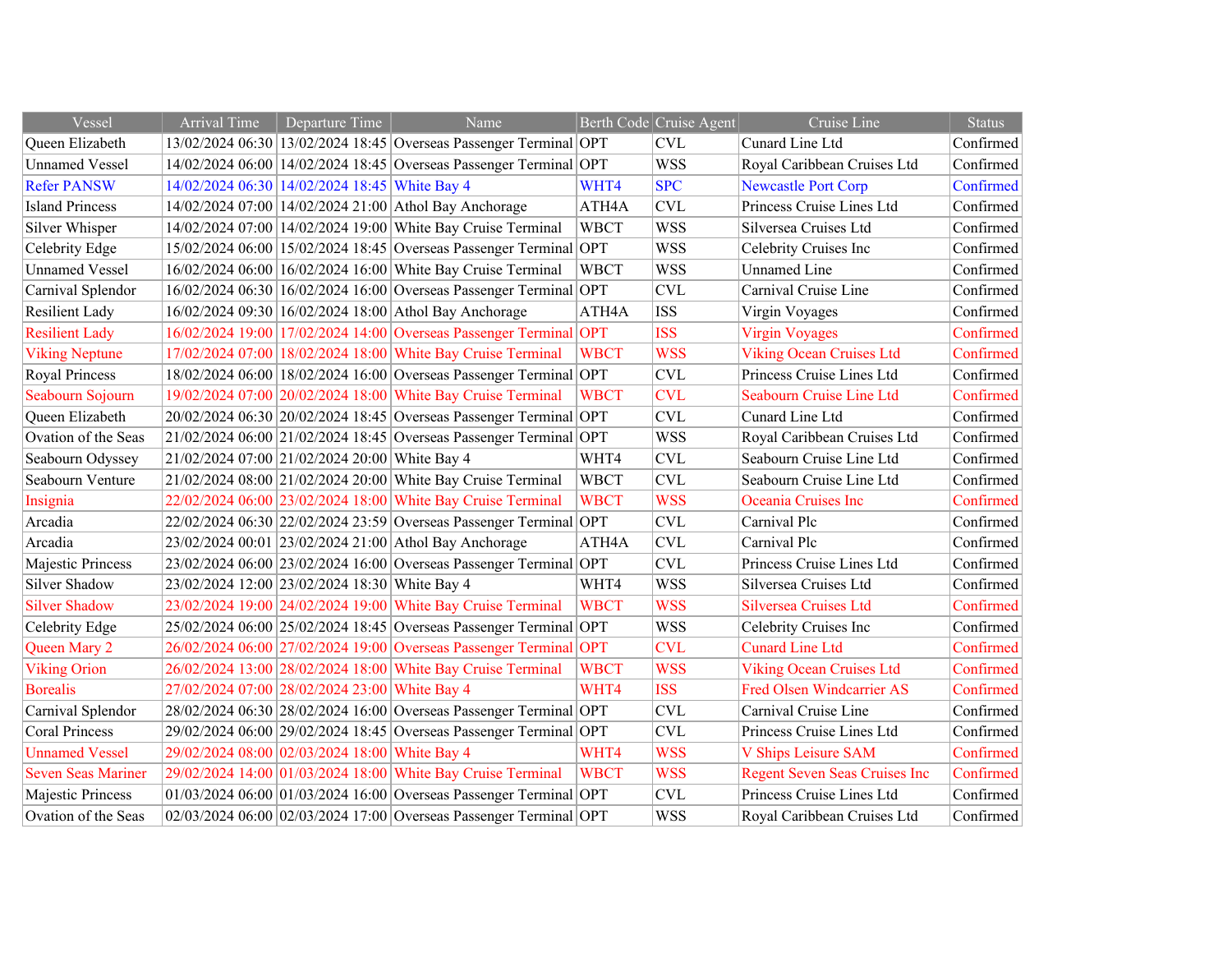| Vessel                | <b>Arrival Time</b> | Departure Time                                | Name                                                              |             | Berth Code Cruise Agent | Cruise Line                    | <b>Status</b> |
|-----------------------|---------------------|-----------------------------------------------|-------------------------------------------------------------------|-------------|-------------------------|--------------------------------|---------------|
| Volendam              |                     |                                               | 02/03/2024 08:00 03/03/2024 17:00 White Bay Cruise Terminal       | <b>WBCT</b> | <b>CVL</b>              | <b>Holland America Line NV</b> | Confirmed     |
| Queen Victoria        |                     |                                               | 03/03/2024 06:30 03/03/2024 23:59 Athol Bay Anchorage             | ATH4A       | <b>CVL</b>              | Cunard Line Ltd                | Confirmed     |
| Carnival Splendor     |                     |                                               | 03/03/2024 06:30 03/03/2024 16:00 Overseas Passenger Terminal OPT |             | <b>CVL</b>              | Carnival Cruise Line           | Confirmed     |
| Queen Victoria        |                     |                                               | 04/03/2024 00:01 04/03/2024 19:00 Overseas Passenger Terminal OPT |             | <b>CVL</b>              | Cunard Line Ltd                | Confirmed     |
| Norwegian Spirit      |                     |                                               | 04/03/2024 06:00 04/03/2024 17:00 White Bay Cruise Terminal       | <b>WBCT</b> | <b>WSS</b>              | NCL Bahamas Ltd                | Confirmed     |
| <b>Silver Muse</b>    |                     |                                               | 04/03/2024 19:00 05/03/2024 19:00 White Bay Cruise Terminal       | <b>WBCT</b> | <b>WSS</b>              | <b>Silversea Cruises Ltd</b>   | Confirmed     |
| Queen Elizabeth       |                     |                                               | 05/03/2024 06:30 05/03/2024 18:45 Overseas Passenger Terminal OPT |             | <b>CVL</b>              | Cunard Line Ltd                | Confirmed     |
| Celebrity Edge        |                     |                                               | 07/03/2024 06:00 07/03/2024 18:45 Overseas Passenger Terminal OPT |             | <b>WSS</b>              | Celebrity Cruises Inc          | Confirmed     |
| Europa <sub>2</sub>   |                     | 07/03/2024 06:00 08/03/2024 06:00 White Bay 4 |                                                                   | WHT4        | <b>GAC</b>              | <b>TUI Cruises GmbH</b>        | Confirmed     |
| <b>Resilient Lady</b> |                     |                                               | 07/03/2024 09:30 07/03/2024 20:00 Athol Bay Anchorage             | ATH4A       | <b>ISS</b>              | Virgin Voyages                 | Confirmed     |
| <b>Resilient Lady</b> |                     |                                               | 07/03/2024 21:00 08/03/2024 14:00 Overseas Passenger Terminal OPT |             | <b>ISS</b>              | <b>Virgin Voyages</b>          | Confirmed     |
| Europa 2              |                     |                                               | 08/03/2024 06:30 08/03/2024 18:00 White Bay Cruise Terminal       | <b>WBCT</b> | GAC                     | <b>TUI Cruises GmbH</b>        | Confirmed     |
| Serenade of the Seas  |                     |                                               | 08/03/2024 07:00 08/03/2024 14:00 Athol Bay Anchorage             | ATH4A       | <b>WSS</b>              | Royal Caribbean Cruises Ltd    | Confirmed     |
| Serenade of the Seas  |                     |                                               | 08/03/2024 15:00 08/03/2024 23:59 Overseas Passenger Terminal OPT |             | <b>WSS</b>              | Royal Caribbean Cruises Ltd    | Confirmed     |
| Costa Deliziosa       |                     |                                               | 09/03/2024 06:30 09/03/2024 23:59 Overseas Passenger Terminal OPT |             | <b>CVL</b>              | Costa Crociere SpA             | Confirmed     |
| Noordam               |                     |                                               | 09/03/2024 07:00 09/03/2024 18:30 White Bay Cruise Terminal       | <b>WBCT</b> | <b>CVL</b>              | Holland America Line NV        | Confirmed     |
| Costa Deliziosa       |                     |                                               | 10/03/2024 00:01 10/03/2024 18:00 Athol Bay Anchorage             | ATH4A       | <b>CVL</b>              | Costa Crociere SpA             | Confirmed     |
| Regatta               |                     |                                               | 10/03/2024 06:00 10/03/2024 18:00 White Bay Cruise Terminal       | <b>WBCT</b> | <b>WSS</b>              | Oceania Cruises Inc            | Confirmed     |
| Queen Elizabeth       |                     |                                               | 10/03/2024 06:30 10/03/2024 18:45 Overseas Passenger Terminal OPT |             | <b>CVL</b>              | Cunard Line Ltd                | Confirmed     |
| Carnival Splendor     |                     |                                               | 11/03/2024 06:30 11/03/2024 16:00 Overseas Passenger Terminal OPT |             | <b>CVL</b>              | Carnival Cruise Line           | Confirmed     |
| Amera                 |                     |                                               | 11/03/2024 08:00 12/03/2024 20:00 White Bay Cruise Terminal       | <b>WBCT</b> | <b>ISS</b>              | <b>Phoenix Reisen GmbH</b>     | Confirmed     |
| Ovation of the Seas   |                     |                                               | 12/03/2024 06:00 12/03/2024 18:45 Overseas Passenger Terminal OPT |             | <b>WSS</b>              | Royal Caribbean Cruises Ltd    | Confirmed     |
| Celebrity Edge        |                     |                                               | 13/03/2024 06:00 13/03/2024 18:45 Overseas Passenger Terminal OPT |             | <b>WSS</b>              | Celebrity Cruises Inc          | Confirmed     |
| Majestic Princess     |                     |                                               | 14/03/2024 06:00 14/03/2024 16:00 Overseas Passenger Terminal OPT |             | <b>CVL</b>              | Princess Cruise Lines Ltd      | Confirmed     |
| Royal Princess        |                     |                                               | 15/03/2024 06:00 15/03/2024 16:00 Overseas Passenger Terminal OPT |             | <b>CVL</b>              | Princess Cruise Lines Ltd      | Confirmed     |
| Pacific Adventure     |                     |                                               | 17/03/2024 06:30 17/03/2024 16:00 White Bay Cruise Terminal       | <b>WBCT</b> | <b>CVL</b>              | Carnival Plc                   | Confirmed     |
| Majestic Princess     |                     |                                               | 18/03/2024 06:00 18/03/2024 16:00 Overseas Passenger Terminal OPT |             | <b>CVL</b>              | Princess Cruise Lines Ltd      | Confirmed     |
| <b>Unnamed Vessel</b> |                     |                                               | 19/03/2024 06:00 19/03/2024 18:45 Overseas Passenger Terminal OPT |             | <b>WSS</b>              | Royal Caribbean Cruises Ltd    | Confirmed     |
| Carnival Splendor     |                     |                                               | 20/03/2024 06:30 20/03/2024 16:00 Overseas Passenger Terminal OPT |             | <b>CVL</b>              | Carnival Cruise Line           | Confirmed     |
| <b>Nautica</b>        |                     |                                               | 21/03/2024 11:00 22/03/2024 18:00 White Bay Cruise Terminal       | <b>WBCT</b> | <b>WSS</b>              | Oceania Cruises Inc            | Confirmed     |
| Ovation of the Seas   |                     |                                               | 22/03/2024 06:00 22/03/2024 18:45 Overseas Passenger Terminal OPT |             | <b>WSS</b>              | Royal Caribbean Cruises Ltd    | Confirmed     |
| Celebrity Edge        |                     |                                               | 24/03/2024 06:00 24/03/2024 17:00 Overseas Passenger Terminal OPT |             | <b>WSS</b>              | Celebrity Cruises Inc          | Confirmed     |
| Ovation of the Seas   |                     |                                               | 25/03/2024 06:00 25/03/2024 18:45 Overseas Passenger Terminal OPT |             | <b>WSS</b>              | Royal Caribbean Cruises Ltd    | Confirmed     |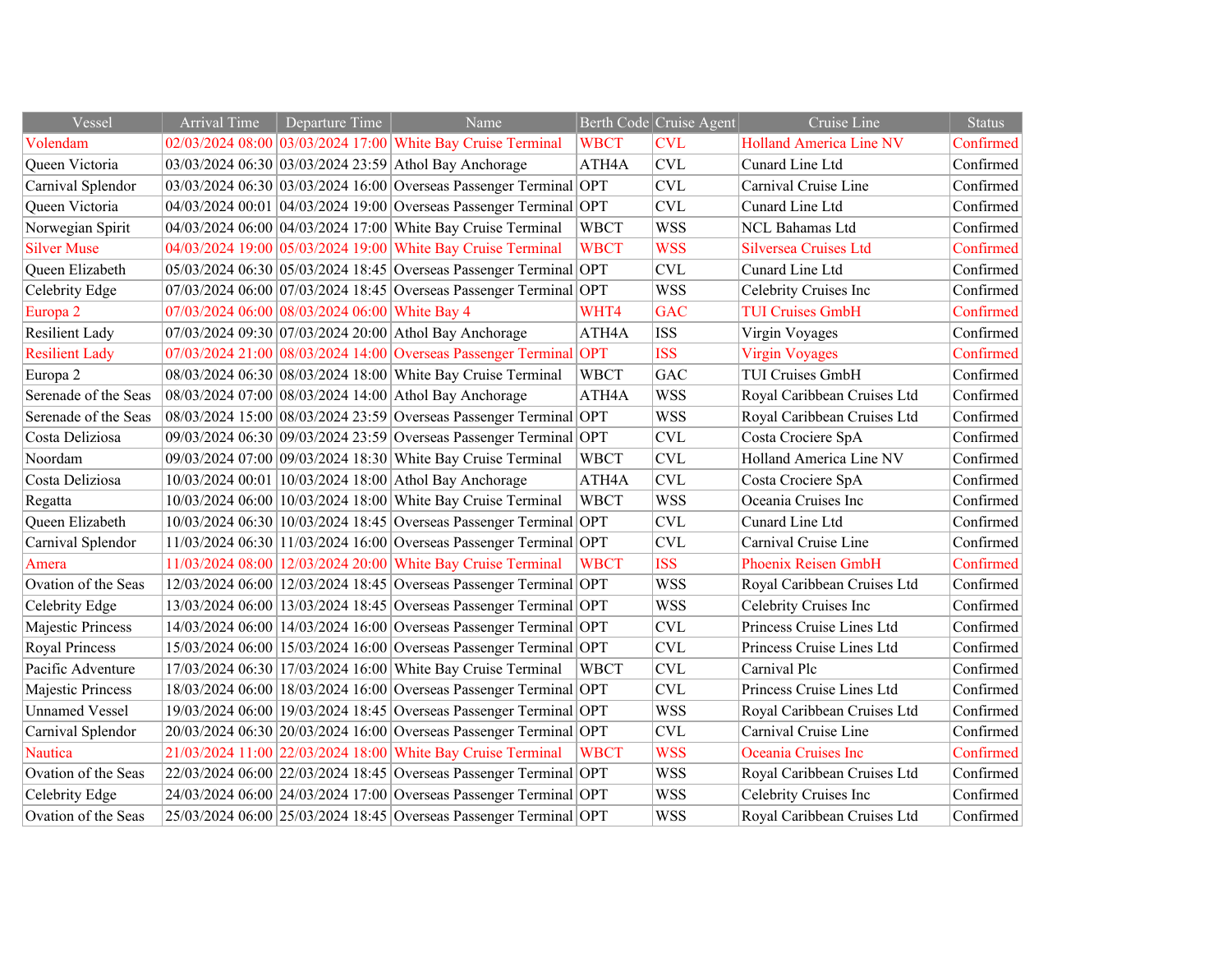| Vessel                | Arrival Time | Departure Time | Name                                                                |             | Berth Code Cruise Agent | Cruise Line                 | <b>Status</b> |
|-----------------------|--------------|----------------|---------------------------------------------------------------------|-------------|-------------------------|-----------------------------|---------------|
| <b>Coral Princess</b> |              |                | 26/03/2024 06:00 26/03/2024 18:45 Overseas Passenger Terminal OPT   |             | <b>CVL</b>              | Princess Cruise Lines Ltd   | Confirmed     |
| <b>Resilient Lady</b> |              |                | 27/03/2024 06:30 28/03/2024 04:00 Overseas Passenger Terminal OPT   |             | <b>ISS</b>              | <b>Virgin Voyages</b>       | Confirmed     |
| <b>Resilient Lady</b> |              |                | 28/03/2024 05:00 28/03/2024 19:00 Athol Bay Anchorage               | ATH4A       | <b>ISS</b>              | Virgin Voyages              | Confirmed     |
| Norwegian Spirit      |              |                | 28/03/2024 06:00 28/03/2024 16:00 White Bay Cruise Terminal         | <b>WBCT</b> | <b>WSS</b>              | <b>NCL Bahamas Ltd</b>      | Confirmed     |
| Carnival Splendor     |              |                | 28/03/2024 06:30 28/03/2024 16:00 Overseas Passenger Terminal OPT   |             | <b>CVL</b>              | Carnival Cruise Line        | Confirmed     |
| Royal Princess        |              |                | 29/03/2024 06:00 29/03/2024 16:00 Overseas Passenger Terminal OPT   |             | <b>CVL</b>              | Princess Cruise Lines Ltd   | Confirmed     |
| Pacific Adventure     |              |                | 29/03/2024 06:30 29/03/2024 16:00 White Bay Cruise Terminal         | <b>WBCT</b> | <b>CVL</b>              | Carnival Plc                | Confirmed     |
| <b>Grand Princess</b> |              |                | 29/03/2024 07:00 29/03/2024 19:00 Athol Bay Anchorage               | ATH4A       | <b>CVL</b>              | Princess Cruise Lines Ltd   | Confirmed     |
| <b>Unnamed Vessel</b> |              |                | 30/03/2024 06:00 30/03/2024 17:00 Overseas Passenger Terminal OPT   |             | <b>WSS</b>              | Royal Caribbean Cruises Ltd | Confirmed     |
| Majestic Princess     |              |                | 31/03/2024 06:00 31/03/2024 16:04 Overseas Passenger Terminal OPT   |             | <b>CVL</b>              | Princess Cruise Lines Ltd   | Confirmed     |
| Carnival Splendor     |              |                | $01/04/2024$ 06:30 01/04/2024 16:00 Overseas Passenger Terminal OPT |             | CVL                     | Carnival Cruise Line        | Confirmed     |
| Pacific Adventure     |              |                | 01/04/2024 06:30 01/04/2024 16:00 White Bay Cruise Terminal         | <b>WBCT</b> | <b>CVL</b>              | Carnival Plc                | Confirmed     |
| <b>Grand Princess</b> |              |                | 02/04/2024 06:00 02/04/2024 16:00 Overseas Passenger Terminal OPT   |             | <b>CVL</b>              | Princess Cruise Lines Ltd   | Confirmed     |
| Ovation of the Seas   |              |                | 03/04/2024 06:00 03/04/2024 18:45 Overseas Passenger Terminal OPT   |             | <b>WSS</b>              | Royal Caribbean Cruises Ltd | Confirmed     |
| <b>Unnamed Vessel</b> |              |                | 04/04/2024 06:00 04/04/2024 18:45 Overseas Passenger Terminal OPT   |             | <b>WSS</b>              | Royal Caribbean Cruises Ltd | Confirmed     |
| Celebrity Edge        |              |                | 05/04/2024 06:00 05/04/2024 18:45 Overseas Passenger Terminal OPT   |             | <b>WSS</b>              | Celebrity Cruises Inc       | Confirmed     |
| Pacific Adventure     |              |                | 05/04/2024 06:30 05/04/2024 16:00 White Bay Cruise Terminal         | <b>WBCT</b> | <b>CVL</b>              | Carnival Plc                | Confirmed     |
| Royal Princess        |              |                | 06/04/2024 06:00 06/04/2024 16:00 Overseas Passenger Terminal OPT   |             | <b>CVL</b>              | Princess Cruise Lines Ltd   | Confirmed     |
| Noordam               |              |                | 06/04/2024 07:00 06/04/2024 18:00 White Bay Cruise Terminal         | <b>WBCT</b> | <b>CVL</b>              | Holland America Line NV     | Confirmed     |
| Pacific Adventure     |              |                | 08/04/2024 06:30 08/04/2024 16:00 White Bay Cruise Terminal         | <b>WBCT</b> | <b>CVL</b>              | Carnival Plc                | Confirmed     |
| Celebrity Solstice    |              |                | 09/04/2024 06:30 09/04/2024 18:45 Overseas Passenger Terminal OPT   |             | <b>WSS</b>              | Celebrity Cruises Inc       | Confirmed     |
| Majestic Princess     |              |                | 10/04/2024 06:00 10/04/2024 16:00 Overseas Passenger Terminal OPT   |             | <b>CVL</b>              | Princess Cruise Lines Ltd   | Confirmed     |
| Carnival Splendor     |              |                | 11/04/2024 06:30 11/04/2024 16:00 Overseas Passenger Terminal OPT   |             | <b>CVL</b>              | Carnival Cruise Line        | Confirmed     |
| <b>Unnamed Vessel</b> |              |                | 12/04/2024 06:00 12/04/2024 18:45 Overseas Passenger Terminal OPT   |             | <b>WSS</b>              | Royal Caribbean Cruises Ltd | Confirmed     |
| Pacific Adventure     |              |                | 12/04/2024 06:30 12/04/2024 16:00 White Bay Cruise Terminal         | <b>WBCT</b> | <b>CVL</b>              | Carnival Plc                | Confirmed     |
| Ovation of the Seas   |              |                | 13/04/2024 06:00 13/04/2024 17:00 Overseas Passenger Terminal OPT   |             | <b>WSS</b>              | Royal Caribbean Cruises Ltd | Confirmed     |
| Celebrity Edge        |              |                | 14/04/2024 06:00 14/04/2024 17:00 Overseas Passenger Terminal OPT   |             | <b>WSS</b>              | Celebrity Cruises Inc       | Confirmed     |
| <b>Unnamed Vessel</b> |              |                | 20/04/2024 08:00 20/04/2024 23:00 Overseas Passenger Terminal OPT   |             | <b>ISS</b>              | Scenic Tours Pty Ltd        | Confirmed     |
| Carnival Splendor     |              |                | 21/04/2024 06:30 21/04/2024 16:00 Overseas Passenger Terminal OPT   |             | <b>CVL</b>              | Carnival Cruise Line        | Confirmed     |
| Pacific Adventure     |              |                | 21/04/2024 06:30 21/04/2024 16:00 White Bay Cruise Terminal         | <b>WBCT</b> | <b>CVL</b>              | Carnival Plc                | Confirmed     |
| Norwegian Spirit      |              |                | 23/04/2024 06:00 23/04/2024 16:00 White Bay Cruise Terminal         | <b>WBCT</b> | <b>WSS</b>              | <b>NCL Bahamas Ltd</b>      | Confirmed     |
| Carnival Splendor     |              |                | 25/04/2024 06:30 25/04/2024 16:00 Overseas Passenger Terminal OPT   |             | <b>CVL</b>              | Carnival Cruise Line        | Confirmed     |
| Carnival Splendor     |              |                | 28/04/2024 06:30 28/04/2024 16:00 Overseas Passenger Terminal OPT   |             | <b>CVL</b>              | Carnival Cruise Line        | Confirmed     |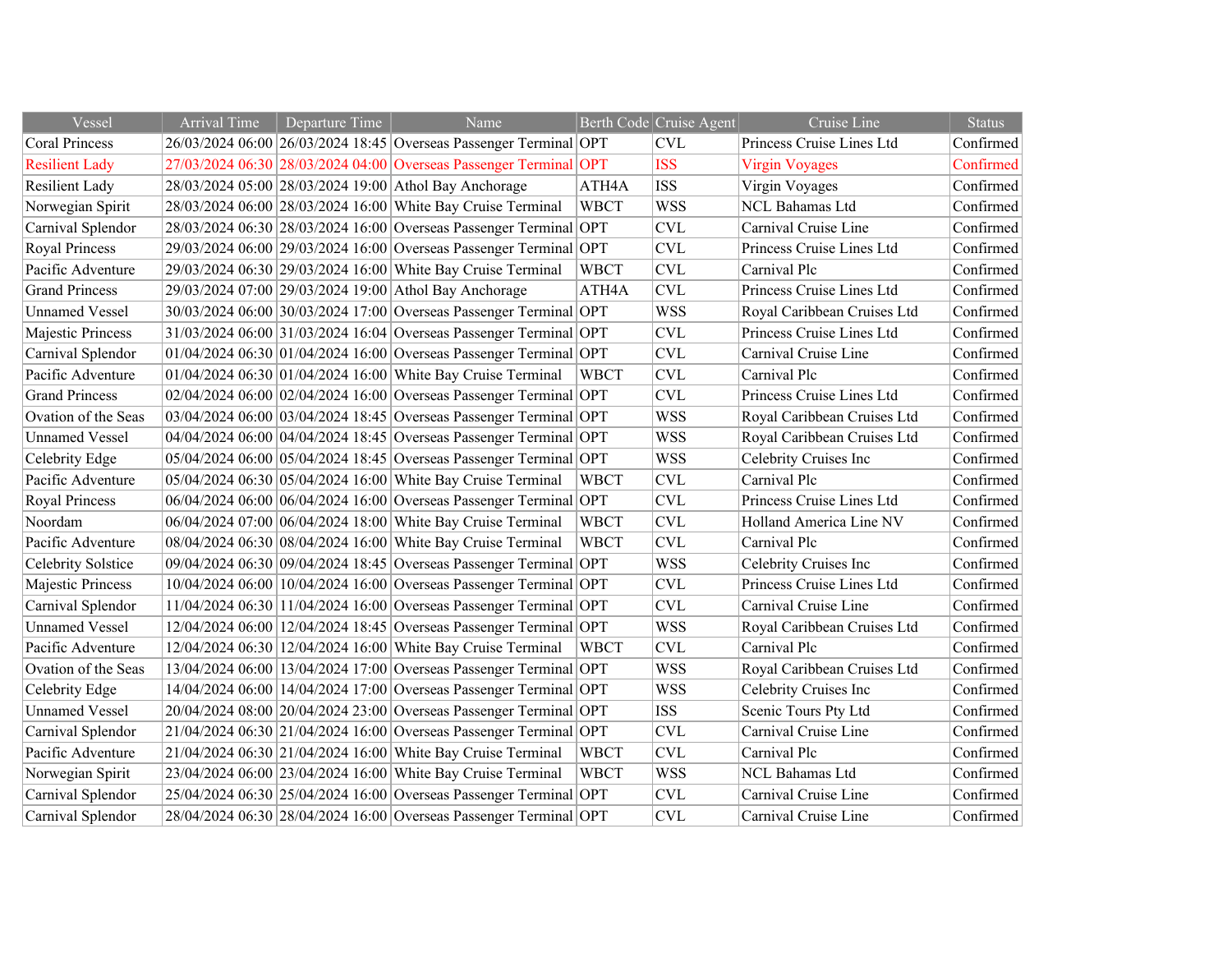| Vessel                | <b>Arrival Time</b> | Departure Time | Name                                                              |             | Berth Code Cruise Agent   | Cruise Line               | <b>Status</b> |
|-----------------------|---------------------|----------------|-------------------------------------------------------------------|-------------|---------------------------|---------------------------|---------------|
| Pacific Adventure     |                     |                | 29/04/2024 06:30 29/04/2024 16:00 White Bay Cruise Terminal       | <b>WBCT</b> | CVL                       | Carnival Plc              | Confirmed     |
| <b>Coral Princess</b> |                     |                | 30/04/2024 06:00 30/04/2024 18:45 Overseas Passenger Terminal     | OPT         | CVL                       | Princess Cruise Lines Ltd | Confirmed     |
| Pacific Adventure     |                     |                | 03/05/2024 06:30 03/05/2024 16:00 White Bay Cruise Terminal       | <b>WBCT</b> | <b>CVL</b>                | Carnival Plc              | Confirmed     |
| Carnival Splendor     |                     |                | 06/05/2024 06:30 06/05/2024 16:00 Overseas Passenger Terminal OPT |             | <b>CVL</b>                | Carnival Cruise Line      | Confirmed     |
| Pacific Adventure     |                     |                | 06/05/2024 06:30 06/05/2024 16:00 White Bay Cruise Terminal       | <b>WBCT</b> | <b>CVL</b>                | Carnival Plc              | Confirmed     |
| Pacific Adventure     |                     |                | 10/05/2024 06:30 10/05/2024 16:00 White Bay Cruise Terminal       | <b>WBCT</b> | <b>CVL</b>                | Carnival Plc              | Confirmed     |
| Pacific Adventure     |                     |                | 13/05/2024 06:30 13/05/2024 16:00 White Bay Cruise Terminal       | <b>WBCT</b> | <b>CVL</b>                | Carnival Plc              | Confirmed     |
| Carnival Splendor     |                     |                | 16/05/2024 06:30 16/05/2024 16:00 Overseas Passenger Terminal OPT |             | <b>CVL</b>                | Carnival Cruise Line      | Confirmed     |
| Carnival Splendor     |                     |                | 19/05/2024 06:30 19/05/2024 16:00 Overseas Passenger Terminal OPT |             | <b>CVL</b>                | Carnival Cruise Line      | Confirmed     |
| Pacific Adventure     |                     |                | 23/05/2024 06:30 23/05/2024 16:00 White Bay Cruise Terminal       | <b>WBCT</b> | <b>CVL</b>                | Carnival Plc              | Confirmed     |
| Pacific Adventure     |                     |                | 26/05/2024 06:30 26/05/2024 16:00 White Bay Cruise Terminal       | <b>WBCT</b> | $\ensuremath{\text{CVL}}$ | Carnival Plc              | Confirmed     |
| Carnival Splendor     |                     |                | 28/05/2024 06:30 28/05/2024 16:00 Overseas Passenger Terminal     | OPT         | <b>CVL</b>                | Carnival Cruise Line      | Confirmed     |
| Pacific Explorer      |                     |                | 06/06/2024 06:00 06/06/2024 18:45 Overseas Passenger Terminal OPT |             | <b>CVL</b>                | Carnival Australia        | Confirmed     |
| Carnival Splendor     |                     |                | 07/06/2024 06:30 07/06/2024 16:00 Overseas Passenger Terminal OPT |             | <b>CVL</b>                | Carnival Cruise Line      | Confirmed     |
| Pacific Adventure     |                     |                | 07/06/2024 06:30 07/06/2024 16:00 White Bay Cruise Terminal       | <b>WBCT</b> | <b>CVL</b>                | Carnival Plc              | Confirmed     |
| Pacific Adventure     |                     |                | 10/06/2024 06:30 10/06/2024 16:00 White Bay Cruise Terminal       | <b>WBCT</b> | <b>CVL</b>                | Carnival Plc              | Confirmed     |
| Carnival Splendor     |                     |                | 11/06/2024 06:30 11/06/2024 16:00 Overseas Passenger Terminal     | OPT         | <b>CVL</b>                | Carnival Cruise Line      | Confirmed     |
| Pacific Adventure     |                     |                | 14/06/2024 06:30 14/06/2024 16:00 White Bay Cruise Terminal       | <b>WBCT</b> | <b>CVL</b>                | Carnival Plc              | Confirmed     |
| Pacific Adventure     |                     |                | 17/06/2024 06:30 17/06/2024 16:00 White Bay Cruise Terminal       | <b>WBCT</b> | <b>CVL</b>                | Carnival Plc              | Confirmed     |
| Carnival Splendor     |                     |                | 20/06/2024 06:30 20/06/2024 16:00 Overseas Passenger Terminal OPT |             | <b>CVL</b>                | Carnival Cruise Line      | Confirmed     |
| Carnival Splendor     |                     |                | 24/06/2024 06:30 24/06/2024 16:00 Overseas Passenger Terminal OPT |             | $\ensuremath{\text{CVL}}$ | Carnival Cruise Line      | Confirmed     |
| Pacific Adventure     |                     |                | 27/06/2024 06:30 27/06/2024 16:00 White Bay Cruise Terminal       | WBCT        | <b>CVL</b>                | Carnival Plc              | Confirmed     |
| Pacific Adventure     |                     |                | 01/07/2024 06:30 01/07/2024 16:00 Overseas Passenger Terminal OPT |             | <b>CVL</b>                | Carnival Plc              | Confirmed     |
| Carnival Splendor     |                     |                | 04/07/2024 06:30 04/07/2024 16:00 Overseas Passenger Terminal OPT |             | <b>CVL</b>                | Carnival Cruise Line      | Confirmed     |
| Pacific Adventure     |                     |                | 05/07/2024 06:30 05/07/2024 16:00 Overseas Passenger Terminal OPT |             | <b>CVL</b>                | Carnival Plc              | Confirmed     |
| Carnival Splendor     |                     |                | 08/07/2024 06:30 08/07/2024 16:00 Overseas Passenger Terminal OPT |             | $\ensuremath{\text{CVL}}$ | Carnival Cruise Line      | Confirmed     |
| Pacific Adventure     |                     |                | 14/07/2024 06:30 14/07/2024 16:00 Overseas Passenger Terminal OPT |             | <b>CVL</b>                | Carnival Plc              | Confirmed     |
| Carnival Splendor     |                     |                | 17/07/2024 06:30 17/07/2024 16:00 Overseas Passenger Terminal OPT |             | <b>CVL</b>                | Carnival Cruise Line      | Confirmed     |
| Carnival Splendor     |                     |                | 21/07/2024 06:30 21/07/2024 16:00 Overseas Passenger Terminal OPT |             | $\ensuremath{\text{CVL}}$ | Carnival Cruise Line      | Confirmed     |
| Pacific Adventure     |                     |                | 23/07/2024 06:30 23/07/2024 16:00 Overseas Passenger Terminal OPT |             | <b>CVL</b>                | Carnival Plc              | Confirmed     |
| Pacific Adventure     |                     |                | 27/07/2024 06:30 27/07/2024 16:00 Overseas Passenger Terminal OPT |             | $\ensuremath{\text{CVL}}$ | Carnival Plc              | Confirmed     |
| Carnival Splendor     |                     |                | 29/07/2024 06:30 29/07/2024 16:00 Overseas Passenger Terminal OPT |             | <b>CVL</b>                | Carnival Cruise Line      | Confirmed     |
| Pacific Adventure     |                     |                | 30/07/2024 06:30 30/07/2024 16:00 Overseas Passenger Terminal OPT |             | <b>CVL</b>                | Carnival Plc              | Confirmed     |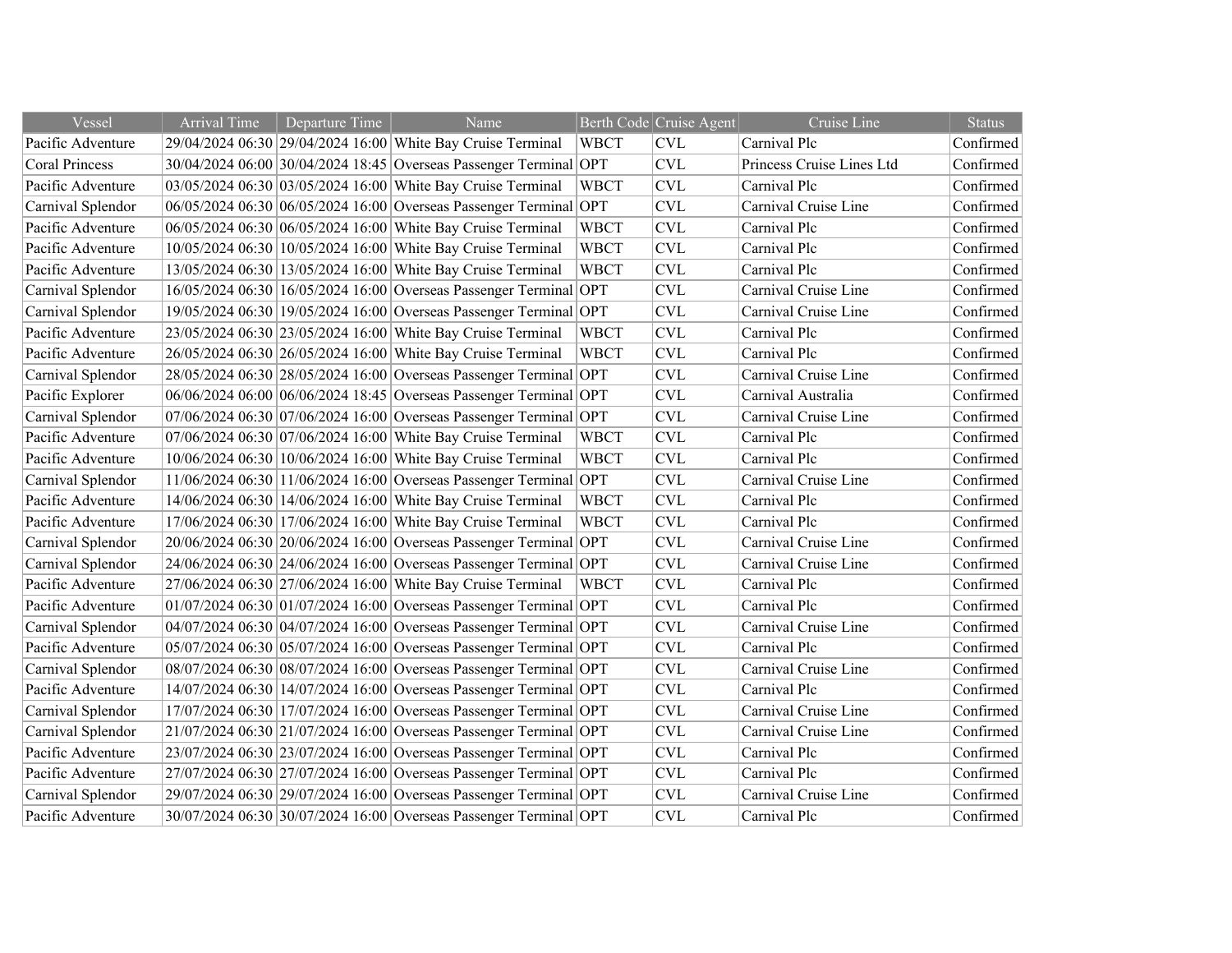| Vessel                | <b>Arrival Time</b> | Departure Time                                | Name                                                              |             | Berth Code Cruise Agent | Cruise Line                 | <b>Status</b> |
|-----------------------|---------------------|-----------------------------------------------|-------------------------------------------------------------------|-------------|-------------------------|-----------------------------|---------------|
| Carnival Splendor     |                     |                                               | 08/08/2024 06:30 08/08/2024 16:00 Overseas Passenger Terminal OPT |             | <b>CVL</b>              | Carnival Cruise Line        | Confirmed     |
| Pacific Adventure     |                     |                                               | 09/08/2024 06:30 09/08/2024 16:00 Overseas Passenger Terminal OPT |             | <b>CVL</b>              | Carnival Plc                | Confirmed     |
| Carnival Splendor     |                     |                                               | 11/08/2024 06:30 11/08/2024 16:00 Overseas Passenger Terminal OPT |             | <b>CVL</b>              | Carnival Cruise Line        | Confirmed     |
| Pacific Adventure     |                     |                                               | 13/08/2024 06:30 13/08/2024 16:00 Overseas Passenger Terminal OPT |             | <b>CVL</b>              | Carnival Plc                | Confirmed     |
| <b>Coral Princess</b> |                     |                                               | 19/08/2024 06:30 19/08/2024 16:00 Overseas Passenger Terminal OPT |             | <b>CVL</b>              | Princess Cruise Lines Ltd   | Confirmed     |
| Carnival Splendor     |                     |                                               | 23/08/2024 06:30 23/08/2024 16:00 Overseas Passenger Terminal OPT |             | <b>CVL</b>              | Carnival Cruise Line        | Confirmed     |
| Pacific Adventure     |                     |                                               | 25/08/2024 06:00 25/08/2024 16:00 Overseas Passenger Terminal OPT |             | <b>CVL</b>              | Carnival Plc                | Confirmed     |
| Carnival Splendor     |                     |                                               | 26/08/2024 06:30 26/08/2024 16:00 Overseas Passenger Terminal OPT |             | <b>CVL</b>              | Carnival Cruise Line        | Confirmed     |
| Pacific Adventure     |                     |                                               | 03/09/2024 06:30 03/09/2024 16:00 Overseas Passenger Terminal OPT |             | <b>CVL</b>              | Carnival Plc                | Confirmed     |
| Carnival Splendor     |                     |                                               | 05/09/2024 06:30 05/09/2024 16:00 Overseas Passenger Terminal OPT |             | <b>CVL</b>              | Carnival Cruise Line        | Confirmed     |
| Pacific Adventure     |                     |                                               | 07/09/2024 06:30 07/09/2024 16:00 Overseas Passenger Terminal OPT |             | <b>CVL</b>              | Carnival Plc                | Confirmed     |
| Carnival Splendor     |                     |                                               | 09/09/2024 06:30 09/09/2024 16:00 Overseas Passenger Terminal OPT |             | <b>CVL</b>              | Carnival Cruise Line        | Confirmed     |
| Pacific Adventure     |                     |                                               | 10/09/2024 06:30 10/09/2024 16:00 Overseas Passenger Terminal OPT |             | <b>CVL</b>              | Carnival Plc                | Confirmed     |
| Carnival Splendor     |                     |                                               | 18/09/2024 06:30 18/09/2024 16:00 Overseas Passenger Terminal OPT |             | <b>CVL</b>              | Carnival Cruise Line        | Confirmed     |
| Pacific Adventure     |                     |                                               | 20/09/2024 06:30 20/09/2024 16:00 Overseas Passenger Terminal OPT |             | <b>CVL</b>              | Carnival Plc                | Confirmed     |
| Majestic Princess     |                     |                                               | 21/09/2024 06:00 21/09/2024 16:00 Overseas Passenger Terminal OPT |             | <b>CVL</b>              | Princess Cruise Lines Ltd   | Confirmed     |
| Pacific Adventure     |                     |                                               | 23/09/2024 06:30 23/09/2024 16:00 Overseas Passenger Terminal OPT |             | <b>CVL</b>              | Carnival Plc                | Confirmed     |
| Carnival Splendor     |                     |                                               | 27/09/2024 06:30 27/09/2024 16:00 Overseas Passenger Terminal OPT |             | <b>CVL</b>              | Carnival Cruise Line        | Confirmed     |
| Pacific Adventure     |                     |                                               | 27/09/2024 06:30 27/09/2024 16:00 White Bay Cruise Terminal       | <b>WBCT</b> | <b>CVL</b>              | Carnival Plc                | Confirmed     |
| Pacific Adventure     |                     |                                               | 30/09/2024 06:30 30/09/2024 16:00 Overseas Passenger Terminal OPT |             | <b>CVL</b>              | Carnival Plc                | Confirmed     |
| Majestic Princess     |                     |                                               | 05/10/2024 06:00 05/10/2024 16:00 Overseas Passenger Terminal OPT |             | <b>CVL</b>              | Princess Cruise Lines Ltd   | Confirmed     |
| Carnival Splendor     |                     |                                               | 06/10/2024 06:30 06/10/2024 16:00 Overseas Passenger Terminal OPT |             | <b>CVL</b>              | Carnival Cruise Line        | Confirmed     |
| The World             |                     |                                               | 07/10/2024 15:00 10/10/2024 04:00 Overseas Passenger Terminal OPT |             | <b>WSS</b>              | <b>ROW Management Ltd</b>   | Confirmed     |
| The World             |                     | 10/10/2024 05:00 10/10/2024 23:00 White Bay 4 |                                                                   | WHT4        | <b>WSS</b>              | ROW Management Ltd          | Confirmed     |
| Carnival Splendor     |                     |                                               | 10/10/2024 06:30 10/10/2024 16:00 Overseas Passenger Terminal OPT |             | <b>CVL</b>              | Carnival Cruise Line        | Confirmed     |
| Pacific Adventure     |                     |                                               | 10/10/2024 06:30 10/10/2024 16:00 White Bay Cruise Terminal       | <b>WBCT</b> | <b>CVL</b>              | Carnival Plc                | Confirmed     |
| Majestic Princess     |                     |                                               | 12/10/2024 06:00 12/10/2024 16:00 Overseas Passenger Terminal OPT |             | <b>CVL</b>              | Princess Cruise Lines Ltd   | Confirmed     |
| Carnival Splendor     |                     |                                               | 13/10/2024 06:30 13/10/2024 16:00 Overseas Passenger Terminal OPT |             | <b>CVL</b>              | Carnival Cruise Line        | Confirmed     |
| Pacific Adventure     |                     |                                               | 14/10/2024 06:30 14/10/2024 16:00 Overseas Passenger Terminal OPT |             | <b>CVL</b>              | Carnival Plc                | Confirmed     |
| <b>Grand Princess</b> |                     |                                               | 17/10/2024 06:00 17/10/2024 16:00 Overseas Passenger Terminal OPT |             | CVL                     | Princess Cruise Lines Ltd   | Confirmed     |
| Queen Elizabeth       |                     |                                               | 18/10/2024 06:00 18/10/2024 19:00 Overseas Passenger Terminal OPT |             | <b>CVL</b>              | Cunard Line Ltd             | Confirmed     |
| Pacific Adventure     |                     |                                               | 18/10/2024 06:30 18/10/2024 16:00 White Bay Cruise Terminal       | <b>WBCT</b> | <b>CVL</b>              | Carnival Plc                | Confirmed     |
| <b>Unnamed Vessel</b> |                     |                                               | 20/10/2024 06:00 20/10/2024 17:00 Overseas Passenger Terminal OPT |             | <b>WSS</b>              | Royal Caribbean Cruises Ltd | Confirmed     |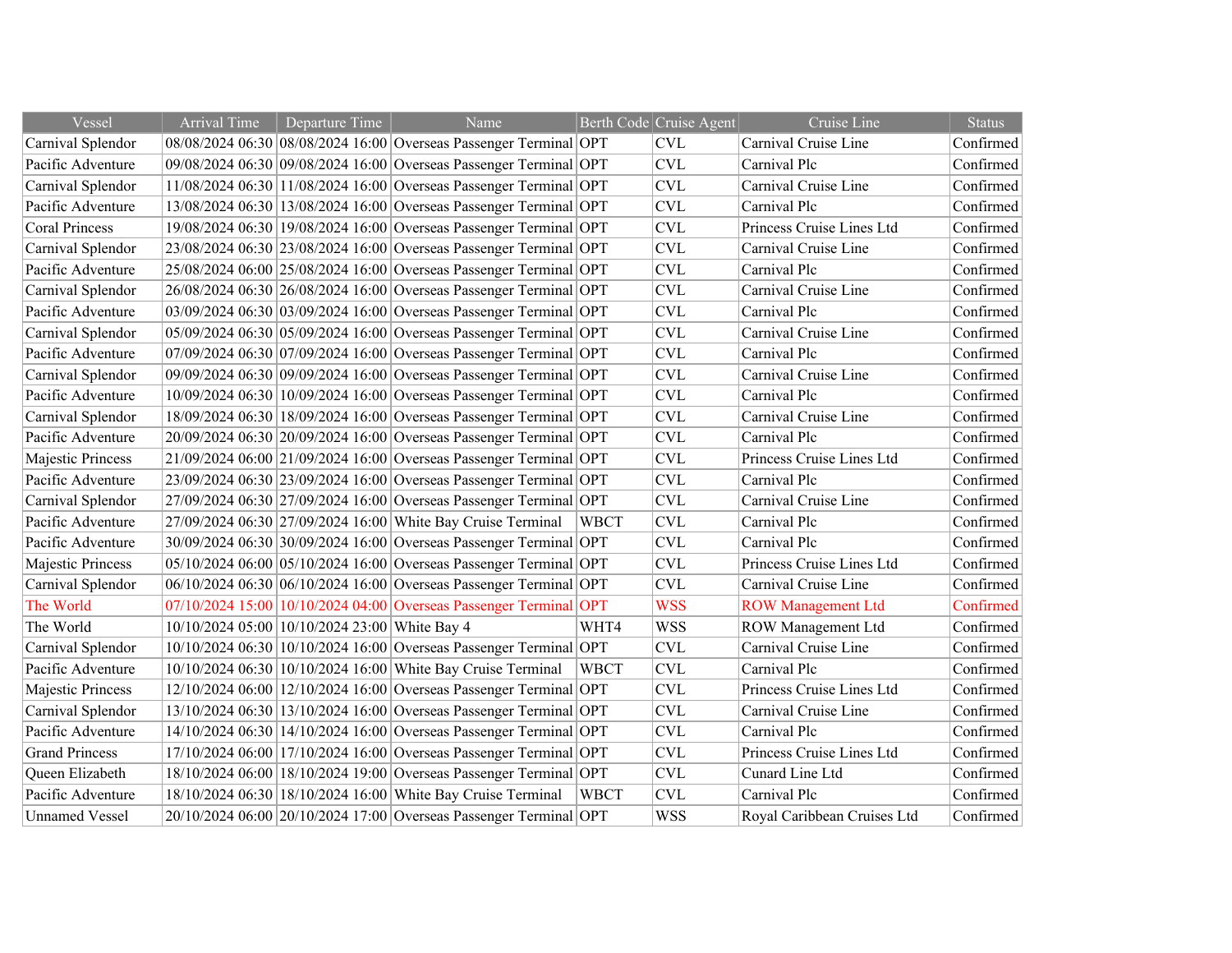| Vessel                | <b>Arrival Time</b> | Departure Time | Name                                                                |             | Berth Code Cruise Agent | Cruise Line                 | <b>Status</b> |
|-----------------------|---------------------|----------------|---------------------------------------------------------------------|-------------|-------------------------|-----------------------------|---------------|
| Carnival Splendor     |                     |                | 21/10/2024 06:30 21/10/2024 16:00 Overseas Passenger Terminal OPT   |             | <b>CVL</b>              | Carnival Cruise Line        | Confirmed     |
| Celebrity Edge        |                     |                | 22/10/2024 06:00 22/10/2024 18:45 Overseas Passenger Terminal OPT   |             | <b>WSS</b>              | Celebrity Cruises Inc       | Confirmed     |
| Majestic Princess     |                     |                | 26/10/2024 06:00 26/10/2024 16:00 Overseas Passenger Terminal OPT   |             | <b>CVL</b>              | Princess Cruise Lines Ltd   | Confirmed     |
| <b>Unnamed Vessel</b> |                     |                | 27/10/2024 06:00 27/10/2024 16:30 Overseas Passenger Terminal OPT   |             | <b>WSS</b>              | Royal Caribbean Cruises Ltd | Confirmed     |
| Majestic Princess     |                     |                | 29/10/2024 06:00 29/10/2024 16:00 Overseas Passenger Terminal OPT   |             | <b>CVL</b>              | Princess Cruise Lines Ltd   | Confirmed     |
| Carnival Splendor     |                     |                | 31/10/2024 06:30 31/10/2024 16:00 Overseas Passenger Terminal OPT   |             | <b>CVL</b>              | Carnival Cruise Line        | Confirmed     |
| Ovation of the Seas   |                     |                | $01/11/2024$ 06:00 01/11/2024 18:45 Overseas Passenger Terminal OPT |             | <b>WSS</b>              | Royal Caribbean Cruises Ltd | Confirmed     |
| Norwegian Spirit      |                     |                | 01/11/2024 06:00 01/11/2024 16:00 White Bay Cruise Terminal         | <b>WBCT</b> | <b>WSS</b>              | NCL Bahamas Ltd             | Confirmed     |
| Celebrity Edge        |                     |                | 02/11/2024 06:00 02/11/2024 17:00 Overseas Passenger Terminal OPT   |             | <b>WSS</b>              | Celebrity Cruises Inc       | Confirmed     |
| Pacific Adventure     |                     |                | 02/11/2024 06:30 02/11/2024 16:00 White Bay Cruise Terminal         | <b>WBCT</b> | <b>CVL</b>              | Carnival Plc                | Confirmed     |
| Carnival Splendor     |                     |                | 03/11/2024 06:30 03/11/2024 16:00 Overseas Passenger Terminal OPT   |             | <b>CVL</b>              | Carnival Cruise Line        | Confirmed     |
| Ovation of the Seas   |                     |                | 04/11/2024 06:00 04/11/2024 18:45 Overseas Passenger Terminal OPT   |             | <b>WSS</b>              | Royal Caribbean Cruises Ltd | Confirmed     |
| <b>Unnamed Vessel</b> |                     |                | 05/11/2024 06:00 05/11/2024 16:00 Overseas Passenger Terminal OPT   |             | <b>WSS</b>              | Royal Caribbean Cruises Ltd | Confirmed     |
| Celebrity Edge        |                     |                | 06/11/2024 06:00 06/11/2024 18:45 Overseas Passenger Terminal OPT   |             | <b>WSS</b>              | Celebrity Cruises Inc       | Confirmed     |
| Pacific Adventure     |                     |                | 08/11/2024 06:30 08/11/2024 16:00 Overseas Passenger Terminal OPT   |             | <b>CVL</b>              | Carnival Plc                | Confirmed     |
| Carnival Splendor     |                     |                | 09/11/2024 06:30 09/11/2024 16:00 Overseas Passenger Terminal OPT   |             | <b>CVL</b>              | Carnival Cruise Line        | Confirmed     |
| Majestic Princess     |                     |                | 10/11/2024 06:00 10/11/2024 16:00 Overseas Passenger Terminal OPT   |             | <b>CVL</b>              | Princess Cruise Lines Ltd   | Confirmed     |
| Westerdam             |                     |                | 10/11/2024 06:30 10/11/2024 19:00 White Bay Cruise Terminal         | <b>WBCT</b> | <b>CVL</b>              | Holland America Line NV     | Confirmed     |
| Pacific Adventure     |                     |                | 11/11/2024 06:30 11/11/2024 16:00 White Bay Cruise Terminal         | <b>WBCT</b> | <b>CVL</b>              | Carnival Plc                | Confirmed     |
| <b>Unnamed Vessel</b> |                     |                | 12/11/2024 06:00 12/11/2024 16:00 Overseas Passenger Terminal OPT   |             | <b>WSS</b>              | Royal Caribbean Cruises Ltd | Confirmed     |
| Ovation of the Seas   |                     |                | 13/11/2024 06:00 13/11/2024 18:45 Overseas Passenger Terminal OPT   |             | <b>WSS</b>              | Royal Caribbean Cruises Ltd | Confirmed     |
| Carnival Splendor     |                     |                | 14/11/2024 06:30 14/11/2024 16:00 Overseas Passenger Terminal OPT   |             | <b>CVL</b>              | Carnival Cruise Line        | Confirmed     |
| <b>Coral Princess</b> |                     |                | 15/11/2024 06:00 15/11/2024 16:00 Overseas Passenger Terminal OPT   |             | <b>CVL</b>              | Princess Cruise Lines Ltd   | Confirmed     |
| Pacific Adventure     |                     |                | 15/11/2024 06:30 15/11/2024 16:00 White Bay Cruise Terminal         | <b>WBCT</b> | <b>CVL</b>              | Carnival Plc                | Confirmed     |
| Majestic Princess     |                     |                | 16/11/2024 06:00 16/11/2024 16:00 Overseas Passenger Terminal OPT   |             | <b>CVL</b>              | Princess Cruise Lines Ltd   | Confirmed     |
| Queen Elizabeth       |                     |                | 17/11/2024 06:30 17/11/2024 19:00 Overseas Passenger Terminal OPT   |             | <b>CVL</b>              | Cunard Line Ltd             | Confirmed     |
| Celebrity Edge        |                     |                | 18/11/2024 06:00 18/11/2024 18:45 Overseas Passenger Terminal OPT   |             | <b>WSS</b>              | Celebrity Cruises Inc       | Confirmed     |
| <b>Unnamed Vessel</b> |                     |                | 19/11/2024 06:00 19/11/2024 16:00 Overseas Passenger Terminal OPT   |             | <b>WSS</b>              | Royal Caribbean Cruises Ltd | Confirmed     |
| Ovation of the Seas   |                     |                | 21/11/2024 06:00 21/11/2024 18:45 Overseas Passenger Terminal OPT   |             | <b>WSS</b>              | Royal Caribbean Cruises Ltd | Confirmed     |
| Carnival Splendor     |                     |                | 22/11/2024 06:30 22/11/2024 16:00 Overseas Passenger Terminal OPT   |             | <b>CVL</b>              | Carnival Cruise Line        | Confirmed     |
| <b>Silver Muse</b>    |                     |                | 22/11/2024 07:00 22/11/2024 19:00 White Bay Cruise Terminal         | <b>WBCT</b> | <b>WSS</b>              | Silversea Cruises Ltd       | Confirmed     |
| Carnival Splendor     |                     |                | 25/11/2024 06:30 25/11/2024 16:00 Overseas Passenger Terminal OPT   |             | <b>CVL</b>              | Carnival Cruise Line        | Confirmed     |
| Europa <sub>2</sub>   |                     |                | 26/11/2024 06:00 27/11/2024 05:00 Overseas Passenger Terminal OPT   |             | <b>GAC</b>              | <b>TUI Cruises GmbH</b>     | Confirmed     |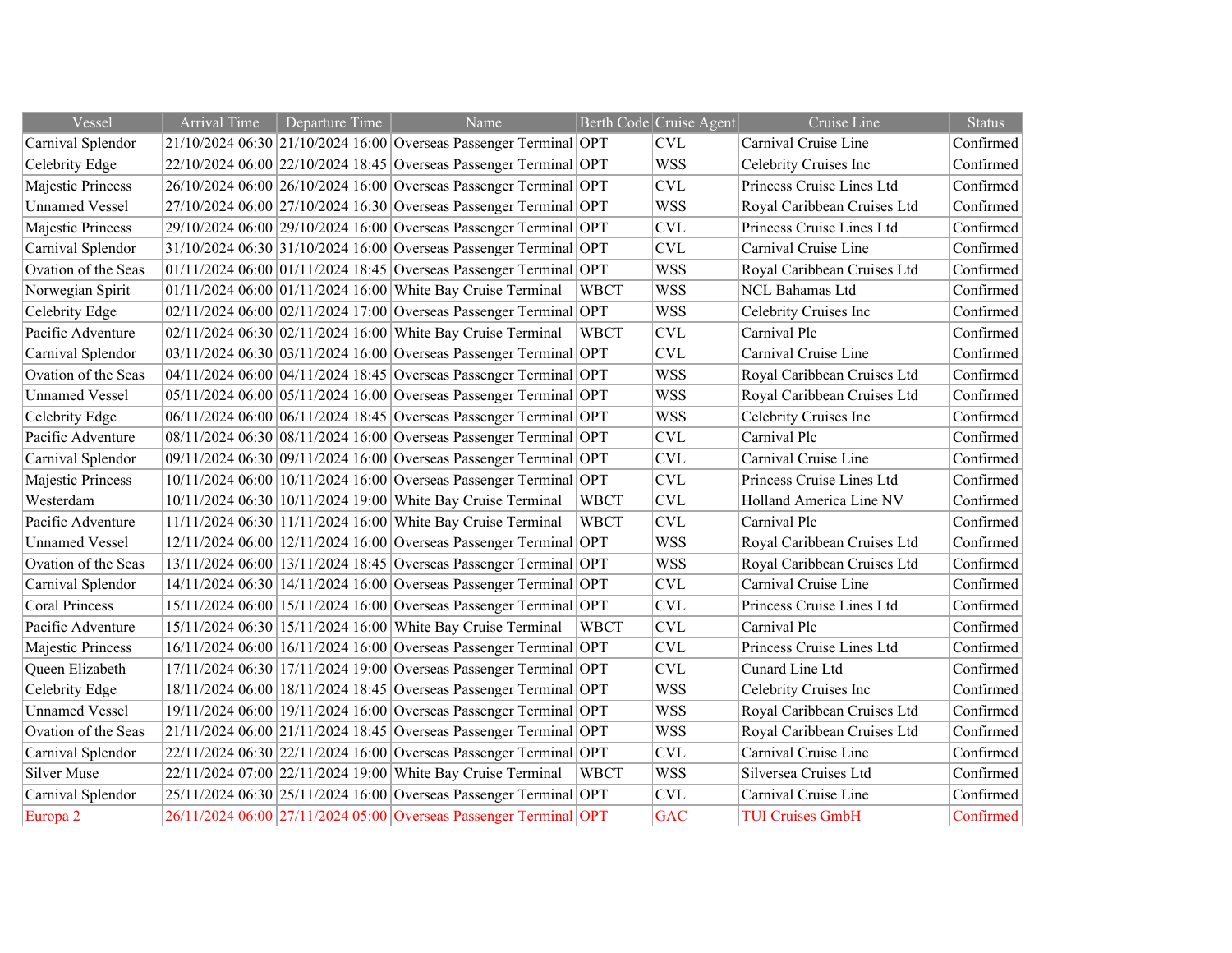| Vessel                     | <b>Arrival Time</b> | Departure Time                                | Name                                                              |             | Berth Code Cruise Agent   | Cruise Line                          | <b>Status</b> |
|----------------------------|---------------------|-----------------------------------------------|-------------------------------------------------------------------|-------------|---------------------------|--------------------------------------|---------------|
| Europa 2                   |                     |                                               | 27/11/2024 06:00 28/11/2024 16:00 White Bay Cruise Terminal       | <b>WBCT</b> | <b>GAC</b>                | <b>TUI Cruises GmbH</b>              | Confirmed     |
| Queen Elizabeth            |                     |                                               | 27/11/2024 06:30 27/11/2024 19:00 Overseas Passenger Terminal OPT |             | $\ensuremath{\text{CVL}}$ | Cunard Line Ltd                      | Confirmed     |
| Ovation of the Seas        |                     |                                               | 28/11/2024 06:00 28/11/2024 18:45 Overseas Passenger Terminal OPT |             | <b>WSS</b>                | Royal Caribbean Cruises Ltd          | Confirmed     |
| <b>Discovery Princess</b>  |                     |                                               | 29/11/2024 06:00 29/11/2024 16:00 Overseas Passenger Terminal OPT |             | <b>CVL</b>                | Princess Cruise Lines Ltd            | Confirmed     |
| <b>Viking Orion</b>        |                     | 29/11/2024 06:30 30/11/2024 18:00 White Bay 4 |                                                                   | WHT4        | <b>WSS</b>                | <b>Viking Ocean Cruises Ltd</b>      | Confirmed     |
| Pacific Adventure          |                     |                                               | 29/11/2024 06:30 29/11/2024 16:00 White Bay Cruise Terminal       | <b>WBCT</b> | CVL                       | Carnival Plc                         | Confirmed     |
| Majestic Princess          |                     |                                               | 30/11/2024 06:00 30/11/2024 16:00 Overseas Passenger Terminal OPT |             | CVL                       | Princess Cruise Lines Ltd            | Confirmed     |
| Norwegian Spirit           |                     |                                               | 30/11/2024 06:00 30/11/2024 17:00 White Bay Cruise Terminal       | <b>WBCT</b> | <b>WSS</b>                | <b>NCL Bahamas Ltd</b>               | Confirmed     |
| Celebrity Edge             |                     |                                               | 01/12/2024 06:00 01/12/2024 17:00 Overseas Passenger Terminal OPT |             | <b>WSS</b>                | Celebrity Cruises Inc                | Confirmed     |
| <b>Unnamed Vessel</b>      |                     |                                               | 02/12/2024 06:00 02/12/2024 16:00 Overseas Passenger Terminal OPT |             | <b>WSS</b>                | Royal Caribbean Cruises Ltd          | Confirmed     |
| Pacific Adventure          |                     |                                               | 02/12/2024 06:30 02/12/2024 16:00 White Bay Cruise Terminal       | <b>WBCT</b> | CVL                       | Carnival Plc                         | Confirmed     |
| <b>Discovery Princess</b>  |                     |                                               | 03/12/2024 06:00 03/12/2024 16:00 Overseas Passenger Terminal OPT |             | <b>CVL</b>                | Princess Cruise Lines Ltd            | Confirmed     |
| <b>Resilient Lady</b>      |                     |                                               | 04/12/2024 06:30 04/12/2024 18:45 Overseas Passenger Terminal OPT |             | <b>ISS</b>                | Virgin Voyages                       | Confirmed     |
| <b>Unnamed Vessel</b>      |                     |                                               | 04/12/2024 07:00 04/12/2024 19:00 White Bay Cruise Terminal       | <b>WBCT</b> | <b>WSS</b>                | Silversea Cruises Ltd                | Confirmed     |
| Carnival Splendor          |                     |                                               | 05/12/2024 06:30 05/12/2024 16:00 Overseas Passenger Terminal OPT |             | <b>CVL</b>                | Carnival Cruise Line                 | Confirmed     |
| <b>Unnamed Vessel</b>      |                     |                                               | 06/12/2024 06:00 06/12/2024 16:00 Overseas Passenger Terminal OPT |             | <b>WSS</b>                | Royal Caribbean Cruises Ltd          | Confirmed     |
| <b>Discovery Princess</b>  |                     |                                               | 07/12/2024 06:00 07/12/2024 16:00 Overseas Passenger Terminal OPT |             | CVL                       | Princess Cruise Lines Ltd            | Confirmed     |
| Ovation of the Seas        |                     |                                               | 08/12/2024 06:00 08/12/2024 18:45 Overseas Passenger Terminal OPT |             | <b>WSS</b>                | Royal Caribbean Cruises Ltd          | Confirmed     |
| Westerdam                  |                     |                                               | 08/12/2024 06:30 08/12/2024 19:00 White Bay Cruise Terminal       | <b>WBCT</b> | CVL                       | Holland America Line NV              | Confirmed     |
| Carnival Splendor          |                     |                                               | 09/12/2024 06:30 09/12/2024 16:00 Overseas Passenger Terminal OPT |             | <b>CVL</b>                | Carnival Cruise Line                 | Confirmed     |
| Celebrity Edge             |                     |                                               | 10/12/2024 06:00 10/12/2024 18:45 Overseas Passenger Terminal OPT |             | <b>WSS</b>                | Celebrity Cruises Inc                | Confirmed     |
| Pacific Adventure          |                     |                                               | 10/12/2024 06:30 10/12/2024 16:00 White Bay Cruise Terminal       | <b>WBCT</b> | <b>CVL</b>                | Carnival Plc                         | Confirmed     |
| Queen Elizabeth            |                     |                                               | 11/12/2024 06:30 11/12/2024 19:00 Overseas Passenger Terminal OPT |             | <b>CVL</b>                | Cunard Line Ltd                      | Confirmed     |
| <b>Coral Princess</b>      |                     |                                               | 13/12/2024 06:00 13/12/2024 16:00 Overseas Passenger Terminal OPT |             | CVL                       | Princess Cruise Lines Ltd            | Confirmed     |
| Majestic Princess          |                     |                                               | 14/12/2024 06:00 14/12/2024 16:00 Overseas Passenger Terminal OPT |             | <b>CVL</b>                | Princess Cruise Lines Ltd            | Confirmed     |
| Pacific Adventure          |                     |                                               | 14/12/2024 06:30 14/12/2024 16:00 White Bay Cruise Terminal       | <b>WBCT</b> | CVL                       | Carnival Plc                         | Confirmed     |
| Ovation of the Seas        |                     |                                               | 15/12/2024 06:00 15/12/2024 17:00 Overseas Passenger Terminal OPT |             | <b>WSS</b>                | Royal Caribbean Cruises Ltd          | Confirmed     |
| Queen Elizabeth            |                     |                                               | 16/12/2024 06:30 16/12/2024 19:00 Overseas Passenger Terminal OPT |             | <b>CVL</b>                | Cunard Line Ltd                      | Confirmed     |
| <b>Unnamed Vessel</b>      |                     |                                               | 17/12/2024 06:00 17/12/2024 16:00 Overseas Passenger Terminal OPT |             | <b>WSS</b>                | Royal Caribbean Cruises Ltd          | Confirmed     |
| Pacific Adventure          |                     |                                               | 17/12/2024 06:30 17/12/2024 16:00 White Bay Cruise Terminal       | <b>WBCT</b> | <b>CVL</b>                | Carnival Plc                         | Confirmed     |
| Ovation of the Seas        |                     |                                               | 18/12/2024 06:00 18/12/2024 18:45 Overseas Passenger Terminal OPT |             | <b>WSS</b>                | Royal Caribbean Cruises Ltd          | Confirmed     |
| Carnival Splendor          |                     |                                               | 19/12/2024 06:30 19/12/2024 16:00 Overseas Passenger Terminal OPT |             | <b>CVL</b>                | Carnival Cruise Line                 | Confirmed     |
| <b>Seven Seas Explorer</b> |                     |                                               | 19/12/2024 08:00 20/12/2024 18:00 White Bay Cruise Terminal       | <b>WBCT</b> | <b>WSS</b>                | <b>Regent Seven Seas Cruises Inc</b> | Confirmed     |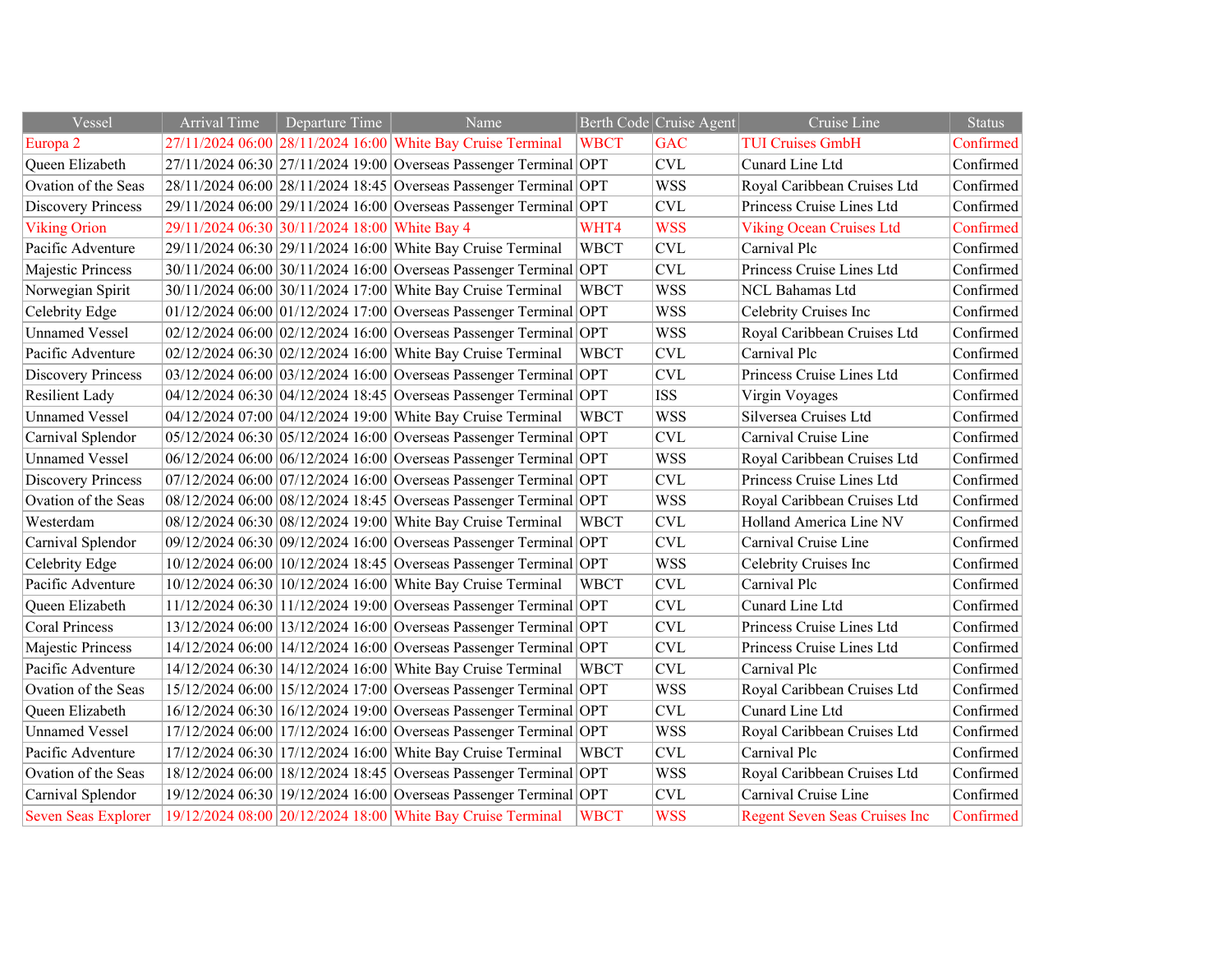| Vessel                    | <b>Arrival Time</b> | Departure Time                                | Name                                                              |             | Berth Code Cruise Agent | Cruise Line                     | <b>Status</b> |
|---------------------------|---------------------|-----------------------------------------------|-------------------------------------------------------------------|-------------|-------------------------|---------------------------------|---------------|
| Celebrity Edge            |                     |                                               | 20/12/2024 06:00 20/12/2024 18:45 Overseas Passenger Terminal OPT |             | <b>WSS</b>              | Celebrity Cruises Inc           | Confirmed     |
| Silver Muse               |                     | 20/12/2024 07:00 20/12/2024 19:00 White Bay 4 |                                                                   | WHT4        | <b>WSS</b>              | Silversea Cruises Ltd           | Confirmed     |
| <b>Discovery Princess</b> |                     |                                               | 21/12/2024 06:00 21/12/2024 16:00 Overseas Passenger Terminal OPT |             | <b>CVL</b>              | Princess Cruise Lines Ltd       | Confirmed     |
| <b>Unnamed Vessel</b>     |                     |                                               | 22/12/2024 06:00 22/12/2024 16:00 Overseas Passenger Terminal OPT |             | <b>WSS</b>              | Royal Caribbean Cruises Ltd     | Confirmed     |
| Regatta                   |                     |                                               | 22/12/2024 07:00 22/12/2024 17:00 White Bay Cruise Terminal       | <b>WBCT</b> | <b>WSS</b>              | Oceania Cruises Inc             | Confirmed     |
| Queen Elizabeth           |                     |                                               | 23/12/2024 06:30 23/12/2024 19:00 Overseas Passenger Terminal OPT |             | <b>CVL</b>              | Cunard Line Ltd                 | Confirmed     |
| <b>Viking Orion</b>       |                     | 26/12/2024 13:00 28/12/2024 18:00 White Bay 4 |                                                                   | WHT4        | <b>WSS</b>              | <b>Viking Ocean Cruises Ltd</b> | Confirmed     |
| Carnival Splendor         |                     |                                               | 27/12/2024 06:30 27/12/2024 16:00 Overseas Passenger Terminal OPT |             | <b>CVL</b>              | Carnival Cruise Line            | Confirmed     |
| Pacific Adventure         |                     |                                               | 27/12/2024 06:30 27/12/2024 16:00 White Bay Cruise Terminal       | <b>WBCT</b> | <b>CVL</b>              | Carnival Plc                    | Confirmed     |
| Ovation of the Seas       |                     |                                               | 28/12/2024 06:00 28/12/2024 17:00 Overseas Passenger Terminal OPT |             | <b>WSS</b>              | Royal Caribbean Cruises Ltd     | Confirmed     |
| <b>AIDAsol</b>            |                     |                                               | 28/12/2024 07:00 29/12/2024 18:00 White Bay Cruise Terminal       | <b>WBCT</b> | <b>CVL</b>              | <b>Aida Cruises</b>             | Confirmed     |
| Majestic Princess         |                     |                                               | 29/12/2024 06:00 29/12/2024 16:00 Overseas Passenger Terminal OPT |             | <b>CVL</b>              | Princess Cruise Lines Ltd       | Confirmed     |
| Carnival Splendor         |                     |                                               | 30/12/2024 06:30 30/12/2024 16:00 Overseas Passenger Terminal OPT |             | <b>CVL</b>              | Carnival Cruise Line            | Confirmed     |
| Pacific Adventure         |                     |                                               | 30/12/2024 06:30 30/12/2024 16:00 White Bay Cruise Terminal       | <b>WBCT</b> | <b>CVL</b>              | Carnival Plc                    | Confirmed     |
| <b>Resilient Lady</b>     |                     |                                               | 31/12/2024 06:30 31/12/2024 13:00 Overseas Passenger Terminal OPT |             | <b>ISS</b>              | Virgin Voyages                  | Confirmed     |
| <b>Azamara Pursuit</b>    |                     |                                               | 31/12/2024 08:00 02/01/2025 16:00 White Bay Cruise Terminal       | <b>WBCT</b> | <b>WSS</b>              | V Ships Leisure SAM             | Confirmed     |
| <b>Refer PANSW</b>        |                     |                                               | 31/12/2024 16:30 01/01/2025 10:00 Overseas Passenger Terminal OPT |             | <b>SPC</b>              | <b>Newcastle Port Corp</b>      | Confirmed     |
| Celebrity Edge            |                     |                                               | 02/01/2025 06:00 02/01/2025 18:45 Overseas Passenger Terminal OPT |             | <b>WSS</b>              | Celebrity Cruises Inc           | Confirmed     |
| Europa                    |                     |                                               | 02/01/2025 21:00 04/01/2025 23:59 White Bay Cruise Terminal       | <b>WBCT</b> | <b>GAC</b>              | <b>TUI Cruises GmbH</b>         | Confirmed     |
| <b>Unnamed Vessel</b>     |                     |                                               | 03/01/2025 06:00 03/01/2025 16:00 Overseas Passenger Terminal OPT |             | <b>WSS</b>              | Royal Caribbean Cruises Ltd     | Confirmed     |
| <b>Discovery Princess</b> |                     |                                               | 04/01/2025 06:00 04/01/2025 16:00 Overseas Passenger Terminal OPT |             | <b>CVL</b>              | Princess Cruise Lines Ltd       | Confirmed     |
| Queen Elizabeth           |                     |                                               | 05/01/2025 06:30 05/01/2025 19:00 Overseas Passenger Terminal OPT |             | <b>CVL</b>              | Cunard Line Ltd                 | Confirmed     |
| Westerdam                 |                     |                                               | 05/01/2025 06:30 05/01/2025 19:00 White Bay Cruise Terminal       | <b>WBCT</b> | <b>CVL</b>              | Holland America Line NV         | Confirmed     |
| <b>Unnamed Vessel</b>     |                     |                                               | 06/01/2025 06:00 06/01/2025 16:00 Overseas Passenger Terminal OPT |             | <b>WSS</b>              | Royal Caribbean Cruises Ltd     | Confirmed     |
| <b>Azamara Pursuit</b>    |                     |                                               | 06/01/2025 08:00 07/01/2025 18:00 White Bay Cruise Terminal       | <b>WBCT</b> | <b>WSS</b>              | V Ships Leisure SAM             | Confirmed     |
| Ovation of the Seas       |                     |                                               | 07/01/2025 06:00 07/01/2025 18:45 Overseas Passenger Terminal OPT |             | <b>WSS</b>              | Royal Caribbean Cruises Ltd     | Confirmed     |
| <b>Unnamed Vessel</b>     |                     | 07/01/2025 08:00 08/01/2025 17:00 White Bay 4 |                                                                   | WHT4        | <b>WSS</b>              | <b>Silversea Cruises Ltd</b>    | Confirmed     |
| Carnival Splendor         |                     |                                               | 08/01/2025 06:30 08/01/2025 16:00 Overseas Passenger Terminal OPT |             | <b>CVL</b>              | Carnival Cruise Line            | Confirmed     |
| Pacific Adventure         |                     |                                               | 09/01/2025 06:30 09/01/2025 16:00 Overseas Passenger Terminal OPT |             | <b>CVL</b>              | Carnival Plc                    | Confirmed     |
| Queen Elizabeth           |                     |                                               | 10/01/2025 06:30 10/01/2025 19:00 Overseas Passenger Terminal OPT |             | <b>CVL</b>              | Cunard Line Ltd                 | Confirmed     |
| Majestic Princess         |                     |                                               | 11/01/2025 06:00 11/01/2025 16:00 Overseas Passenger Terminal OPT |             | <b>CVL</b>              | Princess Cruise Lines Ltd       | Confirmed     |
| Carnival Splendor         |                     |                                               | 12/01/2025 06:30 12/01/2025 16:00 Overseas Passenger Terminal OPT |             | <b>CVL</b>              | Carnival Cruise Line            | Confirmed     |
| <b>Resilient Lady</b>     |                     |                                               | 13/01/2025 12:00 14/01/2025 19:00 Overseas Passenger Terminal OPT |             | <b>ISS</b>              | <b>Virgin Voyages</b>           | Confirmed     |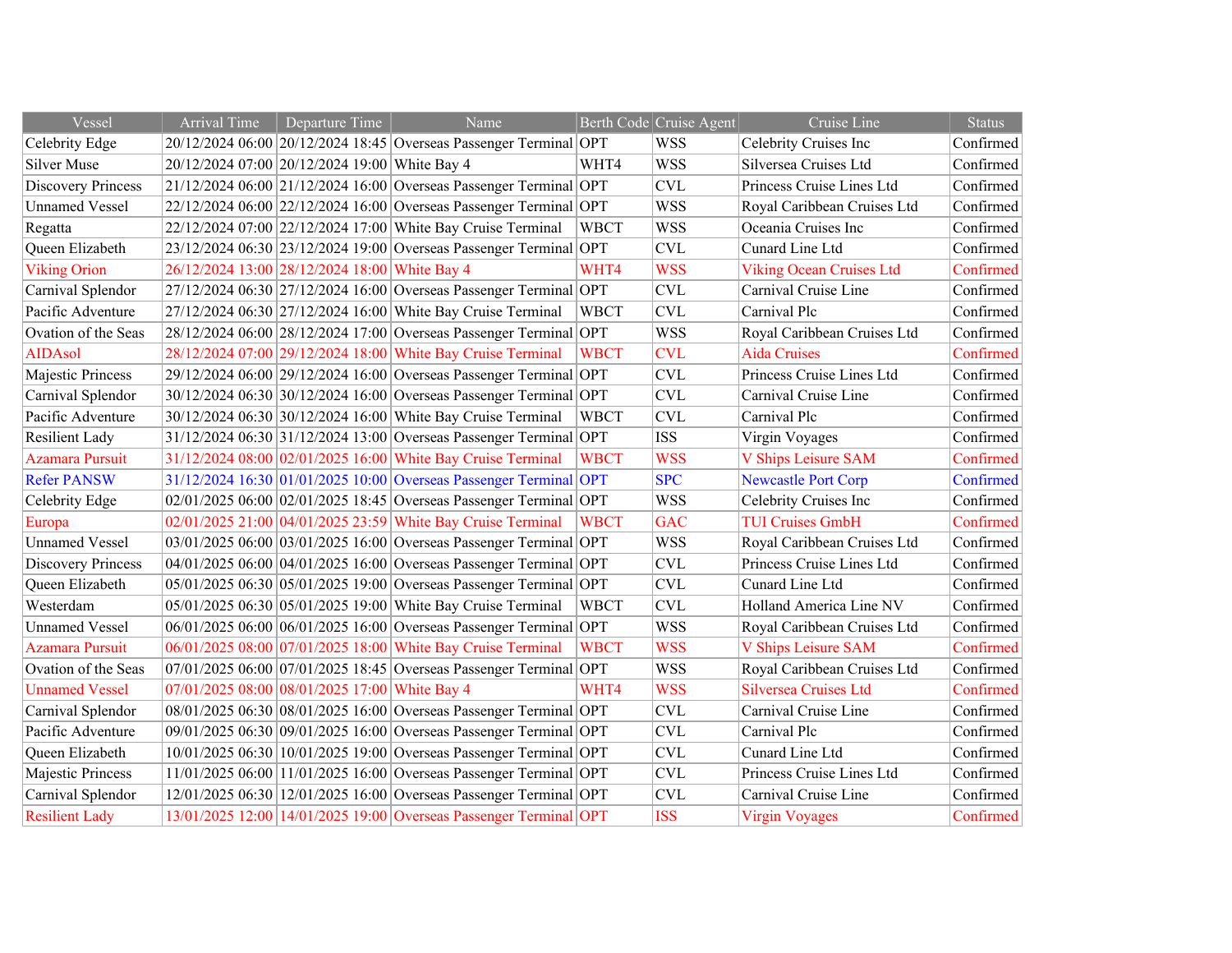| Vessel                    | <b>Arrival Time</b> | Departure Time                                | Name                                                                  |             | Berth Code Cruise Agent   | Cruise Line                     | <b>Status</b> |
|---------------------------|---------------------|-----------------------------------------------|-----------------------------------------------------------------------|-------------|---------------------------|---------------------------------|---------------|
| <b>Unnamed Vessel</b>     |                     |                                               | 15/01/2025 06:00 15/01/2025 16:00 Overseas Passenger Terminal OPT     |             | <b>WSS</b>                | Royal Caribbean Cruises Ltd     | Confirmed     |
| Celebrity Edge            |                     |                                               | 16/01/2025 06:00 16/01/2025 18:45 Overseas Passenger Terminal OPT     |             | <b>WSS</b>                | Celebrity Cruises Inc           | Confirmed     |
| Ovation of the Seas       |                     |                                               | 17/01/2025 06:00 17/01/2025 18:45 Overseas Passenger Terminal OPT     |             | <b>WSS</b>                | Royal Caribbean Cruises Ltd     | Confirmed     |
| Seven Seas Explorer       |                     |                                               | 17/01/2025 06:00 17/01/2025 18:00 White Bay Cruise Terminal           | <b>WBCT</b> | <b>WSS</b>                | Regent Seven Seas Cruises Inc   | Confirmed     |
| <b>Discovery Princess</b> |                     |                                               | 18/01/2025 06:00 18/01/2025 16:00 Overseas Passenger Terminal OPT     |             | <b>CVL</b>                | Princess Cruise Lines Ltd       | Confirmed     |
| Pacific Adventure         |                     |                                               | 19/01/2025 06:30 19/01/2025 16:00 Overseas Passenger Terminal OPT     |             | <b>CVL</b>                | Carnival Plc                    | Confirmed     |
| <b>Silver Muse</b>        |                     |                                               | 19/01/2025 07:00 19/01/2025 19:00 White Bay Cruise Terminal           | <b>WBCT</b> | <b>WSS</b>                | Silversea Cruises Ltd           | Confirmed     |
| Carnival Splendor         |                     |                                               | 20/01/2025 06:30 20/01/2025 16:00 Overseas Passenger Terminal OPT     |             | <b>CVL</b>                | Carnival Cruise Line            | Confirmed     |
| Ovation of the Seas       |                     |                                               | 21/01/2025 06:00 21/01/2025 18:45 Overseas Passenger Terminal OPT     |             | <b>WSS</b>                | Royal Caribbean Cruises Ltd     | Confirmed     |
| Queen Elizabeth           |                     |                                               | 22/01/2025 06:30 22/01/2025 19:00 Overseas Passenger Terminal OPT     |             | <b>CVL</b>                | Cunard Line Ltd                 | Confirmed     |
| <b>Unnamed Vessel</b>     |                     |                                               | 23/01/2025 06:00 23/01/2025 16:00 Overseas Passenger Terminal OPT     |             | <b>WSS</b>                | Royal Caribbean Cruises Ltd     | Confirmed     |
| <b>Viking Orion</b>       |                     | 23/01/2025 13:00 25/01/2025 18:00 White Bay 4 |                                                                       | WHT4        | <b>WSS</b>                | <b>Viking Ocean Cruises Ltd</b> | Confirmed     |
| Carnival Splendor         |                     |                                               | 24/01/2025 06:30 24/01/2025 16:00 Overseas Passenger Terminal OPT     |             | <b>CVL</b>                | Carnival Cruise Line            | Confirmed     |
| Pacific Adventure         |                     |                                               | 24/01/2025 06:30 24/01/2025 16:00 White Bay Cruise Terminal           | <b>WBCT</b> | <b>CVL</b>                | Carnival Plc                    | Confirmed     |
| Majestic Princess         |                     |                                               | 25/01/2025 06:00 25/01/2025 16:00 Overseas Passenger Terminal OPT     |             | <b>CVL</b>                | Princess Cruise Lines Ltd       | Confirmed     |
| Regatta                   |                     |                                               | 25/01/2025 07:00 25/01/2025 17:00 White Bay Cruise Terminal           | <b>WBCT</b> | <b>WSS</b>                | Oceania Cruises Inc             | Confirmed     |
| <b>Refer PANSW</b>        |                     |                                               | 26/01/2025 00:00 26/01/2025 23:59 Overseas Passenger Terminal OPT     |             | <b>SPC</b>                | <b>Newcastle Port Corp</b>      | Confirmed     |
| Pacific Explorer          |                     |                                               | 26/01/2025 06:00 26/01/2025 22:05 White Bay Cruise Terminal           | <b>WBCT</b> | <b>CVL</b>                | Carnival Australia              | Confirmed     |
| Pacific Adventure         |                     |                                               | 26/01/2025 06:30 26/01/2025 22:05 Athol Bay Anchorage                 | ATH4A       | <b>CVL</b>                | Carnival Plc                    | Confirmed     |
| Celebrity Edge            |                     |                                               | 27/01/2025 06:00 27/01/2025 18:45 Overseas Passenger Terminal OPT     |             | <b>WSS</b>                | Celebrity Cruises Inc           | Confirmed     |
| Pacific Adventure         |                     |                                               | 27/01/2025 06:30 27/01/2025 16:00 White Bay Cruise Terminal           | <b>WBCT</b> | <b>CVL</b>                | Carnival Plc                    | Confirmed     |
| Carnival Splendor         |                     |                                               | 28/01/2025 06:30 28/01/2025 16:00 Overseas Passenger Terminal OPT     |             | <b>CVL</b>                | Carnival Cruise Line            | Confirmed     |
| Seven Seas Voyager        |                     |                                               | 28/01/2025 07:00 28/01/2025 18:00 White Bay Cruise Terminal           | <b>WBCT</b> | <b>WSS</b>                | Regent Seven Seas Cruises Inc   | Confirmed     |
| Majestic Princess         |                     |                                               | 29/01/2025 06:00 29/01/2025 16:00 Overseas Passenger Terminal OPT     |             | <b>CVL</b>                | Princess Cruise Lines Ltd       | Confirmed     |
| <b>Unnamed Vessel</b>     |                     |                                               | 30/01/2025 06:00 30/01/2025 16:00 Overseas Passenger Terminal OPT     |             | <b>WSS</b>                | Royal Caribbean Cruises Ltd     | Confirmed     |
| Ovation of the Seas       |                     |                                               | 31/01/2025 06:00 31/01/2025 18:45 Overseas Passenger Terminal OPT     |             | <b>WSS</b>                | Royal Caribbean Cruises Ltd     | Confirmed     |
| Pacific Adventure         |                     |                                               | 31/01/2025 06:30 31/01/2025 16:00 White Bay Cruise Terminal           | <b>WBCT</b> | <b>CVL</b>                | Carnival Plc                    | Confirmed     |
| <b>Discovery Princess</b> |                     |                                               | $ 01/02/2025 06:00 01/02/2025 16:00 Overseas Passenger Terminal  OPT$ |             | <b>CVL</b>                | Princess Cruise Lines Ltd       | Confirmed     |
| Carnival Splendor         |                     |                                               | 02/02/2025 06:30 02/02/2025 16:00 Overseas Passenger Terminal OPT     |             | $\ensuremath{\text{CVL}}$ | Carnival Cruise Line            | Confirmed     |
| Westerdam                 |                     |                                               | 02/02/2025 06:30 02/02/2025 19:00 White Bay Cruise Terminal           | <b>WBCT</b> | <b>CVL</b>                | Holland America Line NV         | Confirmed     |
| <b>Unnamed Vessel</b>     |                     |                                               | 03/02/2025 06:00 03/02/2025 16:00 Overseas Passenger Terminal OPT     |             | <b>WSS</b>                | Royal Caribbean Cruises Ltd     | Confirmed     |
| Pacific Adventure         |                     |                                               | 03/02/2025 06:30 03/02/2025 16:00 White Bay Cruise Terminal           | <b>WBCT</b> | <b>CVL</b>                | Carnival Plc                    | Confirmed     |
| Majestic Princess         |                     |                                               | 04/02/2025 06:00 04/02/2025 16:00 Overseas Passenger Terminal OPT     |             | <b>CVL</b>                | Princess Cruise Lines Ltd       | Confirmed     |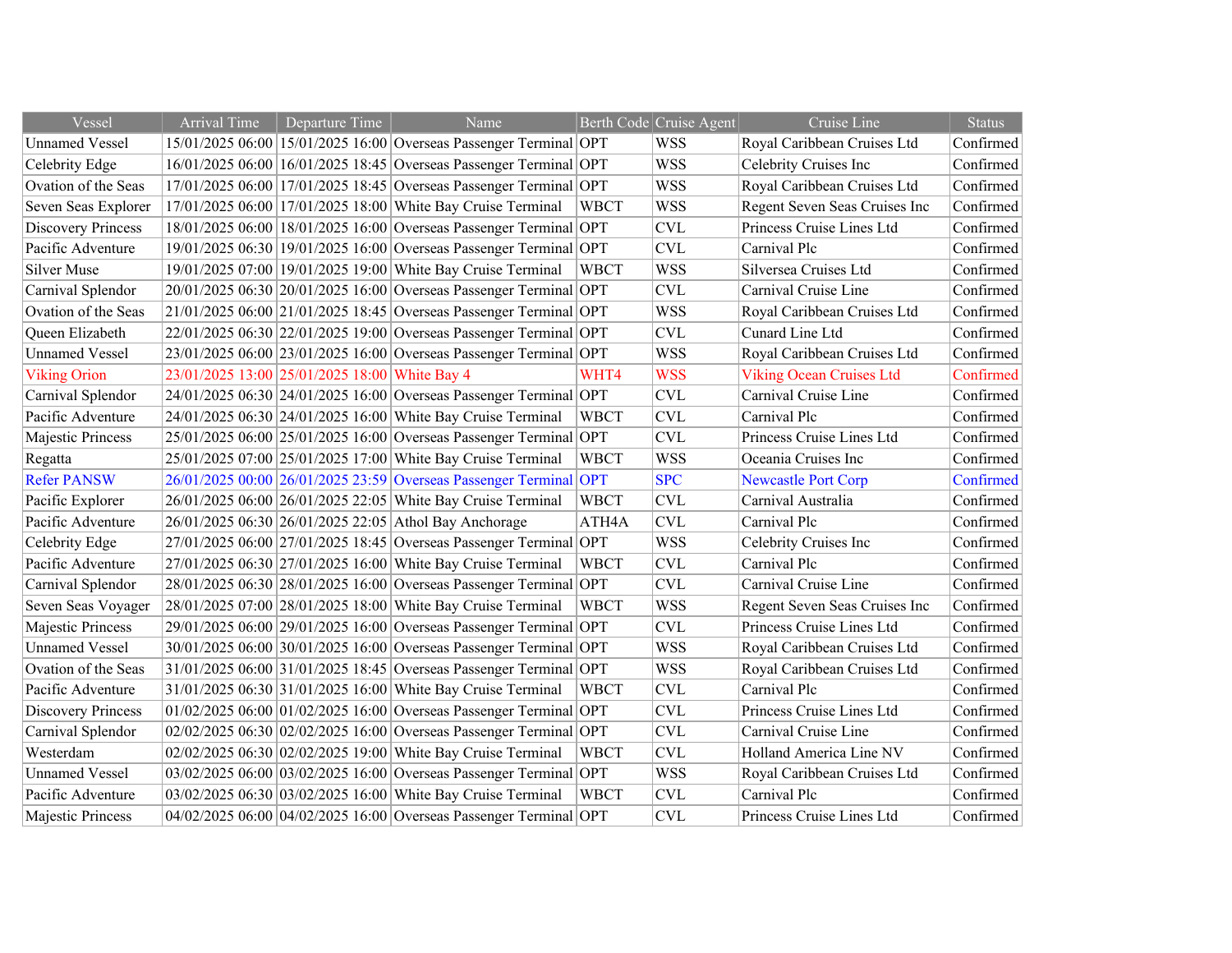| Vessel                    | <b>Arrival Time</b> | Departure Time                                | Name                                                                  |             | Berth Code Cruise Agent   | Cruise Line                     | <b>Status</b> |
|---------------------------|---------------------|-----------------------------------------------|-----------------------------------------------------------------------|-------------|---------------------------|---------------------------------|---------------|
| Resilient Lady            |                     |                                               | 05/02/2025 06:30 05/02/2025 18:45 Overseas Passenger Terminal OPT     |             | <b>ISS</b>                | Virgin Voyages                  | Confirmed     |
| Queen Elizabeth           |                     |                                               | 06/02/2025 06:30 06/02/2025 19:00 Overseas Passenger Terminal OPT     |             | <b>CVL</b>                | Cunard Line Ltd                 | Confirmed     |
| Silver Shadow             |                     |                                               | 06/02/2025 07:00 06/02/2025 23:00 White Bay Cruise Terminal           | <b>WBCT</b> | <b>WSS</b>                | Silversea Cruises Ltd           | Confirmed     |
| Majestic Princess         |                     |                                               | 08/02/2025 06:00 08/02/2025 16:00 Overseas Passenger Terminal OPT     |             | <b>CVL</b>                | Princess Cruise Lines Ltd       | Confirmed     |
| Ovation of the Seas       |                     |                                               | 09/02/2025 06:00 09/02/2025 17:00 Overseas Passenger Terminal OPT     |             | <b>WSS</b>                | Royal Caribbean Cruises Ltd     | Confirmed     |
| Regatta                   |                     |                                               | 10/02/2025 07:00 10/02/2025 17:00 White Bay Cruise Terminal           | <b>WBCT</b> | <b>WSS</b>                | Oceania Cruises Inc             | Confirmed     |
| Queen Elizabeth           |                     |                                               | 11/02/2025 06:30 11/02/2025 19:00 Overseas Passenger Terminal OPT     |             | <b>CVL</b>                | Cunard Line Ltd                 | Confirmed     |
| <b>Island Princess</b>    |                     |                                               | 12/02/2025 06:00 12/02/2025 19:00 Overseas Passenger Terminal OPT     |             | <b>CVL</b>                | Princess Cruise Lines Ltd       | Confirmed     |
| Carnival Splendor         |                     |                                               | 13/02/2025 06:30 13/02/2025 16:00 Overseas Passenger Terminal OPT     |             | $\ensuremath{\text{CVL}}$ | Carnival Cruise Line            | Confirmed     |
| <b>Unnamed Vessel</b>     |                     |                                               | 14/02/2025 06:00 14/02/2025 16:00 Overseas Passenger Terminal OPT     |             | <b>WSS</b>                | Royal Caribbean Cruises Ltd     | Confirmed     |
| <b>Discovery Princess</b> |                     |                                               | 15/02/2025 06:00 15/02/2025 16:00 Overseas Passenger Terminal OPT     |             | $\ensuremath{\text{CVL}}$ | Princess Cruise Lines Ltd       | Confirmed     |
| <b>Silver Muse</b>        |                     |                                               | 16/02/2025 07:00 16/02/2025 19:00 White Bay Cruise Terminal           | <b>WBCT</b> | <b>WSS</b>                | Silversea Cruises Ltd           | Confirmed     |
| Carnival Splendor         |                     |                                               | 17/02/2025 06:30 17/02/2025 16:00 Overseas Passenger Terminal OPT     |             | <b>CVL</b>                | Carnival Cruise Line            | Confirmed     |
| Pacific Adventure         |                     |                                               | 17/02/2025 06:30 17/02/2025 16:00 White Bay Cruise Terminal           | <b>WBCT</b> | <b>CVL</b>                | Carnival Plc                    | Confirmed     |
| Arcadia                   |                     |                                               | 18/02/2025 06:30 19/02/2025 21:00 Overseas Passenger Terminal OPT     |             | <b>CVL</b>                | Carnival Plc                    | Confirmed     |
| Norwegian Spirit          |                     |                                               | 18/02/2025 07:00 18/02/2025 20:00 White Bay Cruise Terminal           | <b>WBCT</b> | <b>WSS</b>                | <b>NCL Bahamas Ltd</b>          | Confirmed     |
| Azamara Pursuit           |                     | 19/02/2025 06:00 20/02/2025 11:00 White Bay 4 |                                                                       | WHT4        | <b>WSS</b>                | V Ships Leisure SAM             | Confirmed     |
| <b>Unnamed Vessel</b>     |                     |                                               | 19/02/2025 06:00 20/02/2025 22:00 White Bay Cruise Terminal           | <b>WBCT</b> | <b>WSS</b>                | V Ships Leisure SAM             | Confirmed     |
| Ovation of the Seas       |                     |                                               | 20/02/2025 06:00 20/02/2025 18:45 Overseas Passenger Terminal OPT     |             | <b>WSS</b>                | Royal Caribbean Cruises Ltd     | Confirmed     |
| Azamara Pursuit           |                     |                                               | 20/02/2025 12:00 20/02/2025 18:00 Athol Bay Anchorage                 | ATH4A       | <b>WSS</b>                | V Ships Leisure SAM             | Confirmed     |
| <b>Viking Orion</b>       |                     | 20/02/2025 13:00 22/02/2025 18:00 White Bay 4 |                                                                       | WHT4        | <b>WSS</b>                | <b>Viking Ocean Cruises Ltd</b> | Confirmed     |
| Queen Elizabeth           |                     |                                               | 21/02/2025 06:30 21/02/2025 19:00 Overseas Passenger Terminal OPT     |             | <b>CVL</b>                | Cunard Line Ltd                 | Confirmed     |
| Pacific Adventure         |                     |                                               | 21/02/2025 06:30 21/02/2025 16:00 White Bay Cruise Terminal           | <b>WBCT</b> | <b>CVL</b>                | Carnival Plc                    | Confirmed     |
| Majestic Princess         |                     |                                               | 22/02/2025 06:00 22/02/2025 16:00 Overseas Passenger Terminal OPT     |             | $\ensuremath{\text{CVL}}$ | Princess Cruise Lines Ltd       | Confirmed     |
| Ovation of the Seas       |                     |                                               | 23/02/2025 06:00 23/02/2025 17:00 Overseas Passenger Terminal OPT     |             | <b>WSS</b>                | Royal Caribbean Cruises Ltd     | Confirmed     |
| Pacific Adventure         |                     |                                               | 24/02/2025 06:30 24/02/2025 16:00 Overseas Passenger Terminal OPT     |             | <b>CVL</b>                | Carnival Plc                    | Confirmed     |
| <b>Resilient Lady</b>     |                     |                                               | 25/02/2025 12:00 26/02/2025 19:00 Overseas Passenger Terminal OPT     |             | <b>ISS</b>                | <b>Virgin Voyages</b>           | Confirmed     |
| Queen Victoria            |                     |                                               | 27/02/2025 06:00 27/02/2025 23:59 Athol Bay Anchorage                 | ATH4A       | <b>CVL</b>                | Cunard Line Ltd                 | Confirmed     |
| Carnival Splendor         |                     |                                               | 27/02/2025 06:30 27/02/2025 16:00 Overseas Passenger Terminal OPT     |             | <b>CVL</b>                | Carnival Cruise Line            | Confirmed     |
| Queen Victoria            |                     |                                               | 28/02/2025 00:00 28/02/2025 21:00 Overseas Passenger Terminal OPT     |             | $\ensuremath{\text{CVL}}$ | Cunard Line Ltd                 | Confirmed     |
| <b>Discovery Princess</b> |                     |                                               | $01/03/2025$ 06:00 $01/03/2025$ 16:00 Overseas Passenger Terminal OPT |             | CVL                       | Princess Cruise Lines Ltd       | Confirmed     |
| Carnival Splendor         |                     |                                               | 02/03/2025 06:30 02/03/2025 16:00 Overseas Passenger Terminal OPT     |             | <b>CVL</b>                | Carnival Cruise Line            | Confirmed     |
| Westerdam                 |                     |                                               | 02/03/2025 06:30 02/03/2025 19:00 White Bay Cruise Terminal           | <b>WBCT</b> | <b>CVL</b>                | Holland America Line NV         | Confirmed     |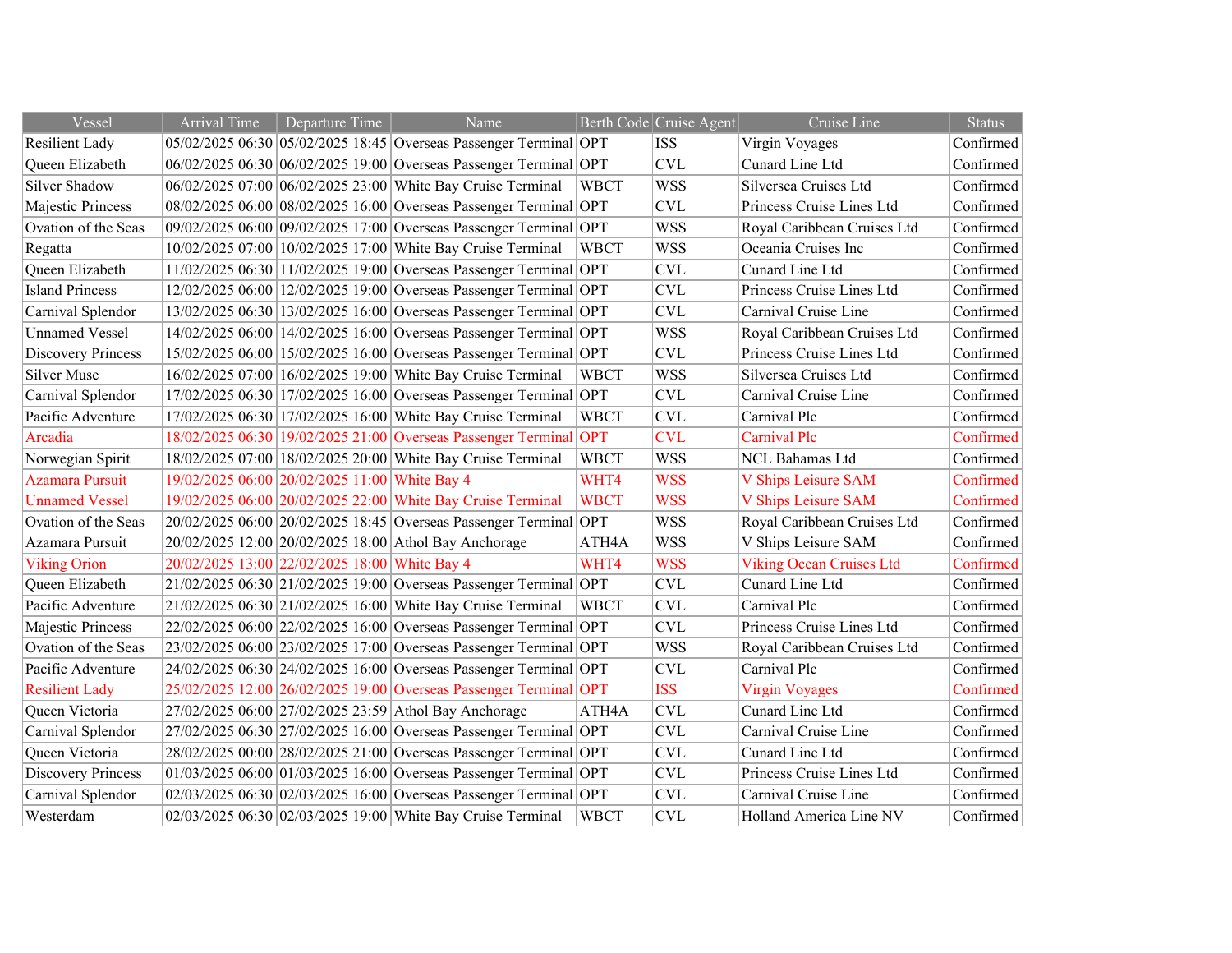| Vessel                    | <b>Arrival Time</b> | Departure Time                                | Name                                                              |             | Berth Code Cruise Agent | Cruise Line                           | <b>Status</b> |
|---------------------------|---------------------|-----------------------------------------------|-------------------------------------------------------------------|-------------|-------------------------|---------------------------------------|---------------|
| Celebrity Edge            |                     |                                               | 03/03/2025 06:00 03/03/2025 18:45 Overseas Passenger Terminal OPT |             | <b>WSS</b>              | Celebrity Cruises Inc                 | Confirmed     |
| Ovation of the Seas       |                     |                                               | 04/03/2025 06:00 04/03/2025 18:45 Overseas Passenger Terminal OPT |             | <b>WSS</b>              | Royal Caribbean Cruises Ltd           | Confirmed     |
| Carnival Splendor         |                     |                                               | 06/03/2025 06:30 06/03/2025 16:00 Overseas Passenger Terminal OPT |             | <b>CVL</b>              | Carnival Cruise Line                  | Confirmed     |
| Pacific Adventure         |                     |                                               | 06/03/2025 06:30 06/03/2025 16:00 White Bay Cruise Terminal       | <b>WBCT</b> | <b>CVL</b>              | Carnival Plc                          | Confirmed     |
| Queen Elizabeth           |                     |                                               | 07/03/2025 06:30 07/03/2025 19:00 Overseas Passenger Terminal OPT |             | <b>CVL</b>              | Cunard Line Ltd                       | Confirmed     |
| Volendam                  |                     |                                               | 07/03/2025 06:30 08/03/2025 19:00 White Bay Cruise Terminal       | <b>WBCT</b> | <b>CVL</b>              | <b>Holland America Line NV</b>        | Confirmed     |
| Majestic Princess         |                     |                                               | 08/03/2025 06:00 08/03/2025 16:00 Overseas Passenger Terminal OPT |             | <b>CVL</b>              | Princess Cruise Lines Ltd             | Confirmed     |
| Pacific Adventure         |                     |                                               | 10/03/2025 06:30 10/03/2025 16:00 Overseas Passenger Terminal OPT |             | <b>CVL</b>              | Carnival Plc                          | Confirmed     |
| Regatta                   |                     |                                               | 10/03/2025 07:00 10/03/2025 17:00 White Bay Cruise Terminal       | <b>WBCT</b> | <b>WSS</b>              | Oceania Cruises Inc                   | Confirmed     |
| Norwegian Spirit          |                     |                                               | 11/03/2025 06:00 11/03/2025 17:00 White Bay Cruise Terminal       | <b>WBCT</b> | <b>WSS</b>              | NCL Bahamas Ltd                       | Confirmed     |
| Zuiderdam                 |                     |                                               | 11/03/2025 06:30 12/03/2025 05:00 Overseas Passenger Terminal OPT |             | <b>CVL</b>              | <b>Holland America Line NV</b>        | Confirmed     |
| Celebrity Edge            |                     |                                               | 12/03/2025 06:00 12/03/2025 18:45 Overseas Passenger Terminal OPT |             | <b>WSS</b>              | Celebrity Cruises Inc                 | Confirmed     |
| Zuiderdam                 |                     |                                               | 12/03/2025 06:00 12/03/2025 19:00 White Bay Cruise Terminal       | <b>WBCT</b> | <b>CVL</b>              | Holland America Line NV               | Confirmed     |
| Pacific World             |                     | 12/03/2025 10:00 12/03/2025 23:00 White Bay 4 |                                                                   | WHT4        | <b>ISS</b>              | <b>Integrated Maritime Management</b> | Confirmed     |
| <b>Discovery Princess</b> |                     |                                               | 13/03/2025 06:00 13/03/2025 16:00 Overseas Passenger Terminal OPT |             | <b>CVL</b>              | Princess Cruise Lines Ltd             | Confirmed     |
| Carnival Splendor         |                     |                                               | 14/03/2025 06:30 14/03/2025 16:00 Overseas Passenger Terminal OPT |             | <b>CVL</b>              | Carnival Cruise Line                  | Confirmed     |
| Pacific Adventure         |                     |                                               | 14/03/2025 06:30 14/03/2025 16:00 White Bay Cruise Terminal       | <b>WBCT</b> | <b>CVL</b>              | Carnival Plc                          | Confirmed     |
| Ovation of the Seas       |                     |                                               | 15/03/2025 06:00 15/03/2025 17:00 Overseas Passenger Terminal OPT |             | <b>WSS</b>              | Royal Caribbean Cruises Ltd           | Confirmed     |
| <b>Discovery Princess</b> |                     |                                               | 16/03/2025 06:00 16/03/2025 16:00 Overseas Passenger Terminal OPT |             | <b>CVL</b>              | Princess Cruise Lines Ltd             | Confirmed     |
| <b>MSC</b> Poesia         |                     |                                               | 17/03/2025 09:30 18/03/2025 18:45 Overseas Passenger Terminal OPT |             | <b>ISS</b>              | <b>MSC Crociere SpA</b>               | Confirmed     |
| <b>Coral Princess</b>     |                     |                                               | 19/03/2025 06:00 19/03/2025 16:00 Overseas Passenger Terminal OPT |             | <b>CVL</b>              | Princess Cruise Lines Ltd             | Confirmed     |
| <b>Unnamed Vessel</b>     |                     |                                               | 20/03/2025 06:00 20/03/2025 16:00 Overseas Passenger Terminal OPT |             | <b>WSS</b>              | Royal Caribbean Cruises Ltd           | Confirmed     |
| <b>Viking Orion</b>       |                     |                                               | 20/03/2025 13:00 21/03/2025 23:00 White Bay Cruise Terminal       | <b>WBCT</b> | <b>WSS</b>              | <b>Viking Ocean Cruises Ltd</b>       | Confirmed     |
| <b>Resilient Lady</b>     |                     |                                               | 21/03/2025 06:30 21/03/2025 18:45 Overseas Passenger Terminal OPT |             | <b>ISS</b>              | Virgin Voyages                        | Confirmed     |
| Ovation of the Seas       |                     |                                               | 22/03/2025 06:00 22/03/2025 17:00 Overseas Passenger Terminal OPT |             | <b>WSS</b>              | Royal Caribbean Cruises Ltd           | Confirmed     |
| Pacific Adventure         |                     |                                               | 22/03/2025 06:30 22/03/2025 16:00 White Bay Cruise Terminal       | <b>WBCT</b> | <b>CVL</b>              | Carnival Plc                          | Confirmed     |
| Carnival Splendor         |                     |                                               | 23/03/2025 06:30 23/03/2025 16:00 Overseas Passenger Terminal OPT |             | <b>CVL</b>              | Carnival Cruise Line                  | Confirmed     |
| Ovation of the Seas       |                     |                                               | 24/03/2025 06:00 24/03/2025 18:45 Overseas Passenger Terminal OPT |             | <b>WSS</b>              | Royal Caribbean Cruises Ltd           | Confirmed     |
| Celebrity Edge            |                     |                                               | 25/03/2025 06:00 25/03/2025 18:45 Overseas Passenger Terminal OPT |             | <b>WSS</b>              | Celebrity Cruises Inc                 | Confirmed     |
| Pacific Adventure         |                     |                                               | 25/03/2025 06:30 25/03/2025 16:00 White Bay Cruise Terminal       | <b>WBCT</b> | <b>CVL</b>              | Carnival Plc                          | Confirmed     |
| <b>Seven Seas Mariner</b> |                     |                                               | 26/03/2025 08:00 27/03/2025 19:00 White Bay Cruise Terminal       | <b>WBCT</b> | <b>WSS</b>              | <b>Regent Seven Seas Cruises Inc</b>  | Confirmed     |
| <b>Unnamed Vessel</b>     |                     |                                               | 27/03/2025 06:00 27/03/2025 16:00 Overseas Passenger Terminal OPT |             | <b>WSS</b>              | Royal Caribbean Cruises Ltd           | Confirmed     |
| <b>Discovery Princess</b> |                     |                                               | 29/03/2025 06:00 29/03/2025 16:00 Overseas Passenger Terminal OPT |             | <b>CVL</b>              | Princess Cruise Lines Ltd             | Confirmed     |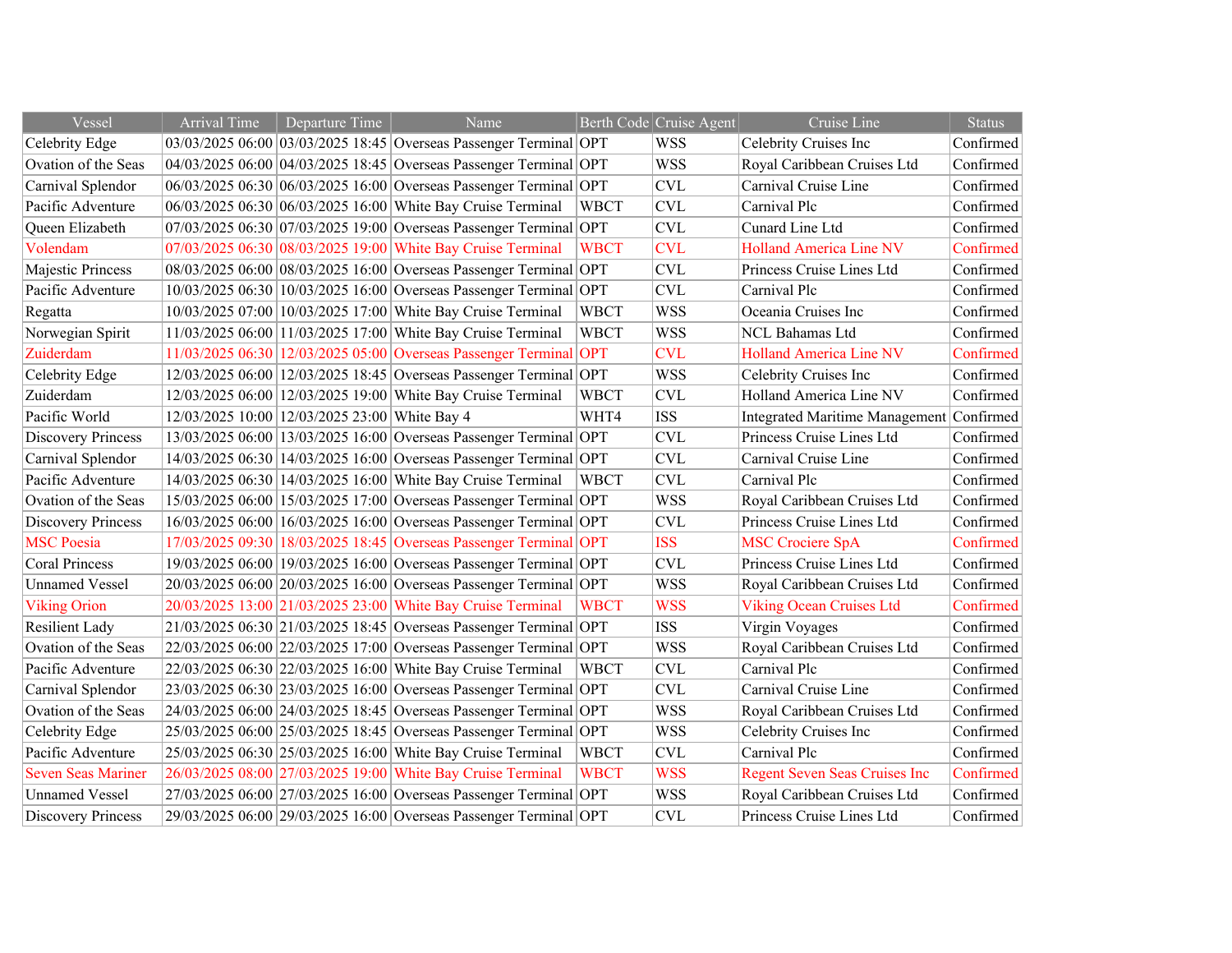| Vessel                    | <b>Arrival Time</b> | Departure Time                                | Name                                                              |             | Berth Code Cruise Agent   | Cruise Line                          | <b>Status</b> |
|---------------------------|---------------------|-----------------------------------------------|-------------------------------------------------------------------|-------------|---------------------------|--------------------------------------|---------------|
| Pacific Adventure         |                     |                                               | 29/03/2025 06:30 29/03/2025 16:00 White Bay Cruise Terminal       | <b>WBCT</b> | <b>CVL</b>                | Carnival Plc                         | Confirmed     |
| Seven Seas Voyager        |                     | 29/03/2025 12:00 29/03/2025 17:00 White Bay 4 |                                                                   | WHT4        | <b>WSS</b>                | Regent Seven Seas Cruises Inc        | Confirmed     |
| <b>Seven Seas Voyager</b> |                     |                                               | 29/03/2025 17:30 30/03/2025 18:00 White Bay Cruise Terminal       | <b>WBCT</b> | <b>WSS</b>                | <b>Regent Seven Seas Cruises Inc</b> | Confirmed     |
| Westerdam                 |                     |                                               | 30/03/2025 06:30 30/03/2025 17:00 Overseas Passenger Terminal OPT |             | $\ensuremath{\text{CVL}}$ | Holland America Line NV              | Confirmed     |
| <b>Unnamed Vessel</b>     |                     |                                               | 31/03/2025 06:00 31/03/2025 16:00 Overseas Passenger Terminal OPT |             | <b>WSS</b>                | Royal Caribbean Cruises Ltd          | Confirmed     |
| <b>Discovery Princess</b> |                     |                                               | 01/04/2025 06:00 01/04/2025 16:00 Overseas Passenger Terminal OPT |             | $\ensuremath{\text{CVL}}$ | Princess Cruise Lines Ltd            | Confirmed     |
| Carnival Splendor         |                     |                                               | 02/04/2025 06:30 02/04/2025 16:00 Overseas Passenger Terminal OPT |             | <b>CVL</b>                | Carnival Cruise Line                 | Confirmed     |
| Ovation of the Seas       |                     |                                               | 03/04/2025 06:00 03/04/2025 18:45 Overseas Passenger Terminal OPT |             | <b>WSS</b>                | Royal Caribbean Cruises Ltd          | Confirmed     |
| Norwegian Spirit          |                     |                                               | 04/04/2025 06:00 04/04/2025 17:00 White Bay Cruise Terminal       | <b>WBCT</b> | <b>WSS</b>                | NCL Bahamas Ltd                      | Confirmed     |
| Celebrity Edge            |                     |                                               | 05/04/2025 06:00 05/04/2025 17:00 Overseas Passenger Terminal OPT |             | <b>WSS</b>                | Celebrity Cruises Inc                | Confirmed     |
| Pacific Adventure         |                     |                                               | 07/04/2025 06:30 07/04/2025 16:00 Overseas Passenger Terminal OPT |             | $\ensuremath{\text{CVL}}$ | Carnival Plc                         | Confirmed     |
| <b>Unnamed Vessel</b>     |                     |                                               | 08/04/2025 06:00 08/04/2025 16:00 Overseas Passenger Terminal OPT |             | <b>WSS</b>                | Royal Caribbean Cruises Ltd          | Confirmed     |
| Carnival Splendor         |                     |                                               | 10/04/2025 06:30 10/04/2025 16:00 Overseas Passenger Terminal OPT |             | <b>CVL</b>                | Carnival Cruise Line                 | Confirmed     |
| <b>Discovery Princess</b> |                     |                                               | 11/04/2025 06:00 11/04/2025 16:00 Overseas Passenger Terminal OPT |             | $\ensuremath{\text{CVL}}$ | Princess Cruise Lines Ltd            | Confirmed     |
| Pacific Adventure         |                     |                                               | 11/04/2025 06:30 11/04/2025 16:00 White Bay Cruise Terminal       | <b>WBCT</b> | <b>CVL</b>                | Carnival Plc                         | Confirmed     |
| Ovation of the Seas       |                     |                                               | 12/04/2025 06:00 12/04/2025 17:00 Overseas Passenger Terminal OPT |             | <b>WSS</b>                | Royal Caribbean Cruises Ltd          | Confirmed     |
| Westerdam                 |                     |                                               | 13/04/2025 06:30 13/04/2025 19:00 Overseas Passenger Terminal OPT |             | <b>CVL</b>                | Holland America Line NV              | Confirmed     |
| Pacific Adventure         |                     |                                               | 14/04/2025 06:30 14/04/2025 16:00 Overseas Passenger Terminal OPT |             | <b>CVL</b>                | Carnival Plc                         | Confirmed     |
| <b>Coral Princess</b>     |                     |                                               | 16/04/2025 06:00 16/04/2025 16:00 Overseas Passenger Terminal OPT |             | <b>CVL</b>                | Princess Cruise Lines Ltd            | Confirmed     |
| Celebrity Edge            |                     |                                               | 17/04/2025 06:00 17/04/2025 18:45 Overseas Passenger Terminal OPT |             | <b>WSS</b>                | Celebrity Cruises Inc                | Confirmed     |
| Carnival Splendor         |                     |                                               | 18/04/2025 06:30 18/04/2025 16:00 Overseas Passenger Terminal OPT |             | $\ensuremath{\text{CVL}}$ | Carnival Cruise Line                 | Confirmed     |
| Celebrity Edge            |                     |                                               | 20/04/2025 06:00 20/04/2025 17:00 Overseas Passenger Terminal OPT |             | <b>WSS</b>                | Celebrity Cruises Inc                | Confirmed     |
| Carnival Splendor         |                     |                                               | 22/04/2025 06:30 22/04/2025 16:00 Overseas Passenger Terminal OPT |             | <b>CVL</b>                | Carnival Cruise Line                 | Confirmed     |
| Pacific Adventure         |                     |                                               | 24/04/2025 06:30 24/04/2025 16:00 Overseas Passenger Terminal OPT |             | $\ensuremath{\text{CVL}}$ | Carnival Plc                         | Confirmed     |
| Carnival Splendor         |                     |                                               | 27/04/2025 06:30 27/04/2025 16:00 Overseas Passenger Terminal OPT |             | <b>CVL</b>                | Carnival Cruise Line                 | Confirmed     |
| Norwegian Spirit          |                     |                                               | 28/04/2025 06:00 28/04/2025 16:00 White Bay Cruise Terminal       | <b>WBCT</b> | <b>WSS</b>                | <b>NCL Bahamas Ltd</b>               | Confirmed     |
| Pacific Adventure         |                     |                                               | 28/04/2025 06:30 28/04/2025 16:00 Overseas Passenger Terminal OPT |             | <b>CVL</b>                | Carnival Plc                         | Confirmed     |
| Pacific Adventure         |                     |                                               | 02/05/2025 06:30 02/05/2025 16:00 Overseas Passenger Terminal OPT |             | <b>CVL</b>                | Carnival Plc                         | Confirmed     |
| Pacific Adventure         |                     |                                               | 05/05/2025 06:30 05/05/2025 16:00 Overseas Passenger Terminal OPT |             | CVL                       | Carnival Plc                         | Confirmed     |
| Carnival Splendor         |                     |                                               | 06/05/2025 06:30 06/05/2025 16:00 Overseas Passenger Terminal OPT |             | $\ensuremath{\text{CVL}}$ | Carnival Cruise Line                 | Confirmed     |
| Carnival Splendor         |                     |                                               | 16/05/2025 06:30 16/05/2025 16:00 Overseas Passenger Terminal OPT |             | CVL                       | Carnival Cruise Line                 | Confirmed     |
| Pacific Adventure         |                     |                                               | 17/05/2025 06:30 17/05/2025 16:00 Overseas Passenger Terminal OPT |             | <b>CVL</b>                | Carnival Plc                         | Confirmed     |
| <b>Refer PANSW</b>        |                     |                                               | 18/05/2025 06:00 18/05/2025 16:00 Overseas Passenger Terminal OPT |             | <b>SPC</b>                | <b>Newcastle Port Corp</b>           | Confirmed     |